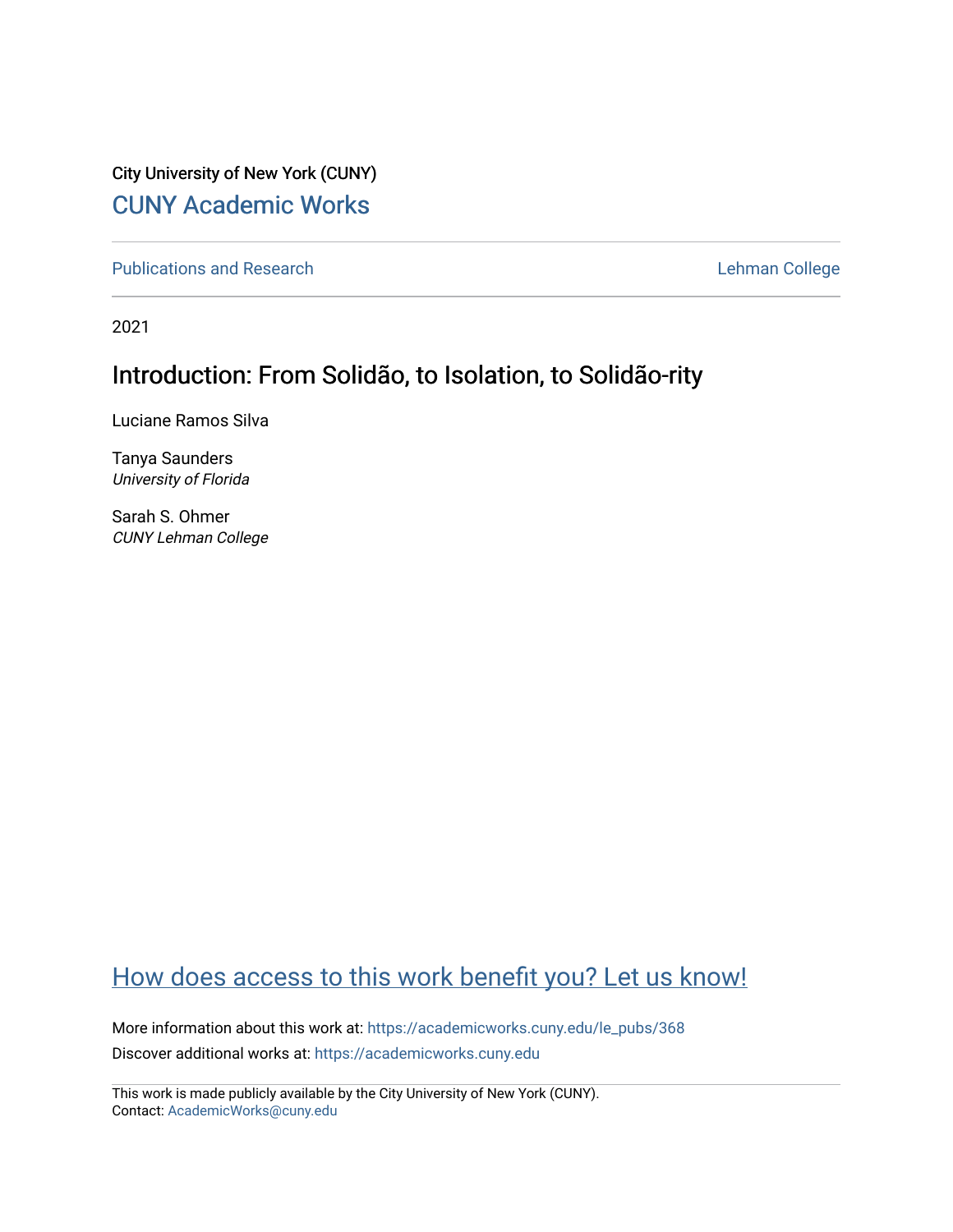Luciane Ramos Silva, Tanya L. Saunders, and Sarah Soanirina Ohmer

*"O que se pretende mostrar é que neste contexto social se de!nam as lógicas, que orientam processos de afetividade, emoções, dinâmicas de identidade de relações sociais, de dominação, de estrati!cações, de onde partem de escolhas . . . o motivo é colonizador e que o racismo e o sexismo são ideologias e práticas socioculturais, que regulam as preferências afetivas das pessoas, ganhando materialidade no corpo racializado e sexualizado, colaborando especialmente para a solidão de alguns segmentos de mulheres negras de Salvador." (Pacheco 2013, 17–18)*

#### **From Solidão, to Isolation, to Solidão-rity**

Here we are, June 1, 2021, completing the introduction for the first *WSQ* issue during a pandemic that highlights the racialized nature of global inequalities. It has been a most challenging time for ethnic and racialized minorities. Here in the Americas, the pandemics of COVID-19, policeand state-mandated violence, and hypercapitalism have a dire effect on Black and Indigenous communities. While we are entering into a postpandemic moment with the vaccine in the U.S., the pandemic rages across the world, with one of several global epicenters being Brazil. Across this hemisphere we have lost/are losing many people in the struggle to survive the pandemic, physically, economically, emotionally, and psychologically.

When we began this special issue centering the concept of *solidão*, we connected with this important way of theorizing Black femininities largely through reflecting on our lived experiences and the lived experiences of our loved ones. Never would we have imagined that we would reconnect with thinking, feeling, and experiencing solidão, from various points across the

*WSQ: Women's Studies Quarterly* 49 (Fall/Winter) © 2021 by Luciane Ramos Silva, Tanya L. Saunders, and Sarah Soanirina Ohmer. All rights reserved.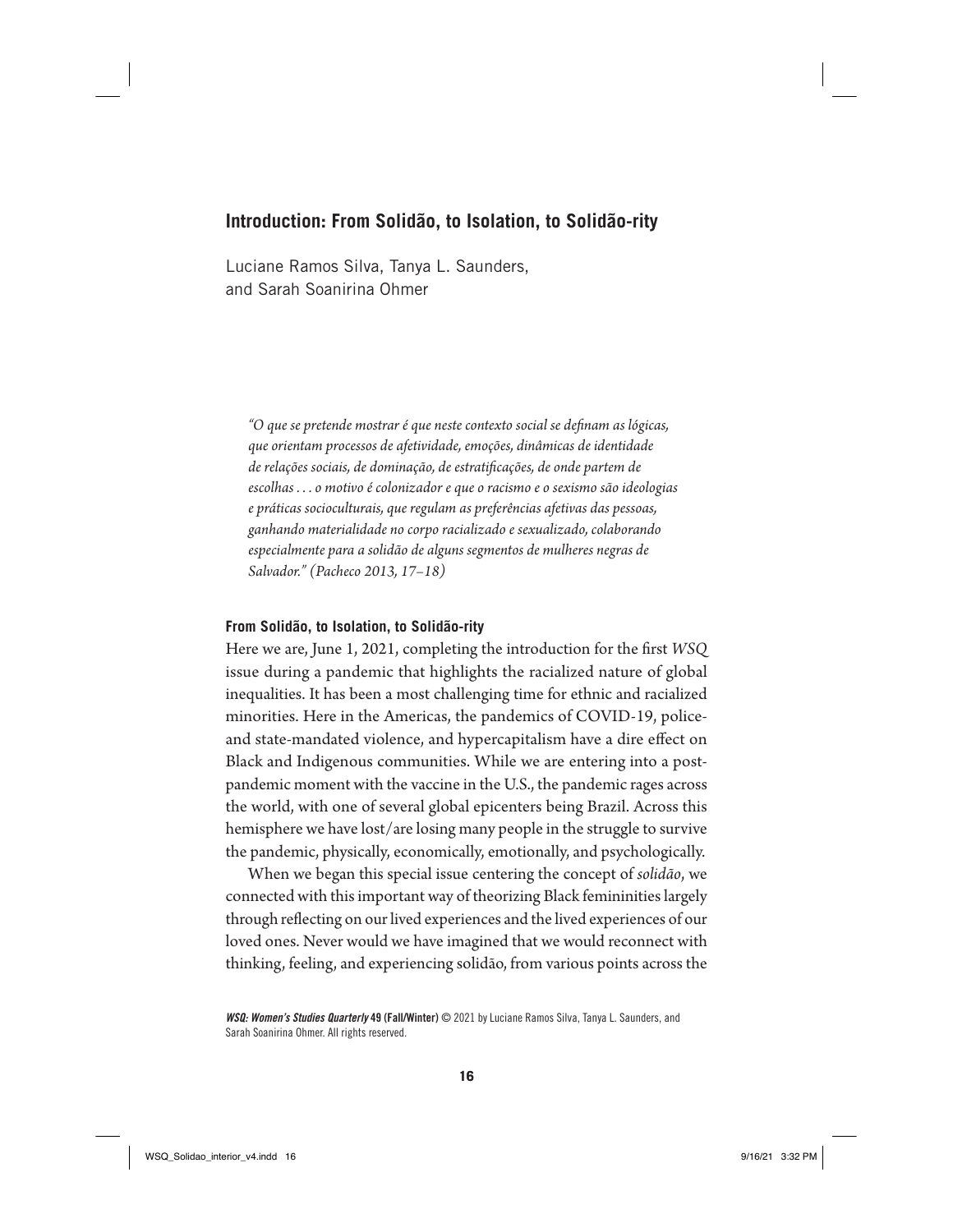Americas so intensely, and daily, for so long. We write this introduction with very heavy hearts. At the same time, true to the various dimensions of how we have come to experience solidão, we also write with fire in our hearts, with defiance, and the recognition of how we, like so many of our loved ones and ancestors, can take such a heavy experience that is rooted in larger racialized social processes external to ourselves and turn it into a point of enfranchisement.

For example, like so many others across the diaspora, the shift to a digital public sphere nearly eliminated the collective isolation imposed by national borders for those of us working across the African diaspora in the Americas. We are living a moment of connection where virtual meetings and other creative moves connect us as we are able, like the Black *sapatão* translators Jessica Oliveira and Bruna Barros once said, to rise above our linguistic and geographical isolations and unsettle the collective solidão that we, as Africandescendant people, have experienced since our dispersion. We dedicate this issue to all of us.

Our ancestors and orixás, who weave the paths that we tread, brought the three of us together in this *Solidão* project in 2018. And as we associate new connotations to the term *solidão*, we have woven a new one: *solidãoridade*. We have come to develop a new form of community building from the affective position that structures the subjectivities of those socialized into Black womanhood and Black femininity, or *solidão*, in which we recognize that socialization into Black femininities does not depend on being classified as "female" at birth. From this affective position during the pandemic, we share a diasporic, collective grief of lives lost to structural racism, whether through violences such as inadequate health care, police violence, or the various forms of colonial violence directed at Black gender- and sexualdissidents. Through the collective grief, we conspire *solidão-ridade*.

We share the shock of losing yet another loved one to police violence and the state public policies that are explicitly indifferent to the needs of Black and Brown people. Despite the shock, we conjure *solidão-ridade*.

Recognizing the intensity of this deep grief for Black people, and how intensely this is felt for Black women given the intersectionality of our existence in these systems imbued with coloniality, we join hands in *solidão-ridade*.

This issue is in conversation with those working to change the publishing market and to decolonize the academy. It is in conversation with intellectual work being produced in gender and sexuality studies, in feminist studies, in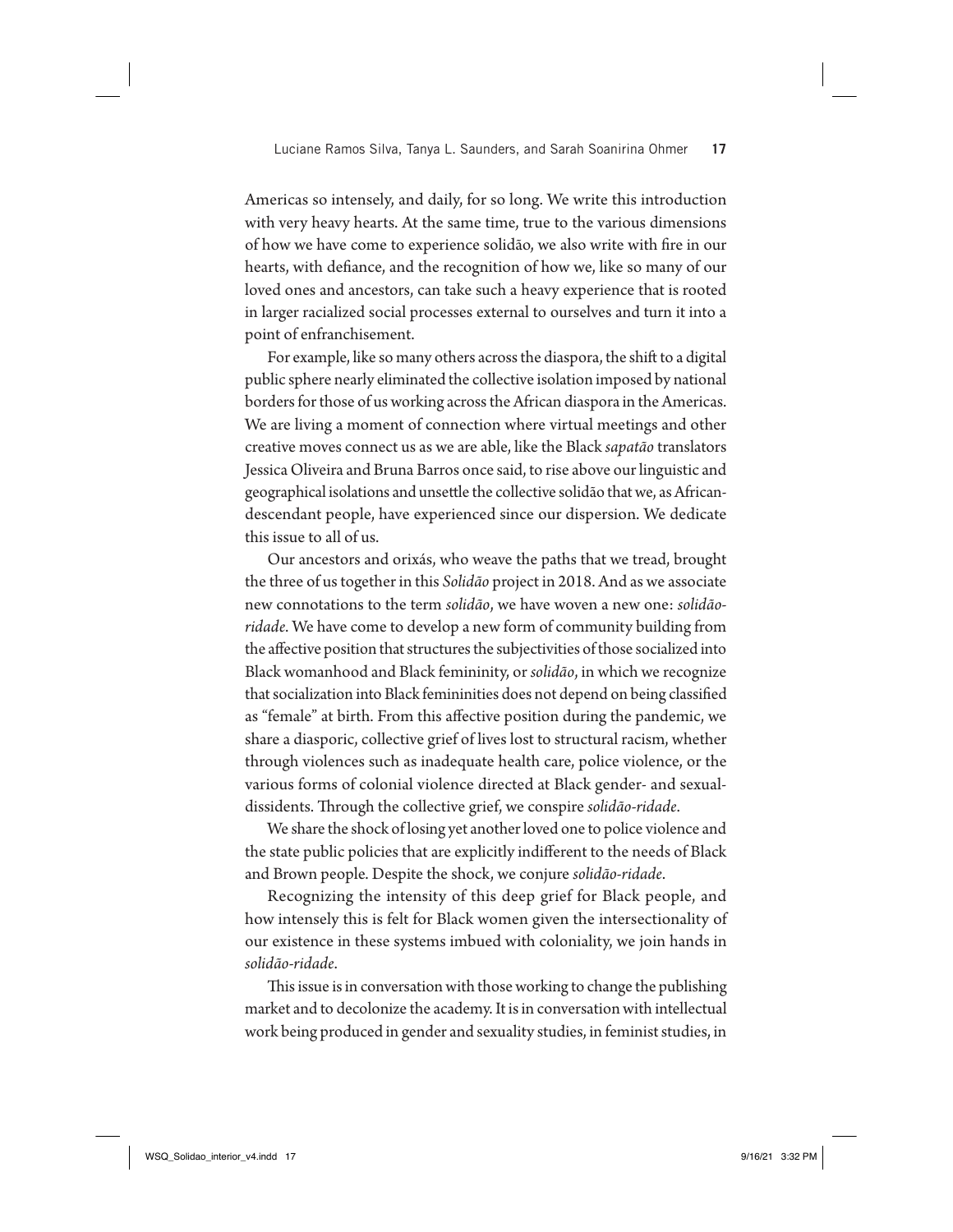Black feminist studies, and Black and Black gender/sexuality/queer studies broadly speaking, with the specific aim of addressing the increased need for more critical visibility to be given to Black women and Black LGBTQ+ intellectual production across the hemisphere. We respond to a call for change with solidão-rity. That is, we commit to working together across our respective connections to *solidão* as defined by Pacheco in the epigraph—the affective marginalization of Black women and the exploitation, hypersexualization, and invisibility of Black women in larger society and in social institutions, including the family, which is constitutive of our subjectivities as Black women and as Black feminine subjects.

There have been some critiques of the term *solidão* as being very heteronormative (centered on the experiences of Black women within heterosexual relationships and within traditional families). Our use of the term *solidão* is a form of disidentification; it is explicitly in conversation with the Black *bicha*, Black trans, Black nonbinary, Black lesbian, *sapatão*, Afro-Cuir, and the multiple Black gender- and sexual-dissidents who, in studying Black feminist conceptualizations of *solidão*, have applied the term to understand their becoming as nonnormative Black subjects. Disidentification is a negotiation; it's developed by minority subjects; it's made in order to survive, and thrive; it is a deliberate act of *living* in a majoritarian public sphere without denying some aspect of oneself. It is a set of strategies and practices to not only defy normative citizenship, but to resignify it. Much like *solidão*, it is a living theory that emerged from shared affective traumas.

Through their ability to disidentify through silence, the experience of solidão reflects how disidentification functions as a living theory enacted by nonconforming subjects who are pushed out and punished for being who they are  $(Muñoz 2009, 5)$ . Much like disidentification, those of us who identify with Black feminine subjectivity (either through socialization and/or lived identification) actively challenge various cultural codes and draw from various ideologies that may deny our existence as a politicized and psychological tactic (Saunders 2015, 27). In this way, we present *solidão* as a term that serves *us*; while it may not serve others, it does highlight some aspect of the human condition. And in this way, we offer this issue as an act of solidão-rity.

As a means of recognizing that artists and intellectuals in the geopolitical Global South, within the Western Hemisphere, are making intellectual interventions into our (in a broad sense) understanding of the nature of being and theories of liberation, we bring forth the groundbreaking work of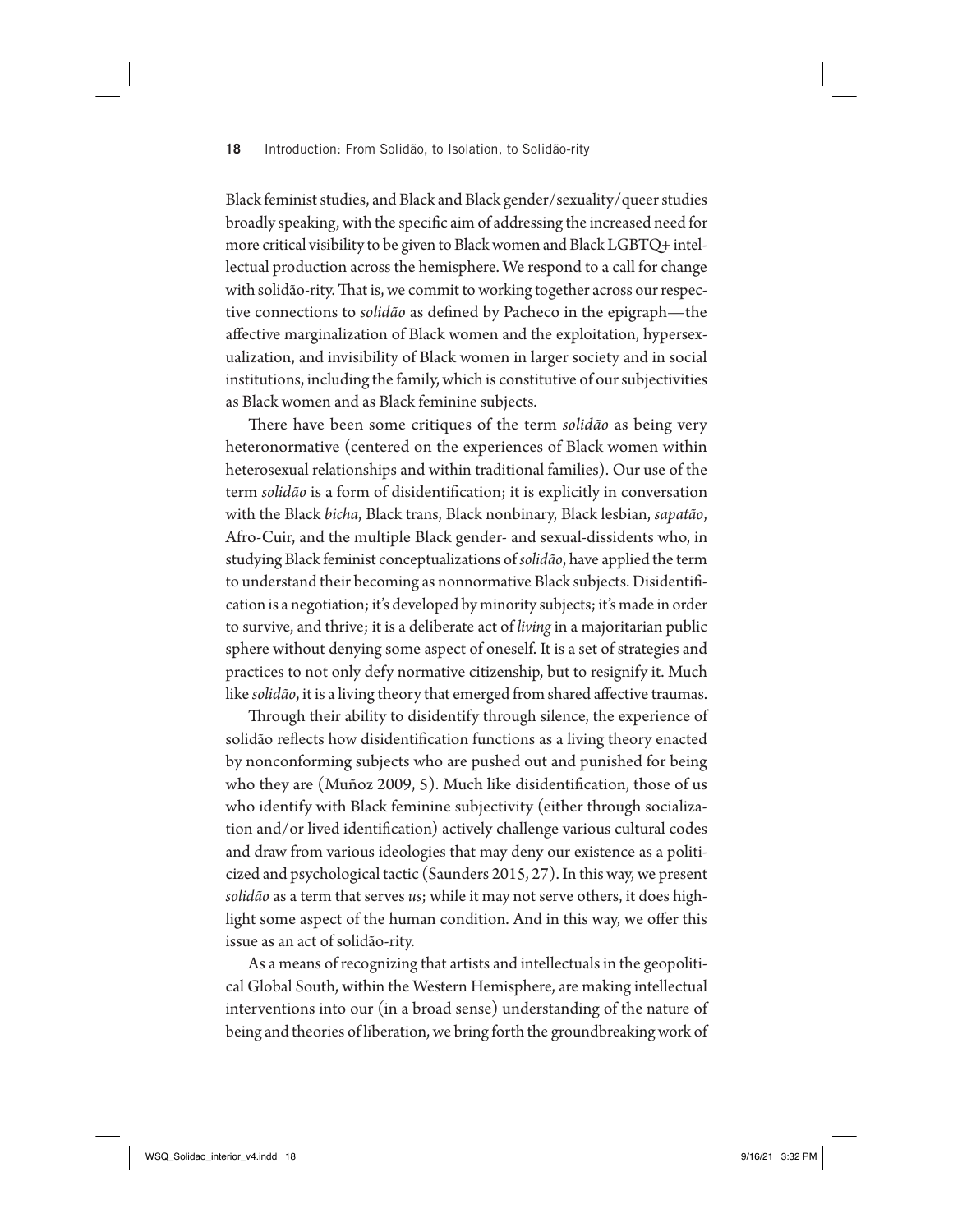Black feminist theory produced in Spanish, Brazilian Portuguese, and Pretuguês. That is, through decentering the hegemony of language and region, we seek to create a rupture, to point to the fact that decolonizing the academy is not just having some voices represented in a way that is comfortable for those living in global centers of power, in which those voices are then used to reproduce narratives of Black death and subjective annihilation instead of affirming Black Life and Living. We, however, hope to contribute to this *work* by critically engaging the work of Black feminist artists and intellectuals writing from the non-English-speaking parts of the hemisphere.

Before the complexity of the COVID-19 pandemic set in, we had tasked ourselves with organizing the first multilingual issue of *WSQ*, the first issue resulting from collaboration of Black women, Black trans, Black nonbinary, Black *sapatão*, Black *bicha*, and Black gender-sexual-dissidents across the hemisphere. This is the first issue to center the intellectual production of Black Women in Brazil as a point of departure for a hemispheric approach to Black Feminist Thought. We knew this project would be intellectually and politically challenging, as we were undertaking a multilingual project, centered on the non-English-speaking Americas, in a widely respected North American academic journal.

In the midst of the editorial process for this special issue and as we prepared to respond to the overwhelming interest of this special issue from contributors, the pandemic hit. During this time, lives were lost, babies were born, and other aspects of life as we knew it changed and came to a grinding halt. We did not know if this issue would be published. Eventually, movement on the special issue started to happen. There were new journal editors, new timelines, and an effort to figure out where we left off after an unexpected year-and-a-half pause compounded by major life changes and sociopolitical and economic upheavals in Brazil and the U.S.

There were challenges in working with scholars across academies, as the requirements for publication and tenure varied across the region: there was an increase in writing letters on behalf of scholars who participated in this edition either as writers or as reviewers, the challenge of finding editors who would *understand* Spanish, Portuguese, the continuing evolution of gender-inclusive language in Spanish and Portuguese, while *understanding* the concept of Pretuguês (Black Vernacular Portuguese), for example. Throughout the process, the challenge of curating this special issue from all of the amazing articles that we received and technical issues in the editorial process that sometimes ended in: "Maybe try to use Google Translate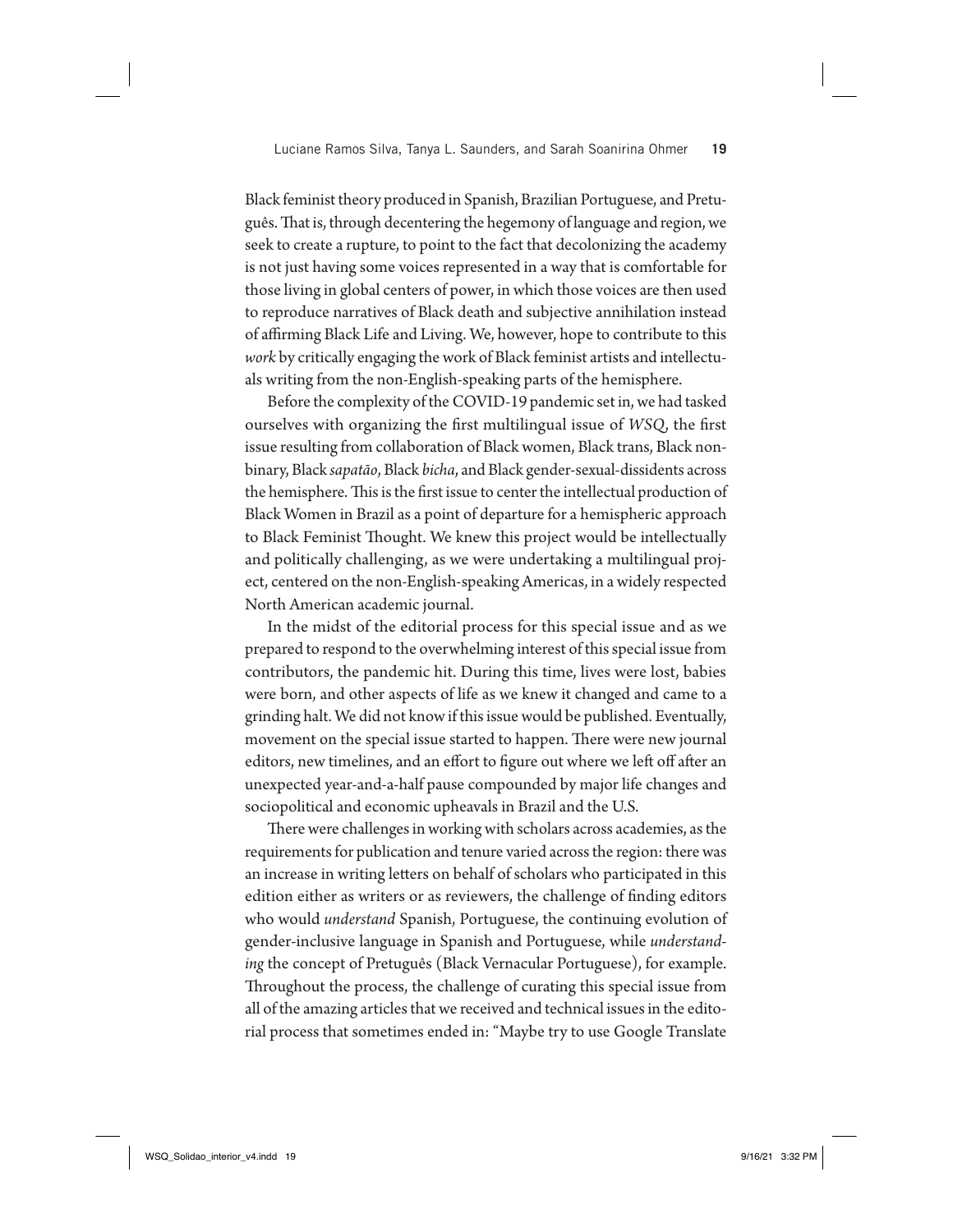to figure it out, that's what non-English-speaking folks have to do every day throughout this hemisphere." We held and pressed our vision for a project that decentered the linguistic and geographical hegemony of the English-speaking U.S. academy.

#### **Solidão of Publishing**

At this juncture, we would like to add another dimension to the question of Black intellectual production across Abya Yala: universities and recognized canons of intellectual thought.

The university reveals itself to be a space for violence and the propagation of domineering content, always taking certain voices as absent in order to echo its preferred ones, overcasting alternative ways of conceiving knowledge and its relation with the world to favor the consideration of truth regimes in which subalternity can only come up as room for powerlessness—where power and speech do not exist. (Mombaça 2017)

In this quote, Mombaça describes a reality that is experienced by the overwhelming majority of Black students and scholars within the Brazilian academy. The academy in Latin America is experienced as a violent space that is central to the continuation of the epistemicide at the center of the Western Eurocentric colonial project, which is primarily continued by Latin America's white/white mestizo minority that still assesses its nation-building project in relation to the colonial sexual contract and cis-heteronomative, ableist, white-supremacist imperial projects of the geopolitical Global North. Academies throughout the region are just beginning to implement affirmative action policies (within the last ten to fifteen years or so), and are just becoming integrated. It is quite common for Black Brazilian students, in a predominantly Afrodescendant nation, to be one of the only visibly nonwhite Afrodescendant students in their classes throughout their higher-ed experience (see Alexandra Lima da Silva's essay in this issue). This integration is not only integration in the form of physical representation, but also a challenge to the episteme of the academy that even resisted, up until recently, the publication of canonical Black scholars from the geopolitical Global North. Thus, higher education is a very isolating and demoralizing experience for the overwhelming majority of nonwhite Afrodescendant students in Brazil. The result is that the type of affective/ intellectual/decolonial work that intellectuals such as tatiana nascimento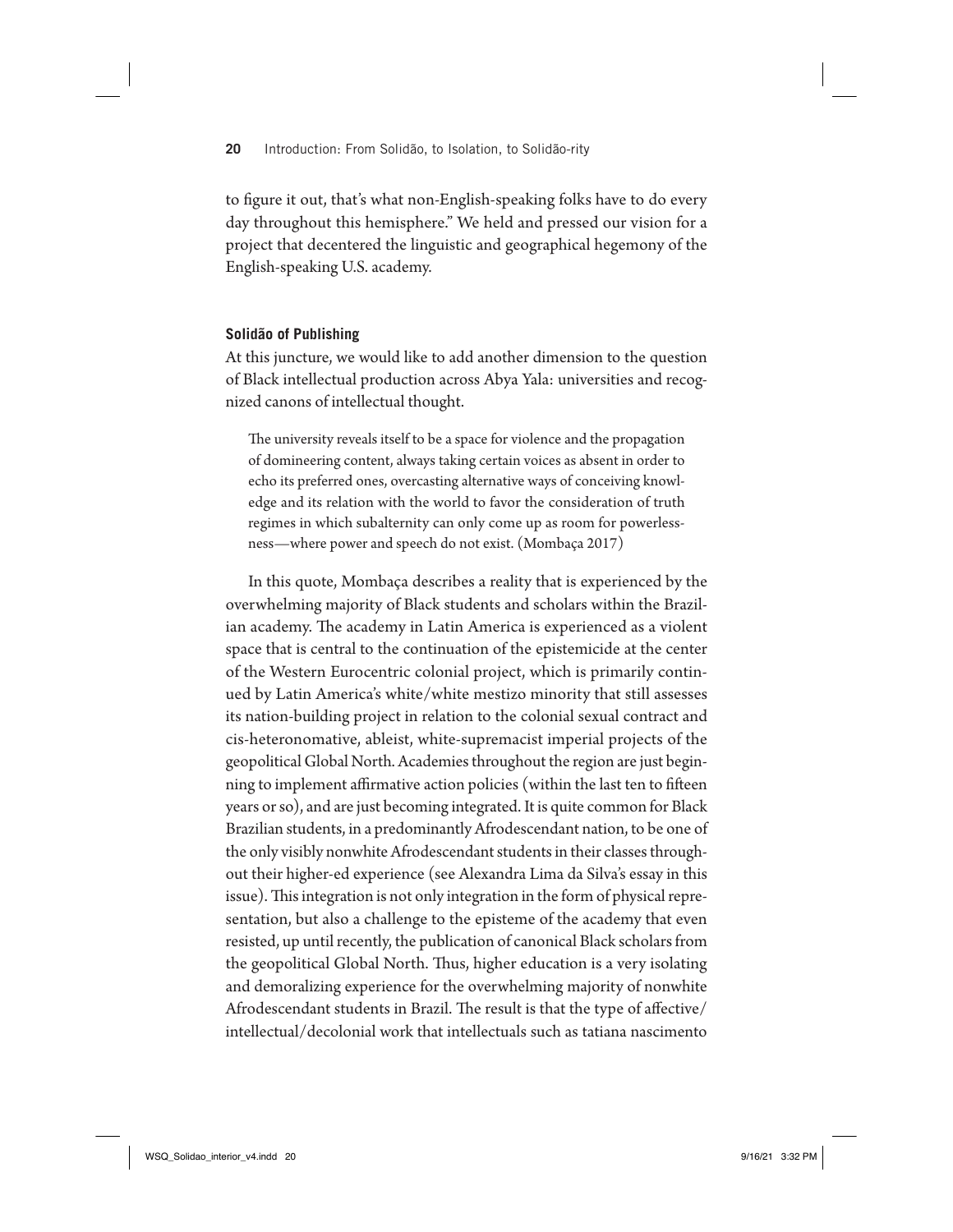call for in their work happens largely, and intentionally, outside of the academy. As Vera Rodrigues and Edilene Machado Pereira note in their study of sixty-eight Black women's perspectives on solidão in this issue, "Sigamos (We keep on keeping on)" (258). Far from making any conclusions on this topic, we are more interested in making voices heard and experiences seen, felt, in recognizing discourses, thought production, and Black feminine authorship.

There is a canon, and a living canon at that, that has been produced, and is being produced, by a new generation of Black Brazilian artivists, visual artists, and performers, a significant number of whom identify as sexual-dissidents, LGBTQI+, and/or Afro-Cuir/Afro-Kuir. Here, we again turn to Mombaça, who writes:

Performance in my case is always already a move towards my own body. It is an attempt to fight back against the violent occupation of it by various colonial, heteronormative, racist and cis-supremacist forces . . . But what I discovered through performance was that, in the end, in order to become a body I would have to come into a battle against the body, or to be more precise: against the embodied grammars of power that (re)produce the body as a disembodied object of political regulation  $\dots$  I had decided to fight against the coloniality that I was holding within my body. (Mombaça 2018)

Mombaça, nascimento, and many other Black sexual-dissident and Afro-Cuir artivists (including formigão, Tiely, and others who have published artwork, essays and poetry in this special issue) are a part of a new generation of Black artivists who are at the forefront of thinking about Black liberation, Black affect, Black futures, and Black epistemes as central to decolonial praxis. At the same time, given the increased interest in Black studies and African Diaspora Studies in the geopolitical Global North, and given the way that race politics also function in the geopolitical Global North, there is now a move across Abya Yala in which white mestizo scholars are appropriating Afro-Latin/Black Latin American Studies, to the exclusion of Black and nonwhite Afrodescendant scholars (see Allison Guess's review of *An Introduction to A#o-Latin American Studies* on page 425). In solidão-rity, this issue connects a larger international audience to the work being produced by these intellectuals both inside and outside of the academy.

We respond to the theoretical and living praxis presented by the Casa Cultural de Chontaduro in the Aguablanca District in Cali, Colombia. This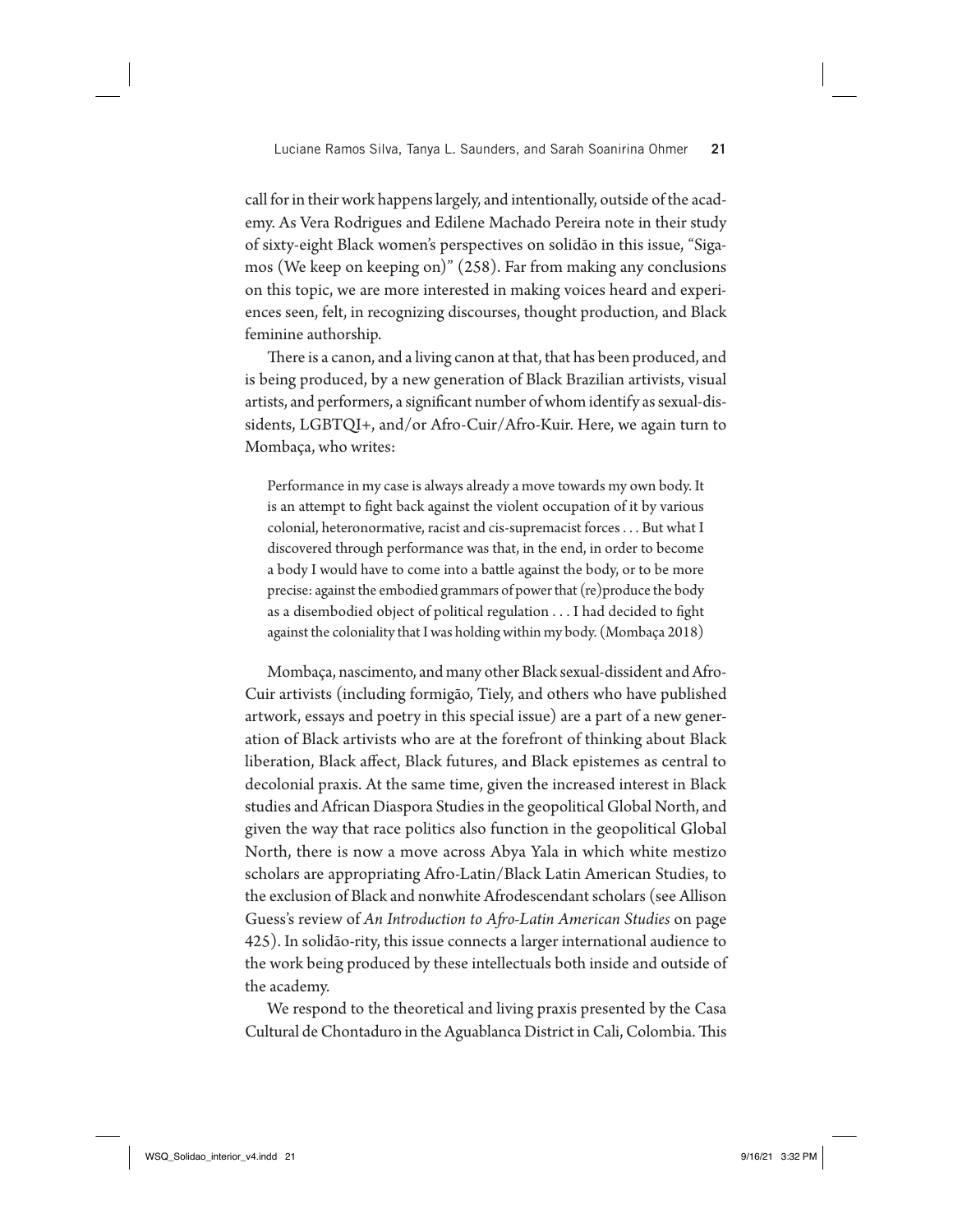group of "popular researchers"—Mujeres Investigadoras Populares—notes in their collective theoretical text that dominant narratives about Black women, particularly those from popular/working-class backgrounds, represent Black women as unorganized, criminal, uneducated, as sexual objects who cannot think for themselves, in spite of the legal and multicultural policies that, supposedly, promote inclusion (Moreno Hurtado 2018, 25). We join their project to advocate for the construction of our own contributions to the dialogues of knowledge, or "diálogo de saberes," with models of analysis and narratives that are not established by or legitimized by the dominant culture.

In Brazil, the landscape of the publishing market exacerbates collective solidão in a way that we have yet to resolve, one which more Black feminists in the United States and across the hemisphere must address as a liberatory praxis and point of *sororidade*. The work of scholars such as Sarah Soanirina Ohmer (forthcoming), Sonia E. Alvarez, Kia Lilly Caldwell and Agustín Lao-Montes (2016), and more recently Christen A. Smith, who translated and published some of the key works of the Black Brazilian thinker and activist Beatriz Nascimento with Nascimento's daughter Bethânia Gomes, are examples of recent attempts to challenge the linguistic and geographical isolation affecting communities across the diaspora (Smith and Gomes 2021). To this larger effort we contribute Jessica Oliveira, Feva, and Bruna Barros's translation of "Racism and Sexism in Brazilian Culture" by Black Brazilian feminist Lélia Gonzalez (page 361 in this issue). These efforts, however, are only the beginning.

In contrast, for the last three years, Black Brazilian feminists have worked intensely, oftentimes in isolation, to do the work of translation and dissemination across the diaspora. One notable example is the group Translating in the Black Atlantic (Traduzindo no Atlântico Negro) based at the Federal University of Bahia for the last four years. This translating collective has also published an anthology, *Traduzindo no Atlântico Negro: Cartas Naúticas A#odiaspóricas Para Travessias Literárias* (2017), which theorizes the politics of translation, its centrality as a Black activist praxis, and a point of reconnection across diaspora. However, academics are not the only ones theorizing about reconnecting the experience of solidão across the diaspora. The theme of the 2019 Festival Latinidades (formally the Afro-Latinidades Festival) was "Reintegração de Posse: Os Nossos Passos Vêm de Longe e Vão Adiante" (The Reintegration of the Posse: Our Journeys Began from Afar, and They Continue Forward [Together]). That is, Brazilian Black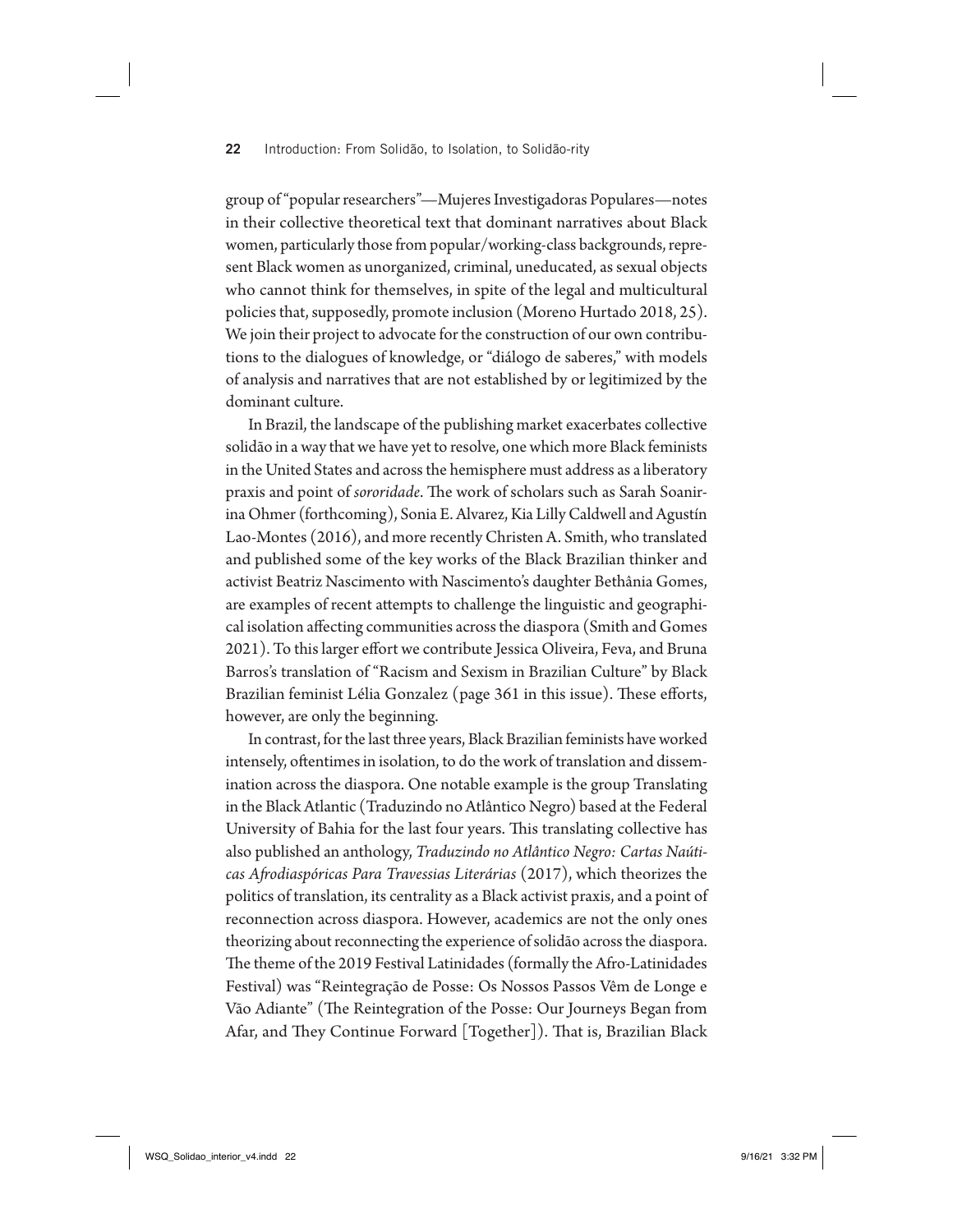Luciane Ramos Silva, Tanya L. Saunders, and Sarah Soanirina Ohmer **23**

feminists have been imagining, theorizing, speaking, and publishing Black futures for over forty years.

Nonetheless, while Black feminists are doing the work of creating genealogies and organizing canons in Brazil, the publishing industry itself is still dominated by white Brazilians, typically men, and more recently white middle/upper-class women, who are publishing Fanon, Mbembe, Hartman, Angela Davis, and Black feminist classics. Complicating this issue is how the translation itself is mediated by whiteness in terms of text and word choice, tone, and flow—these texts are not translated into Pretuguês, for example, blunting their political impact as well as the original nuance and feeling expressed by the authors. In sum, these works about Black life and lived experiences become somewhat inaccessible to their target Black audiences.

Within the academic publishing world, the innovative theory being produced by the newer generations of Black feminist and Black queer scholars in Brazil largely remain in unpublished master's theses and doctoral dissertations. Very few of these manuscripts, which are written with publication in mind and which reflect the profoundly critical and innovative intellectual production of the newer generations of Black Brazilians who have entered into the academy over the last twenty years, are not offered book contracts nearly as often as their white Brazilian counterparts. Academics and activists, however, continue to read and circulate these materials, as they are still academic publications. In short, there is a large section of the Black Brazilian academy where Black academics are working and publishing in solidão. While their intellectual production often goes unnoticed by the larger Brazilian academy, there are efforts by many to weave solidão-ridade and bring visibility to this emerging invisible canon through circulation and citation. These acts of resistance, expressed through this issue, are reflective of tatiana nascimento's notions of a literary *cuirlombismo* (nascimento 2021, 16).

Literary cuirlombismo reflects efforts to create spaces that focus on Black life and livingness, not only on Black death, dysfunctionality, suffering, and trauma. These narratives are part of a longer historical effort to turn us into slaves, into broken, dead subjects without any sense of hope or agency. The result is that feeling, Black love, agency, hope, and Black imaginings of utopian futures are written off as illusions that do not respond to a "reality" that is limited to a Eurocentric ontology. To that, like many of us across the diaspora, we refuse and we say, "Parem de Nos Matar!" To each other we say, "Combinam de nos matar. A gente combinamos de não morrer!" This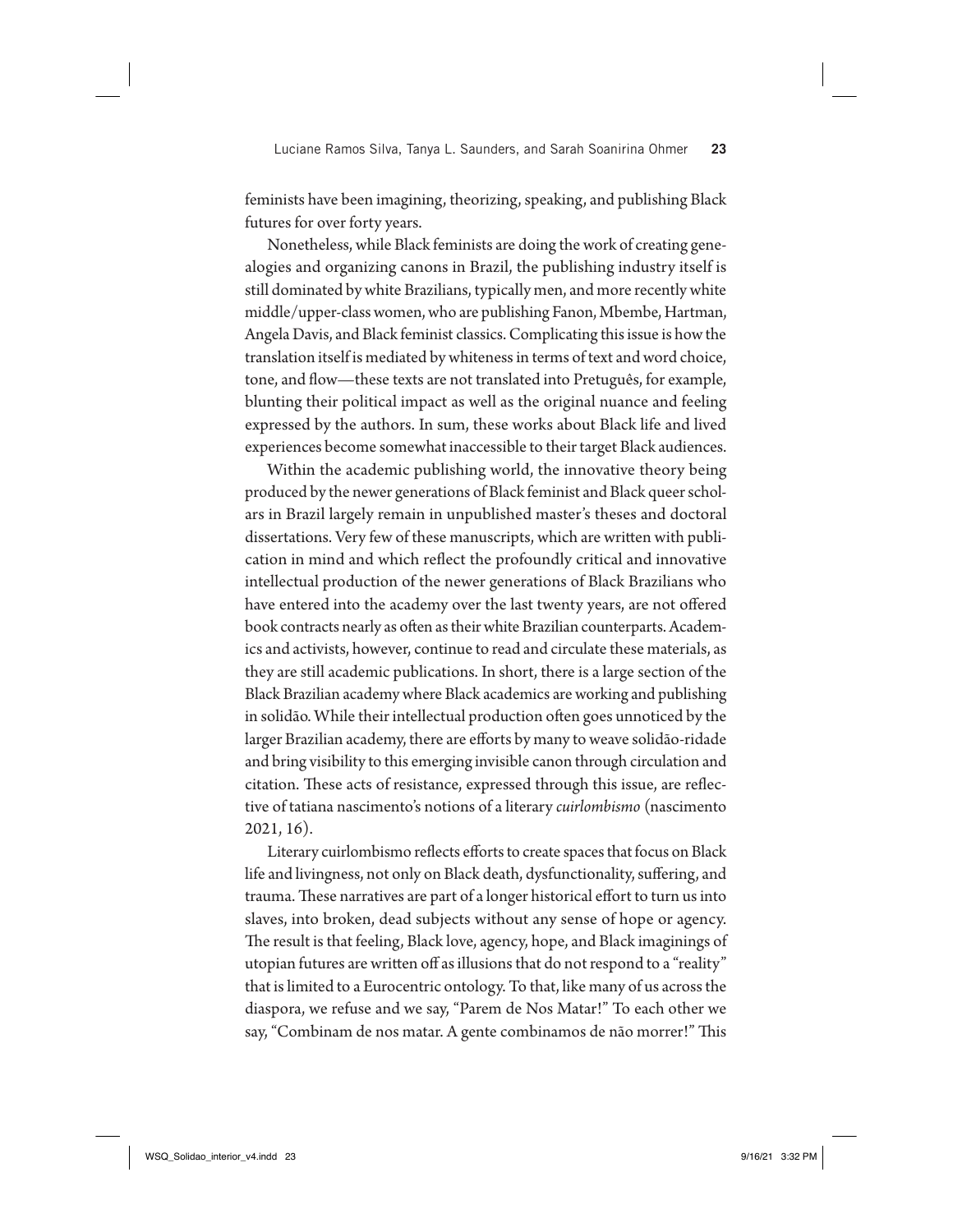refusal, the ability of the object to refuse to die, opens a door to an existence that is not legible in a Western Eurocentric ontology that sees us as dead or dying. This space is the "cuirlombo." It is a space of refusal, and a space of possibility, where the non-European cultural logics that we have inherited (African and Indigenous) come to bear on rethinking and affectively reengaging, the possibilities of bringing forth a something else from the seeds of one part of Black historiography and Black affective registers—the colonial encounter and the resulting coloniality of being.

While our bodies are defined as abject and dissident bodies and sexualities within Western Eurocentric ontologies, we draw from the experiences of Black femininity as a nonnormative subject position, and our non-European histories, to position our bodies as sites of knowledge in which our understanding of bodies are not limited to a specific kind of materiality rooted *bio-logic* of Western Eurocentric thought. Here we engage the important work of Black feminist performance artist intellectuals such as Luciane Ramos Silva, who understands dance and performance as areas of production of knowledge in our various political, social, and historical moments.

In her research/performance/ethnography, Ramos Silva undertakes an analysis of the meanings of diaspora as a "sphere of movement and relationship, which gives form to ways of inhabiting the world" (Ramos Silva 2018). Her work is a critical dialogue between dance, anthropology, and education and how they reverberate in a dance pedagogy that she calls "Body in Diaspora." This critical dialogue reflected in a "Body in Diaspora" pedagogy, is "based on aesthetic techniques and [the] poetic origins of the Africanized forms of self-writing that make up the Brazilian multiplicity" (8). Centering Brazil, she takes a diasporic approach to her performance *work* (i.e., intellectual production). The work of Brazilian intellectuals making critical theoretical interventions through performance, visual, and the literary arts center our bodies (reconceptualized) as sites of knowledge and these bodies (reconceptualized) articulate not only histories of pain and suffering but also work as sources for thinking through pleasure, life, and futurities where the *vencer* is not just about surviving but for *thriving* in the face of a system that actively seeks our extermination, our erasure.

We recognize the need to intervene within the colonial legacies of the sexual contract. In the introduction to *Kuírlombo Epistemologies* (2020), Tanya L. Saunders, Jessica Ipólito, Mariana Meriqui Rodrigues, and Simone Brandão Souza call for a rupture from the dominant narratives of national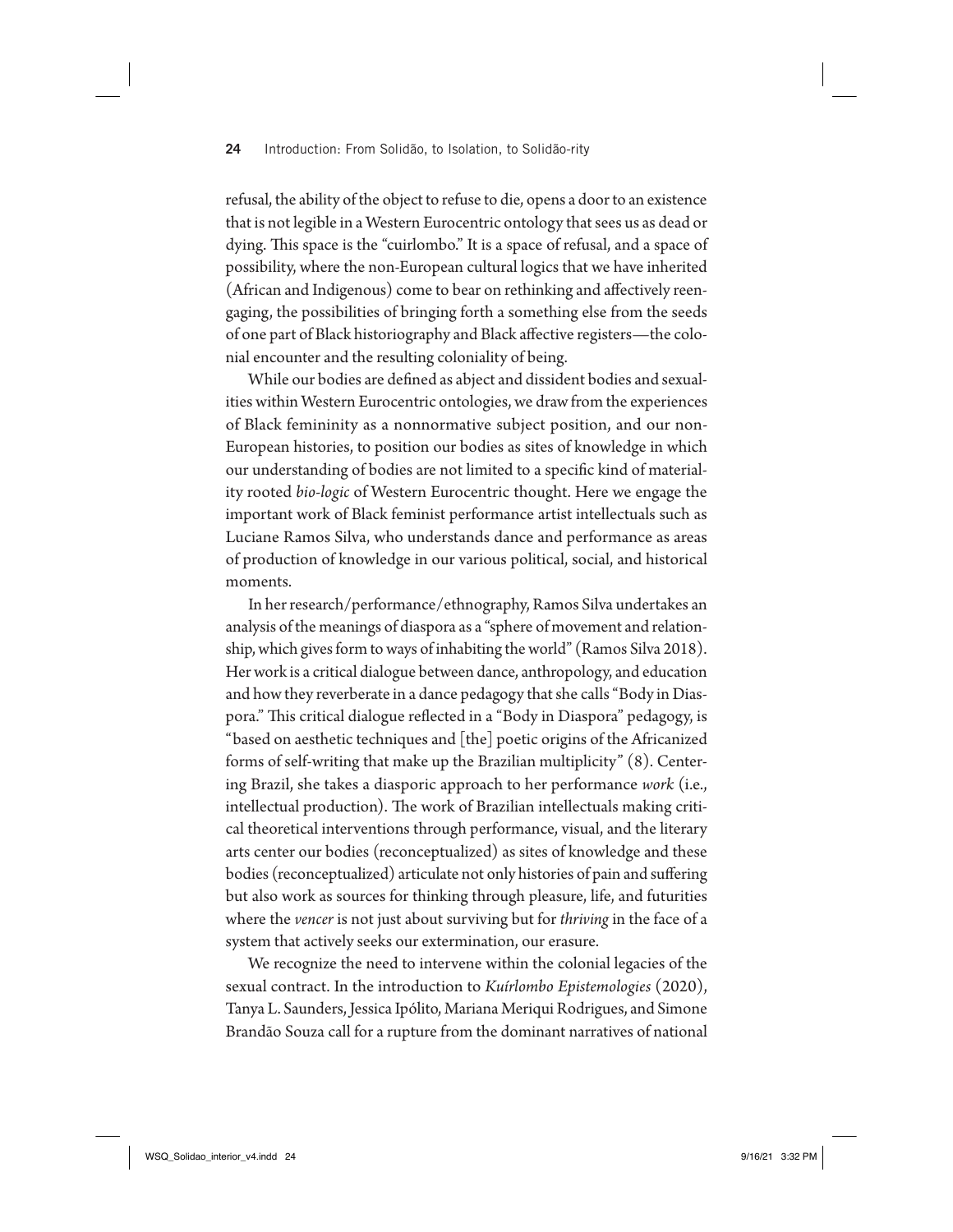projects founded on a sexual contract which permitted white Americans (regionally speaking) to perform transgressive sexual acts with Black feminine bodies and bodies of races deemed as feminine or inferior in order to whiten modern nations. They reference the history of the foundation of Brazil:

Blacks are expected to reproduce and simply disappear into Brazil's distant past as it moves forward in achieving its goal of "order and progress." In a context where national unity is largely a sexual one geared towards creating whites while speeding up the Black genocide, a context where Indigenous populations are imagined to no longer exist, the policing of gender norms is particularly rigid. At the same time, there is the implicit sanctioning of transgressive sexual acts, which is necessary to sanction miscegenation while affirming white supremacy and Eurocentrism. Therefore in a context where the idea of nation and national unity depends on sexual relations and the reproduction of whitened citizens with an abject body and that must be killed, this also allows the possibility for various types of transgressive sexual and gender identities to emerge. (2020, 10)

The sexual contract established during the colonial era in the Americas, and reinforced during the enslavement of African peoples, is a contract of colonial domination that affects the most intimate realms of desire, the erotic, and sexuality (Saunders et al. 2020, 8). With *Kuírlombo Epistemologies*, we learn that the decolonial project must be sexual and focused on desire and the most intimate dimensions of our lives (Saunders et al. 2020, 10). This includes the spaces in which we feel-think-dream. In many ways, the publishing market and the academic market throughout the hemisphere, in which thought production circulates, theoretically promotes the same "republican" ideals of citizenship and participation that are just that—ideals. Flavia Rios references the false ideals in this issue as well, as she places Lélia Gonzalez's work in direct contrast to the "so-called intelligentsia" of Brazil which founded the nation on shaky grounds (see page 384).

The "revolutionary" spirit of the eighteenth and nineteenth centuries in the Americas, *Kuírlombo Espistemologies* reminds us, gave birth to modern Western nations through coloniality of affect, as well as coloniality of the erotic (Saunders et al. 2020, 8). In turn, the contemporary publishing market and the academic market support the sexual contract of modernization and progress, read: rape, abuse, objectification, as "modernization"; and silencing dissent, invisibilizing acts of oppression, and discursive sexual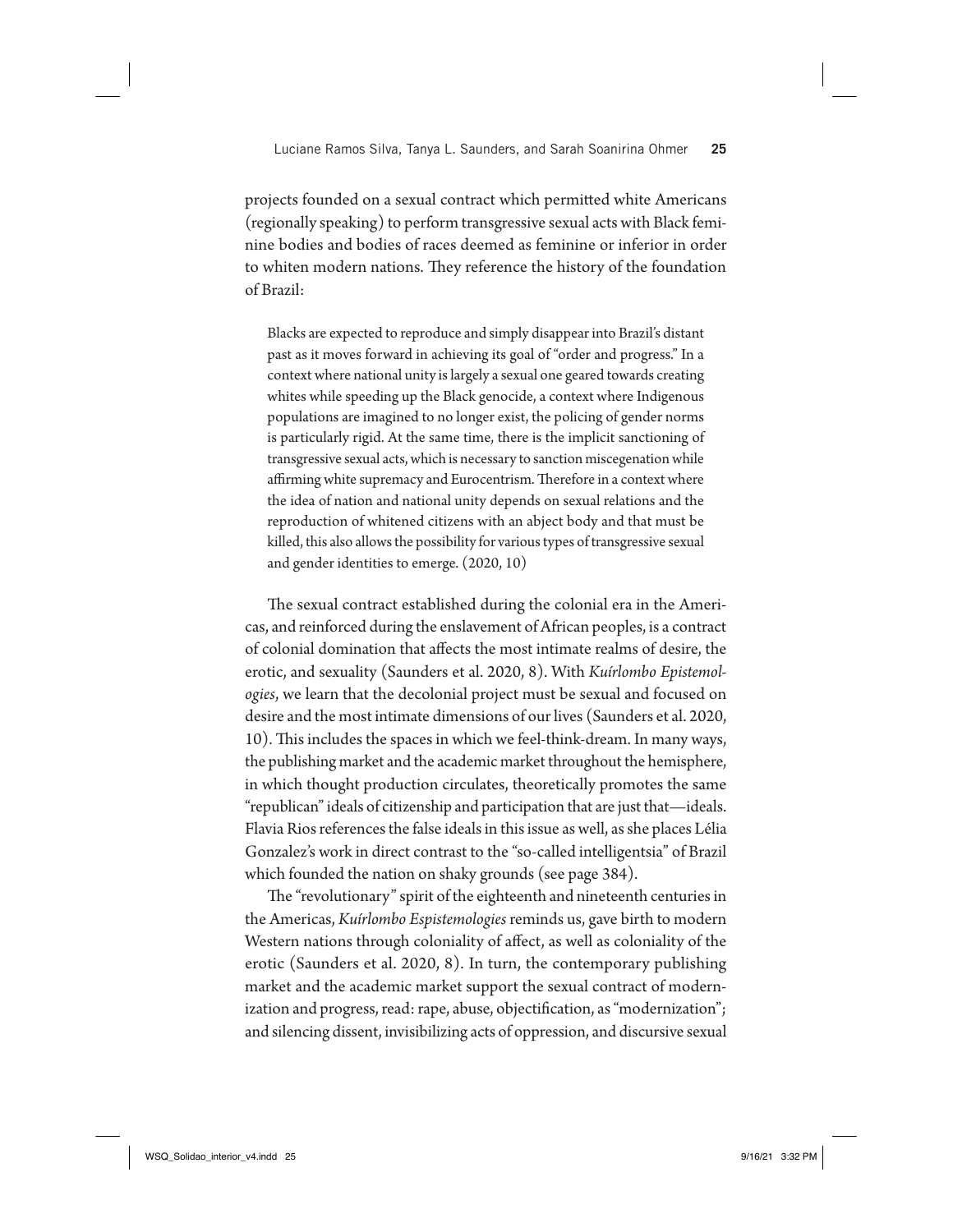transgressions such as non-citation or plagiarism as "progress." This is how the sexual contract manifests itself in the publishing market and in the intercontinental highways of academic thought production that promote the circulation of discursive commodities of modernization, progress, and U.S. imperialism. With this special issue, we threaten the visions of "republics" as well as "decolonial," feminist, and Black academic discourses that support national and sexual contracts.

This issue does more than mere publishing. We are communicating with each other in spite of imposed geopolitical and linguistic boundaries, and in spite of our ancestral dispersion and its reverberations across our erotic/ affective registers, in order to undertake a process of thinking and imagining together. For many of us, this is more than publishing text. Through the solidão-ridade of the (more than) publishing, we manifest a kuírlombo vision. We build our kuírlombo on top of a mountain that oversees the continued attempts of epistemicide.

#### **Interlude: The "Precious Berries"**

- [16:35, 3/20/2021] Tanya Saunders: We are taught that theories that center white men are universal, and we apply them in trans theory, Black theory, women's theory, while theories produced by Black women are seen as only for Black women. So it's seen as very particular and not quite relevant or powerful. This is why considering solidão in the experiences of men, particularly in their engagement with affect and the erotic—both areas of human existence that are associated with femininities—could be particularly interesting.
- [15:03, 3/4/2021] Sarah Soanirina Ohmer: Could we quote Omise'eke Tinsley in our intro . . . "I look to situate a discussion . . . within a lineage of woman of color feminisms: a lineage that pushes me to ask what it would sound like if scholars were to speak of Ezili the way we often speak of, say, of Judith Butler—if we gave the centuries-old corpus of texts engaging this Iwa a similar power." I think with solidão we are striving for something similar, related to Black feminisms . . . channeling something deeper than Eurocentric bibliographic references, and more than just correcting bibliography . . . channeling Exú maybe? And changing approach to publishing, academic work, and epistemology somehow . . . I'm having a hard time phrasing it but hopefully you'll get where we could go with this? Just a thought!

[15:04, 3/4/2021] Luciane Ramos Silva: Enlightening thought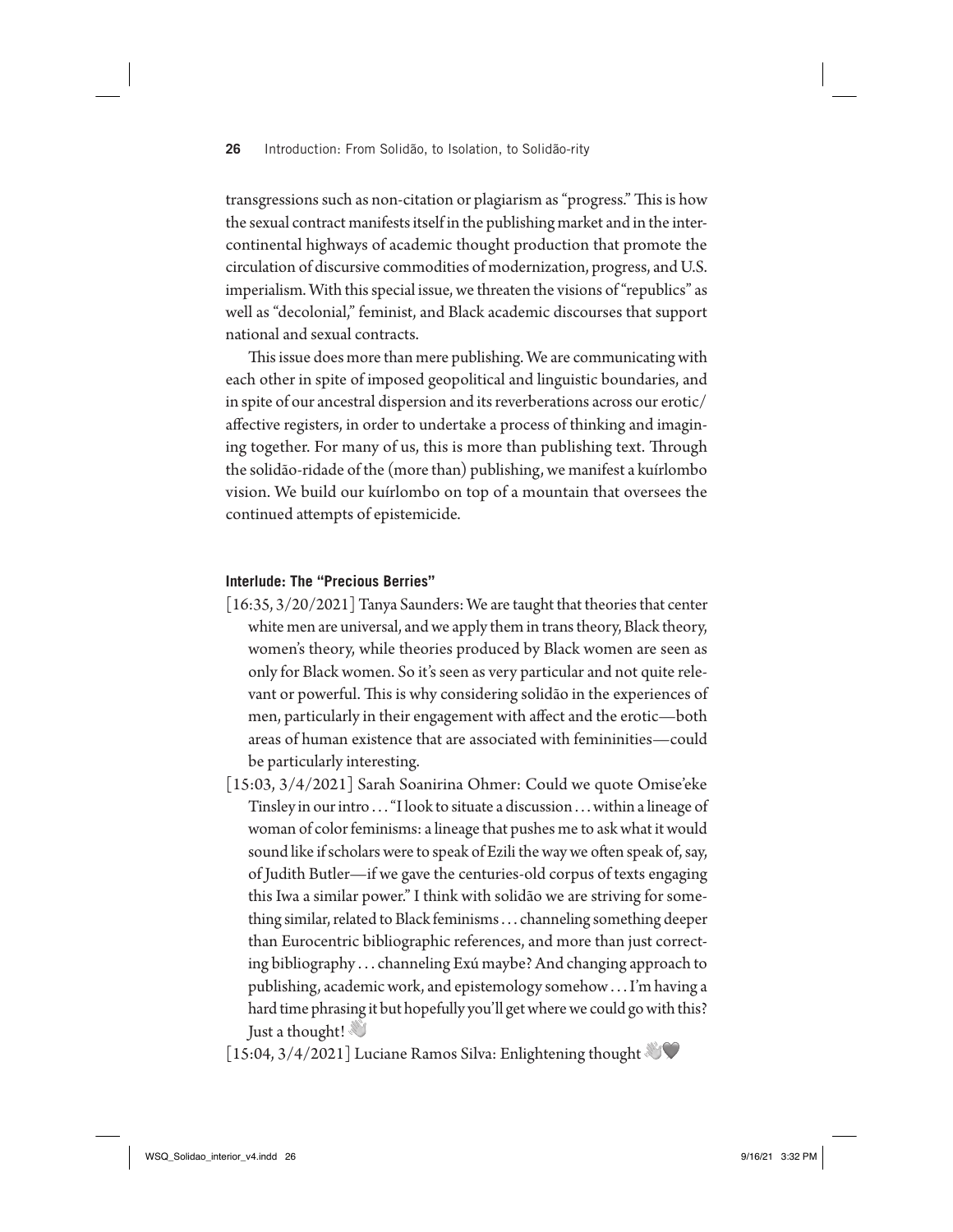Luciane Ramos Silva, Tanya L. Saunders, and Sarah Soanirina Ohmer **27**

- $[15:13, 3/4/2021]$  Sarah: There's more!! "This way of knowing the world (where the spiritual is epistemological) stands to transform not only African diaspora but also feminist scholarship; that because most of the world's women understand their bodies, identities, actions, and desires in relation to spirits and spirituality, feminism misses the boat—misses the Crossing, misses the Middle Passage—when it fails to take this knowledge base seriously."
- $\lfloor 15:18, 3/4/2021 \rfloor$  Luciane: This is so true! And how this way of thinking disrupts hegemonic epistemology!
- [17:00, 3/4/2021] Tanya: Yes!!!
- [17:00, 3/4/2021] Tanya: Jacqui Alexander pedagogies of the sacred!
- [17:03, 3/4/2021] Sarah: Yes
- [09:13, 2/7/2021] Luciane: I want to show you something:



Two books published by Editora Filhos da Africa and organized by UCPA— União dos Coletivos Panafricanistas: *Lélia Gonzalez* and *Beatriz Nascimento*.

[09:18, 2/7/2021] Sarah: Uauuuuuuuu

- $[09:19, 2/7/2021]$  Luciane: These are collections about Lélia and Beatriz organized by counterhegemonic and "Afrocentric" editors. They did so much work before all those white editors decided that it is "cool" to launch Black feminists. Unfortunately the editorial market is very white in Brazil. Just to give you an idea, bell hooks, Audre Lorde, Angela Davis, Lélia became a kind of "precious berries" to this market. The so-called left-wing white editors are now using the "flag-idea" "Black lives matter." Neoliberal capitalism is really ironic. Isn't it? The book about Lélia that I referenced before, organized by Flavia Rios and Marcia Lima (important contemporary Black intellectuals) was launched by a consolidated white publisher, as you know. But there's something here since the organizers are committed black intellectuals . . .
- $[09:21, 2/7/2021]$  Sarah: This is very important. We MUST discuss this in the intro.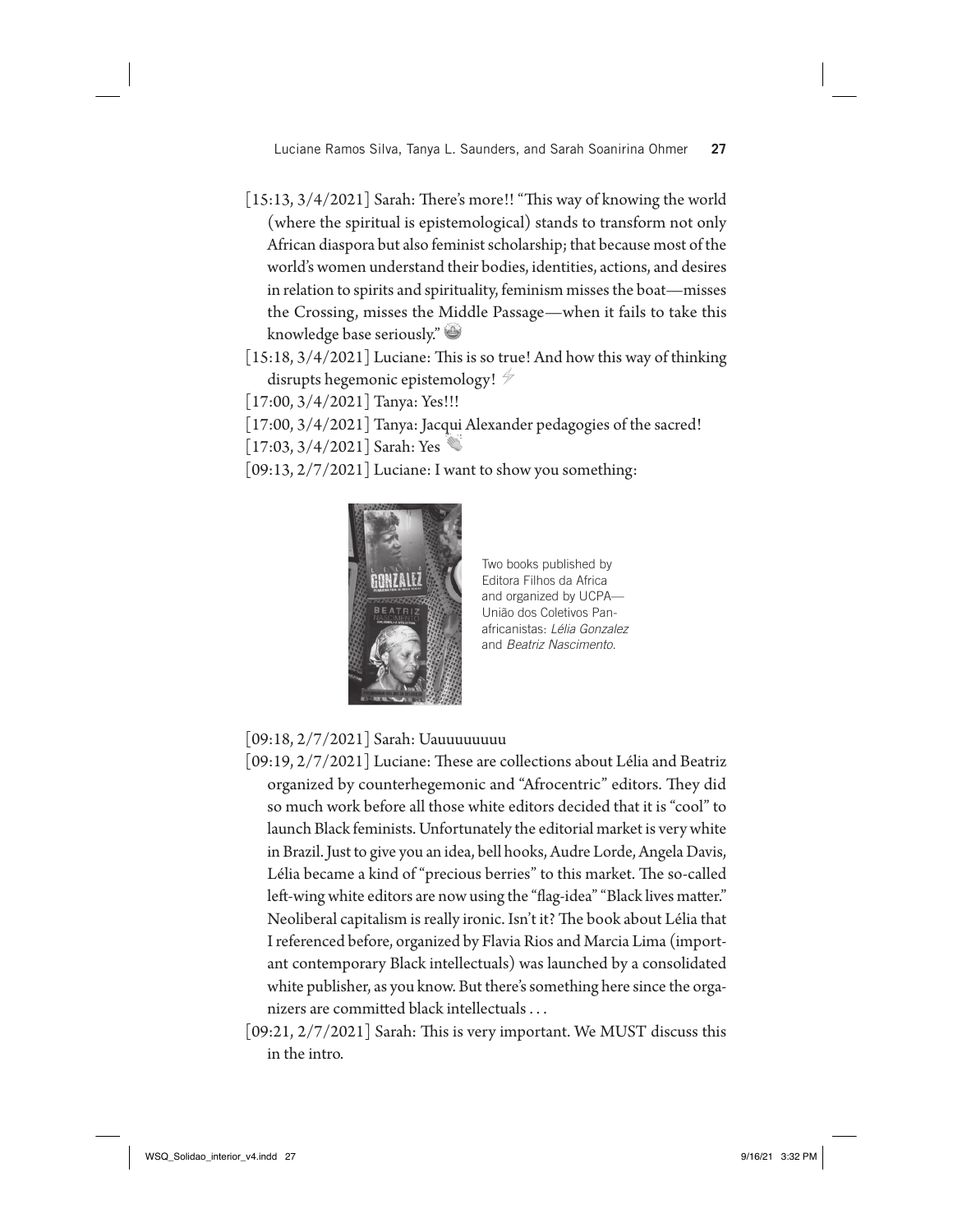$[09:23, 2/7/2021]$  Sarah: Resistance to solidão in the publishing market. Esmeralda Ribeiro has several pieces on whiteness and imperialism and colonialism in the publishing market. Reminds me of "ventriloquism" in modernismo, and how Juan Manzano's slave autobiography and poetry was published in Cuba, the need to have white allies to be visible . . .

### **Da Solidão á Solidão-ridade**

Eis que abrimos caminhos para a primeira edição multilingue da *Women's Studies Qarterly*, com colaborações de mulheres negras de muitos tons intensos deste vasto território diaspórico. As travessias mostram-se amplas diante dos olhos e nossos corpos se sustentam na colaboração mútua e na solidariedade, tecendo sentidos para que as comunidades geradas pelo afinco das mulheres negras, continuem brotando.

A ancestralidade uniu três editoras neste projeto intitulado *Solidão.* O trabalho começou em 2018 e no decorrer da caminhada, entre fluências e encruzilhadas, associamos ao termo *solidão* novas conotações e tivemos uma ideia: *solidão-ridade*. Almejamos uma outra perspectiva de construção de comunidade a partir da posição afetiva que estrutura as experiências das mulheres negras com uma parte formativa da subjetividade feminina negra: a solidão. Desta posição afetiva, mas também do luto coletivo de vidas perdidas para o racismo estrutural e o choque isolador de perder mais uma !lha para a violência policial—isolado no sentido de que só as mulheres negras entendem esse luto profundo—nos damos as mãos em solidão-ridade.

Mesmo diante das críticas direcionadas ao termo *solidão* em seu caráter heteronormativo (por ser centrado nas experiências de mulheres negras em relacionamentos heterossexuais e em arranjos familiares normativos), nosso uso do termo solidão é uma forma de desidentificação.

A desidentificação é uma negociação; é desenvolvida por grupos de sujeitos minoritários, é construída visando a sobrevivência; é uma permissão para viver em uma esfera pública majoritária sem negar a verdade; é um conjunto necessário de estratégias e práticas para desafiar a cidadania normativa. É para sujeitos não conformes que são expulsos e punidos por serem quem são (Muñoz 2009, 5). Desafiamos ativamente vários códigos culturais e nos baseamos em ideologias que podem negar nossa existência, como uma tática politizada e psicológica (Saunders 2015, 27). Desse modo, apresentamos *solidão* como um termo que nos serve, embora não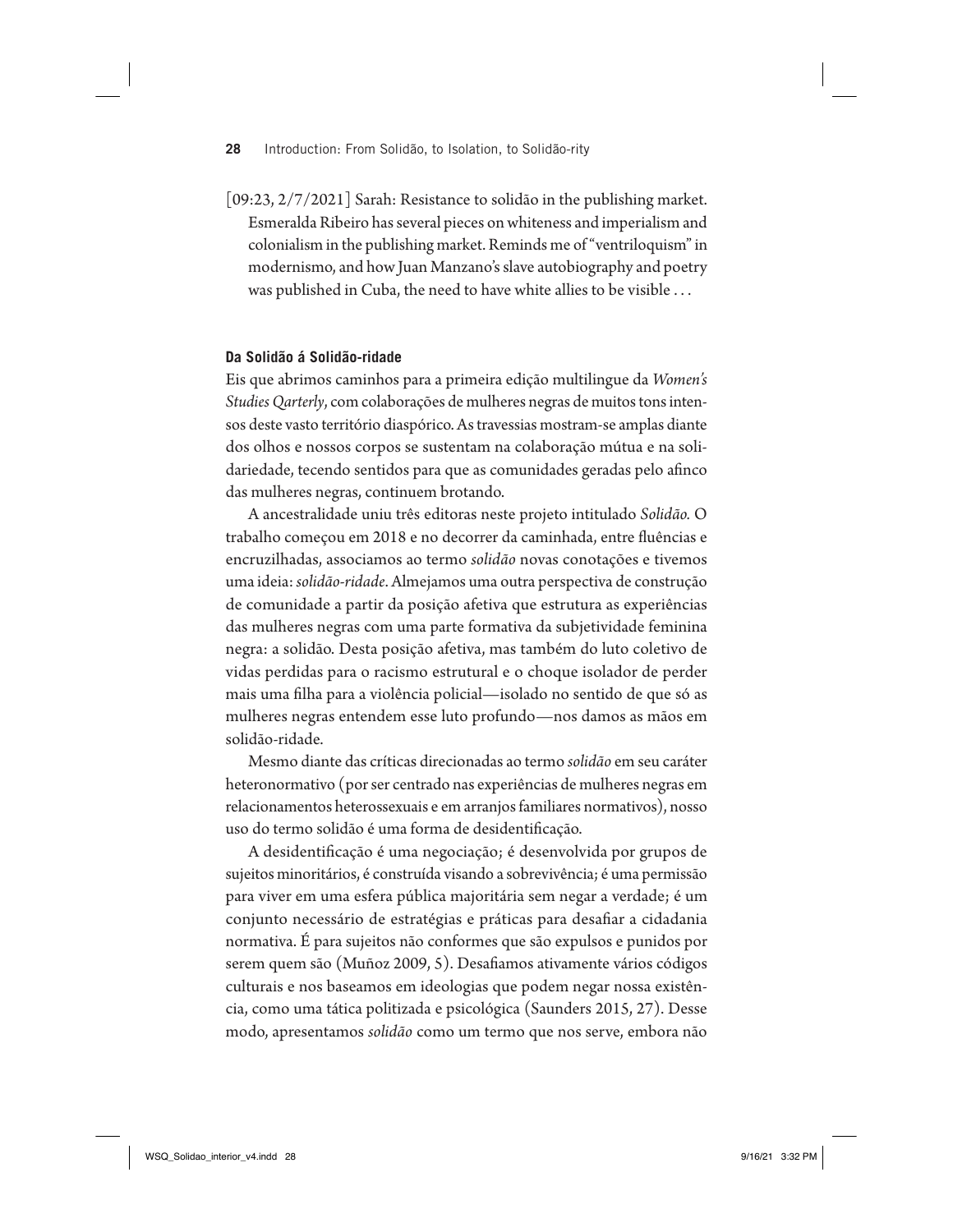Luciane Ramos Silva, Tanya L. Saunders, and Sarah Soanirina Ohmer **29**

sirva a outros, e possa ser criticado por alguns, esta questão apresenta um ato de solidão-ridade.

O encontro das editoras, na ponte Brasil-Estados Unidos, significou !ssurar as fronteiras nacionais, nas quais nossos corpos pretos, lá ou cá, nunca foram reconhecidos de fato, e tramar os fios que nos unem enquanto pessoas fruto do transbordamento diaspórico. Nós comparamos anotações, identificando traços similares da caminhada, esquivas singulares em cada percurso e aprendemos umas com as outras, reconhecendo que as retóricas de raça nos acompanham ao longo da história, seja no Brasil ou nos Estados Unidos. Nestes tempos em que brutalidade e violência estão no centro das disputas de poder, *co-movemos* para lógicas de mundo no qual a humanização seja uma realidade palpável.

#### **Presentificação do Feminismo Negro**

O corpo de conhecimento vivido das mulheres negras está no cerne das mudanças em curso nas Américas. São movimentos para o bem viver encarnados a partir de perspectivas expandidas de exercer a política, de perceber as singularidades dos contextos e re-imaginar as relações sociais. Essas mulheres estão no *#ont* das transformações porque elas sustentam com gana e criatividade, desde muito tempo, a vida dos seus. Ao clamar por justiça e defender os corpos negros, essas mulheres também defendem todos os corpos; seguindo a Jota Mombaça, reflectem uma dissidência sexual e de gênero.

Não por acaso, a presença de mulheres negras na política institucional do Brasil aumentou de maneira relevante nos últimos anos. Embora as estatísticas ainda estejam muito aquém de alguma equidade nos espaços decisórios, mulheres negras assim como pessoas transexuais, indígenas e quilombolas pisam firme no território movediço da república representativa brasileira dominado por homens brancos em toda sorte de normatividades. Apesar do resultado histórico das eleições de 2020, sobretudo nas cadeiras de vereadores, não foram raros os casos de violência e ataques racistas contra as candidatas durante as campanhas e mesmo após as eleições. Entre xingamentos e ameaças de morte, a sociedade brasileira não deixa de mostrar sua face nefasta. A despeito disso, no quadro mais geral da América Latina, o Brasil ainda está entre os piores no ranking de participação política de mulheres. O mesmo ocorre no acesso à renda e à propriedade, o qual mulheres negras ocupam a base da pirâmide.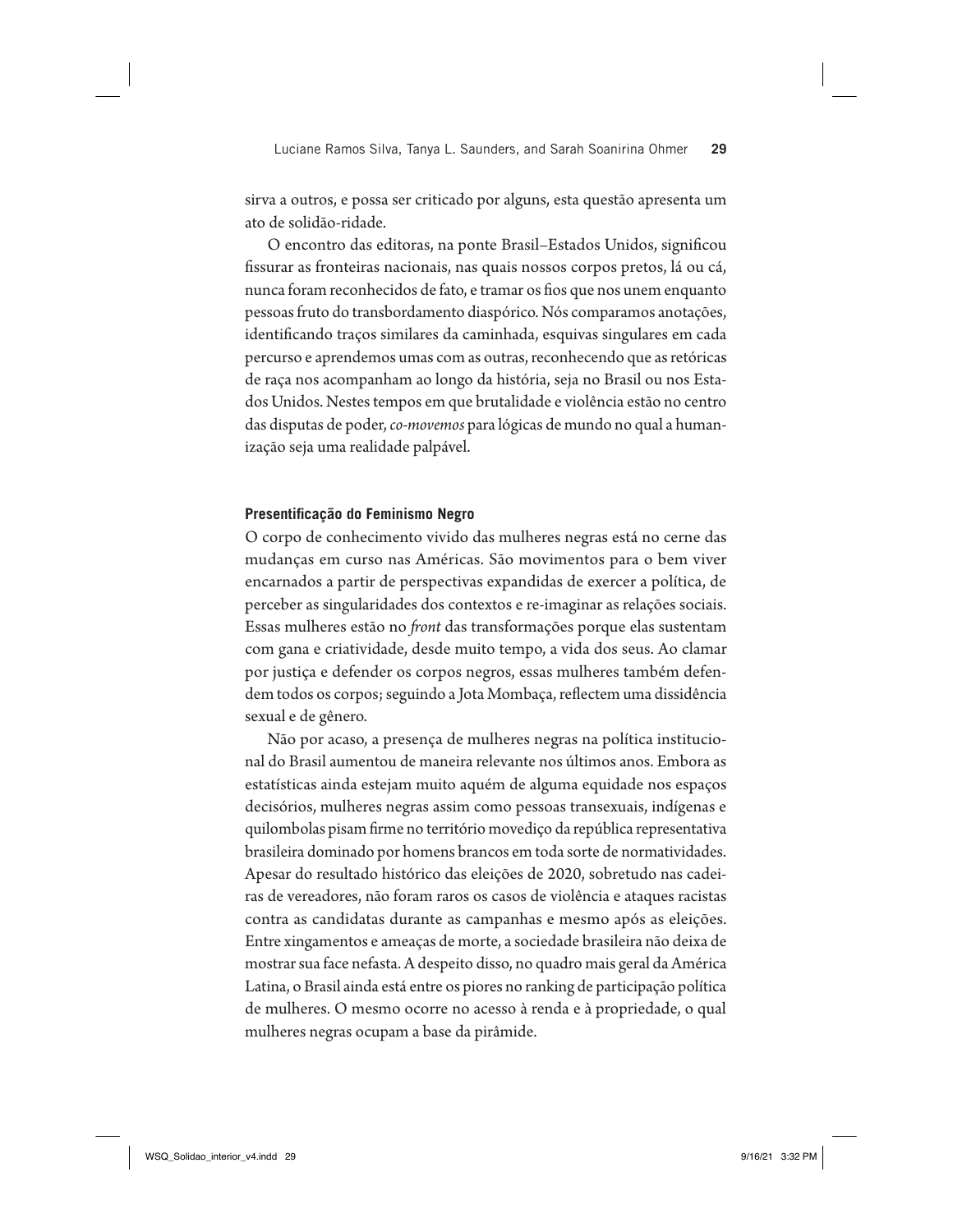Mesmo diante desse quadro de desvantagens, a presença dessas mulheres tem sido fundamental na edificação de políticas públicas contra o racismo, na atuação em comunidades de base, na docência no ensino superior, na invenção intelectual e artística focadas em epistemologias não hegemônicas ou em prol de políticas diversas de ações afirmativas. Chamamos atenção, portanto, a essa fartura, a essas enunciações.

Ainda grita na recente memória brasileira o brutal assassinato da vereadora Marielle Franco—mulher negra cuja atuação na defesa dos direitos humanos e da cidadania junto a coletivos, movimentos feministas, negros e favelados foi silenciada com treze tiros em março de 2018. Poucos dias antes de seu assassinato, Marielle havia sido nomeada presidente da comissão que acompanharia as intervenções militares no Rio de Janeiro e havia denunciado a violência policial em Acari. O crime segue sem solução e as investigações são marcadas por falta de transparência, desvios e contradições. Mas o pulso de vida de Marielle está incorporado em milhões de mulheres que se levantam em prol de valores semelhantes ao dela. Elas sabem que não há integração possível sem equidade e sem o desmonte das ideologias racistas que, ao longo da história, calaram processos de lutas e protagonismos das populações negras.

Além de Marielle, não esqueceremos de Claudia Ferreira, trabalhadora baleada enquanto ia comprar pão para a família e cujo corpo foi arrastado por trezentos metros ao cair do porta-malas de uma viatura da polícia. As Mães de Acari—grupo de mulheres que se uniu para exigir respostas diante do desaparecimento de onze jovens abordados por policiais na Baixada Fluminense, Rio de Janeiro. Esse crime ficou conhecido como Chacina de Acari as Mães de Maio—movimento criado por mulheres cujos filhos foram assassinados pelo braço armado do Estado. Não esqueçamos também que o Brasil ocupa o quinto lugar no ranking de mortes violentas de mulheres no mundo e que a cada três mulheres assassinadas, duas são negras (Atlas da Violência 2020). Trata-se ainda do país que mais mata pessoas trans no mundo (ibid). Essas mulheres já não choram, porque as lágrimas secaram. Mas existe, por certo, um esforço ancestral em gerar vida, em transbordar os impulsos da morte e imaginar futuros.

#### **Movências das** *Commodities* **Editoriais**

Salta aos olhos a explosão de publicações sobre feminismos negros, tanto de autoras brasileiras pioneiras cujos escritos interpretaram o Brasil de maneira ímpar, quanto de escritoras estrangeiras, sobretudo afroestadunidenses,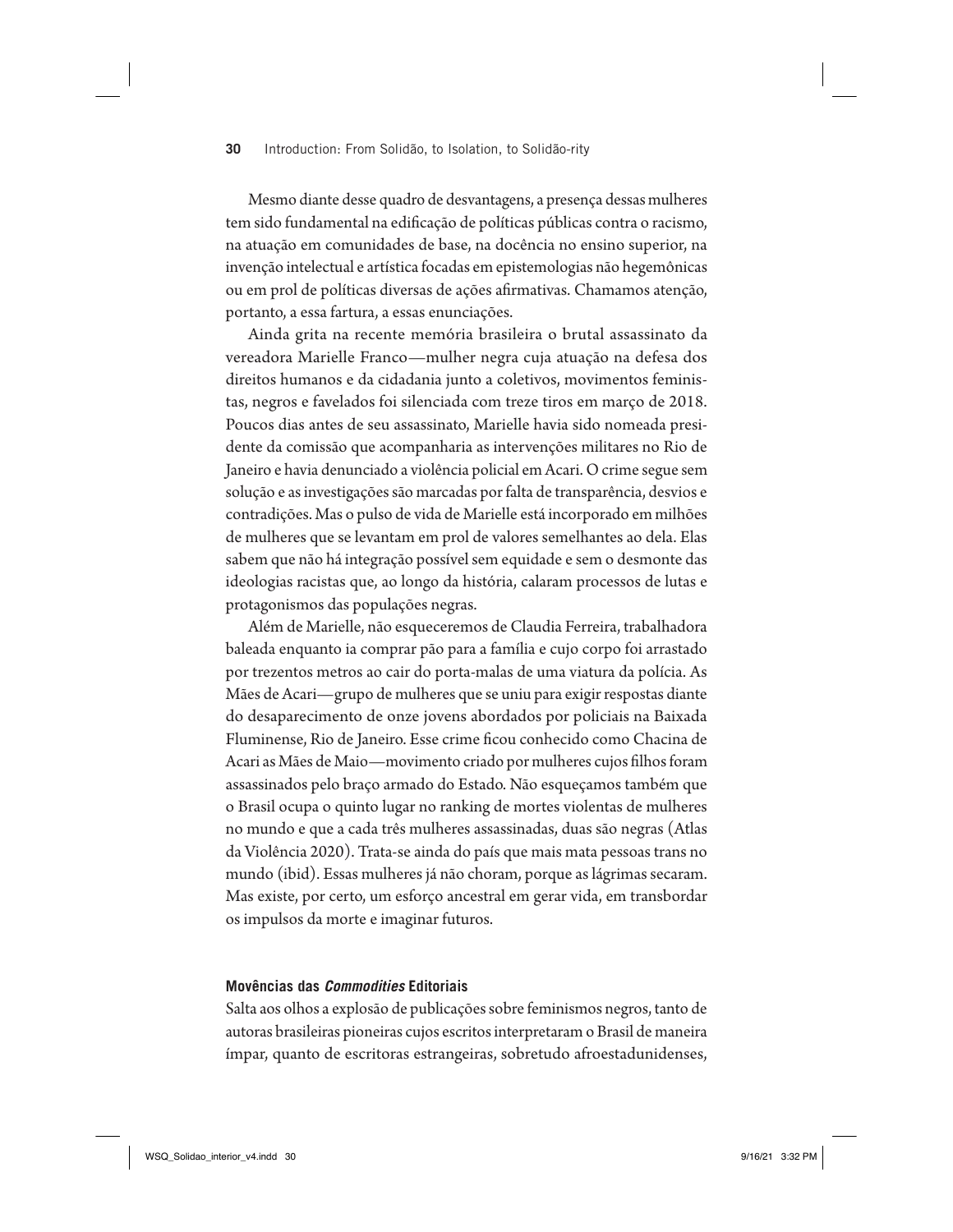com obras históricas sendo traduzidas em língua portuguesa brasileira. A equação ainda é desequilibrada, mantendo-se publicações de feministas afro-americanas em maior quantidade do que as autoras brasileiras, mesmo considerando o intenso movimento de mulheres negras que data dos anos 1970. Existe uma heterogeneidade a ser visibilizada.

Além de uma demanda histórica dos movimentos intelectuais negros, a discussão pulsante sobre o anti-racismo cruzada com as discussões de gênero trouxeram ao mercado editorial brasileiro, branco por excelência, um tempero aprazível que esquentou demandas e transformou o amplo espectro dos feminismos negros num filão poderoso de mercado. Não por acaso, entre 2019 e 2021 dezenas destes títulos foram lançados. Se os setores progressistas brasileiros mostram-se pouco comprometidos com a luta anti- racista, fruto próprio da falaciosa ideia de democracia racial ainda presente, bem como de um desinteresse em discutir criticamente as profundas desigualdades que afetam as pessoas racializadas como negras, a explosão de publicações capitaneadas por editoras de propriedade branca e focadas em autoras que discutem a experiência de mulheres ao longo da diáspora negra, não denota necessariamente um avanço para a população negra. Não nos ilude o brilho do diamante. A engrenagem capitalista neoliberal mostra-se uma máquina que engole e silencia a seu bel prazer ao mesmo tempo que incorpora demandas feministas, anti racistas de de pluralidade cultural.

Há que se ressaltar, entretanto, que os movimentos negros, em seu esforço de longa data, em proporcionar debates, tem criado espaços de respiro que criam faíscas capazes de incendiar muita palha seca. No campo editorial negro, há importantes ações autônomas e independentes tanto de editoras que atuam no mercado há algumas décadas (Nandyala, Mazza, Malê, entre outras), quanto de novos projetos, dentre eles o da União dos Coletivos Pan-Africanistas que faz circular dentro da comunidade negra obras basilares, entre biogra!as, coletâneas e produções literárias. Além dessas, há propostas que apresentam narrativas com modelos que discutem a negritude a partir de perspectivas de dissidência sexual ou do protagonismo de mulheres (Padê Editorial, Selo Ferinas, entre outras).

#### **Abalos da Pandemia**

Além das taxas de mortalidade da COVID-19 serem problemáticas, o impacto socioeconômico da pandemia é atroz para as mulheres e para a população negra, considerando que o país já vivia um contexto de instabilidade econômica e alargamento da linha de pobreza.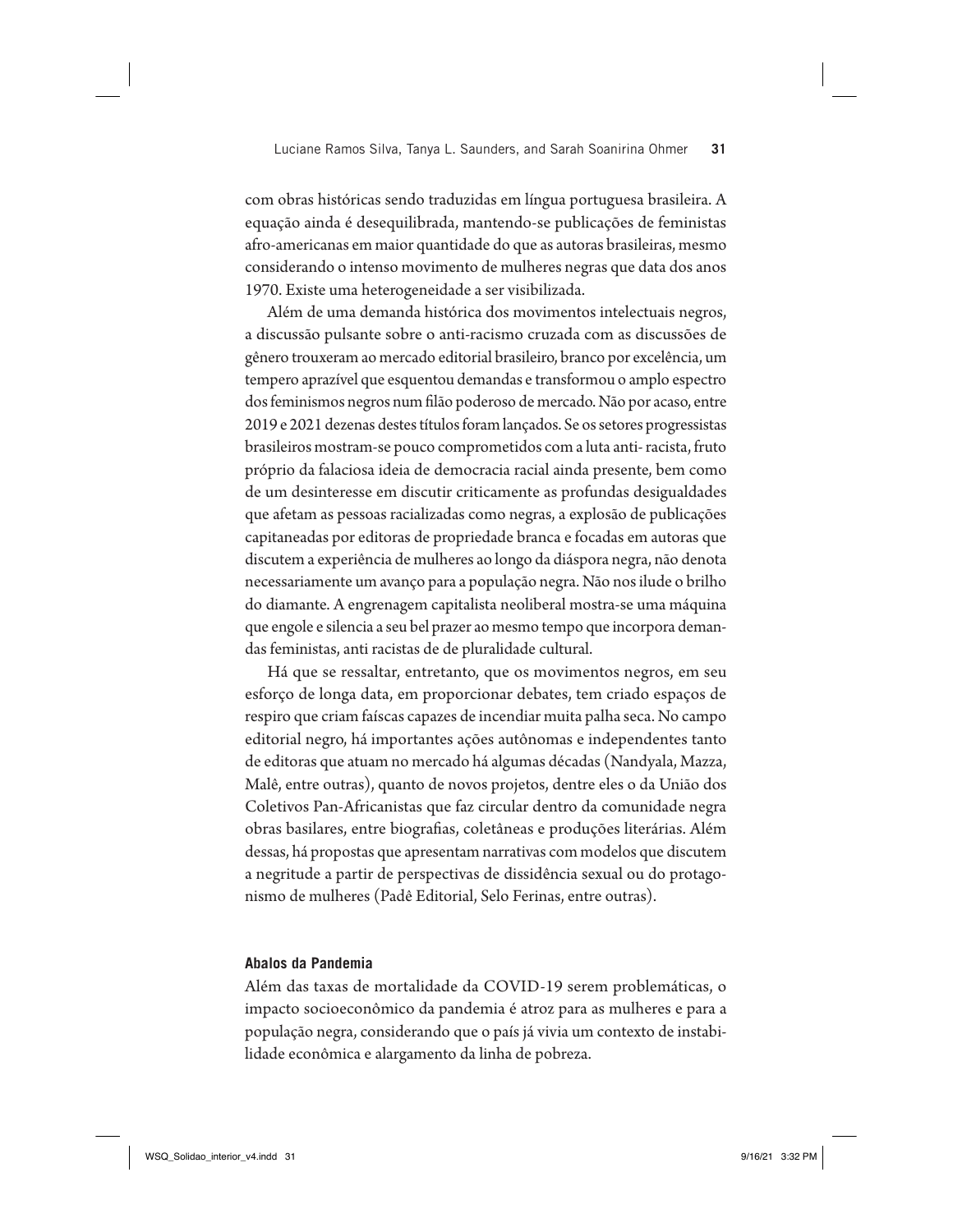A pandemia aprofundou o buraco de desigualdade e agravou a fragilidade econômica e social de grande parcela da população negra e pobre. Em contextos de maior vulnerabilidade a pandemia tornou-se uma máquina de mortes ainda mais certeira do que aquela engendrada pelo braço armado do Estado. Pesquisas mostram que o coronavírus é mais letal entre a população negra por diversos fatores como falta de acesso à saúde e baixa expectativa de vida. Dados recentes do IPEA—Instituto de Pesquisa Econômica Aplicada (2021)—mostram como as desigualdades relativas a gênero, raça/cor foram afetadas pela crise da pandemia de 2020.

Há evidências historicamente denunciadas pelos movimentos negros mas que, entretanto, jamais causaram fraturas profundas na discussão pública e tampouco geraram crises éticas. Face à negligência escancarada do Estado brasileiro frente à pandemia, vimos repetir a situação das populações mais vulneráveis novamente entregues à própria sorte. A ação das mulheres negras organizando grupos de luta popular na arrecadação de alimentos, liderando cooperativas de costureiras para distribuir máscaras de proteção, ou criando redes de solidariedade e instituições de apoio mútuo de caráter autônomo, foi e continua sendo crucial—evidência de práticas políticas coletivas transformadoras.

*Solidão* tece poesia, !cção, ensaio e prosa em torno dos temas que constituem nossa solidão e nossas solidão-ridades. Os primeiros poemas de formigão, Tiely, Mel Adún, Raquel Almeida e o conto "Mafunda" contornam as experiências discutidas nos ensaios teóricos ao longo do número. Poemas de guellwaar adún. As criações de Daisy Serena, tatiana nascimento e Nina Barreto foram costuradas ao longo dos textos para amplificar os múltiplos pontos de entrada para pensar, teorizar e engajar a solidão. Cada seção do número abre com um poema de Raquel Almeida, a fim de estruturar o tema a ser discutido a partir da experiência poética corporificada. As contribuições poéticas de cada seção trazem um equilíbrio entre o discurso teórico e o poético. A seção "Clássicos Revisitados" inclui prosa de ensaio e prosa de ficção que respondem ao ensaio de Lélia Gonzalez sobre "Racismo e Sexismo na Cultura Brasileira." As artes visuais ao longo da edição dialogam com cada texto. Não separamos prosa, ficção, poesia ou ensaio, para manter a polifonia de nossas experiências sem dividi-las em gêneros. Em vez disso, optamos por organizar a questão em temas que pertencem às nossas experiências heterogêneas de solidão e às nossas manifestações de solidão-ridade.

Parte I: "Solidão nas Améfricas: da colonialidade, á interseccionalidade,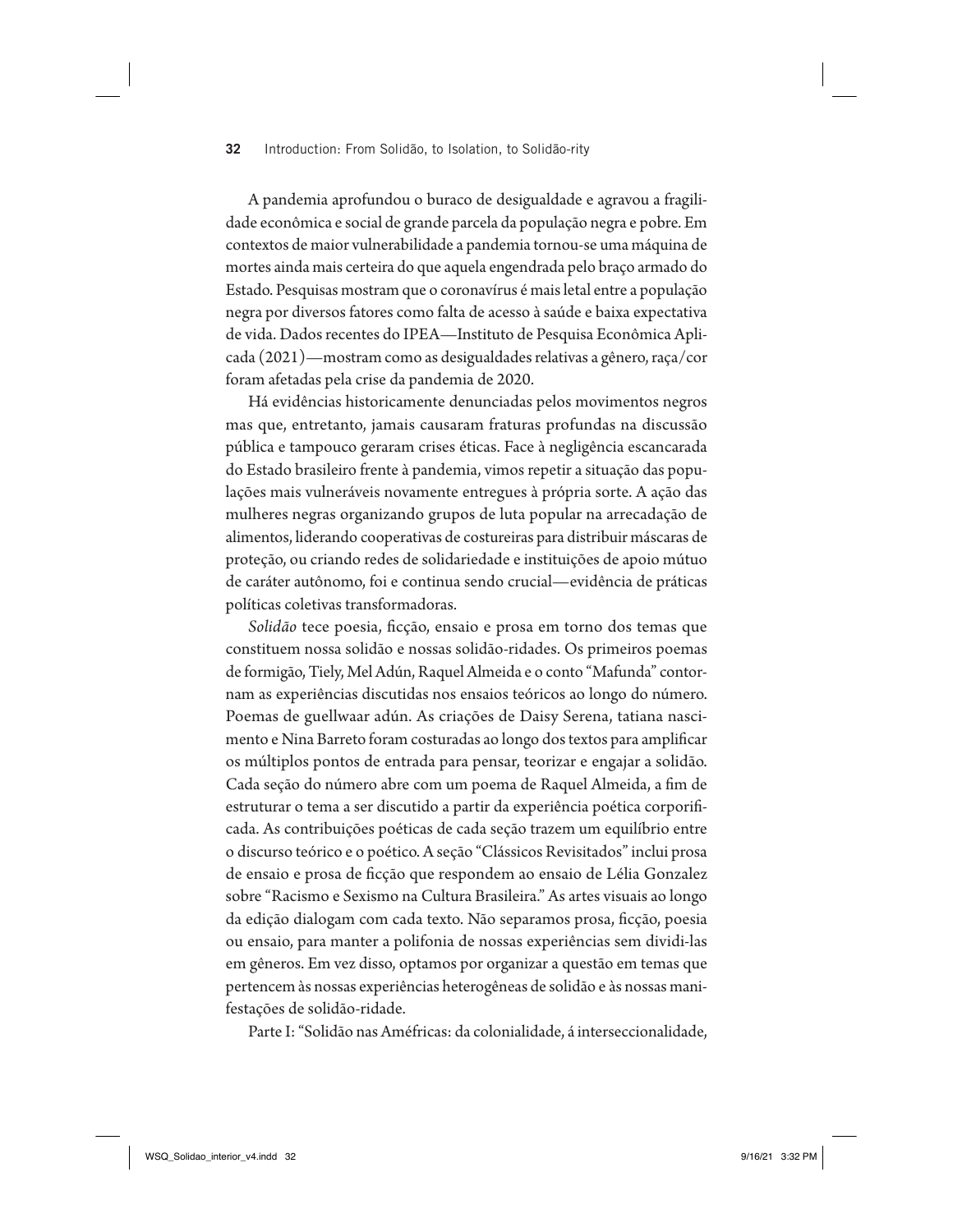ao Quilombismo, ao Cimarronaje & Cuírlombismo," apresenta reflexões sobre "como podemos estabelecer solidão-ridade?" Com esse título, apresentamos um distanciamento que estamos vendo na escrevivência teórica e o ativismo de mulheres negras na América Latina enquanto estão sendo incorporadas nos estudos de sexualidade e gênero, estudos diaspóricos e decoloniais. Propomos uma mudança urgente dos discursos sobre colonialidade, um conceito que provem dos estudos decoloniais, também da interseccionalidade, que tem sido bastante centrada nas análise de feminismo negro partindo das experiênças estadunidenses, e também do Quilombismo, um conceito que surgiu de uma vertente homofóbica e sexista do movimento intelectual negro brasileiro. Aqui evidenciamos que esse distanciamento faz parte de um olhar da genealogia como um ciclo não há uma perspectiva da produção intelectual como um processo linear cronológico. Em vez disso, nós vemos a genealogia como um processo cíclico onde se ve a incorporação das vozes LGBTQ+/kuir e feminismos negros que provêm da América Latina. A primeira seção desse número especial, então, nos gira em uma nova página de um capítulo da genealogia intelectual e ativista do nosso povo negro diaspórico, depois dos estudos descoloniais, depois dos estudos interseccionais, depois dos estudos quilombistas. Dizemos "depois" com o sentido que também quer dizer "com," praticando a desidenti!cação que explicamos antes, podemos pensar com e depois, porque vemos a utilidade de cada conceito e também o que podemos aportar a cada conceito, avenidas más além deles e com eles. O Quilombismo conversa com uma lógica que tem a ver com o entendimento da experiência do quilombo, que em outras partes do continente chamamos cimarronaje, palenque, marronage, etc. Quer dizer, o Quilombismo está conectado epistemologicamente com as lógicas e os sentidos criados nesses espaços diaspóricos de liberdade e todo o que leva essa experiência e o entendimento do quilombo, da cimarronaje, e marronage. Nós queremos marcar a diferença entre conceito de Quilombismo estabelecido por Abdias do Nascimento no Movimento Negro Brasileiro (e o Movimente Negro Unificado) e os conceitos de Cimarronaje e Kuirlombismo articulados por Yuderkys Espinosa e tatiana nascimento, feministas anti-racistas, descoloniais, e LGBTQ+, do Caribe e do Brasil. Durante a discussão ao vivo intitulada "¡A la fuga! Tejiendo el feminismo cimarrón en el Caribe," negra, feminista descolonial e ativista Yuderkys Espinosa Cimarronaje argumentou que Cimarronaje (Marronage), é a teoria descolonial em ação. Ao colocar Espinosa em conversa com a tatiana nascimento, apresenta ensaios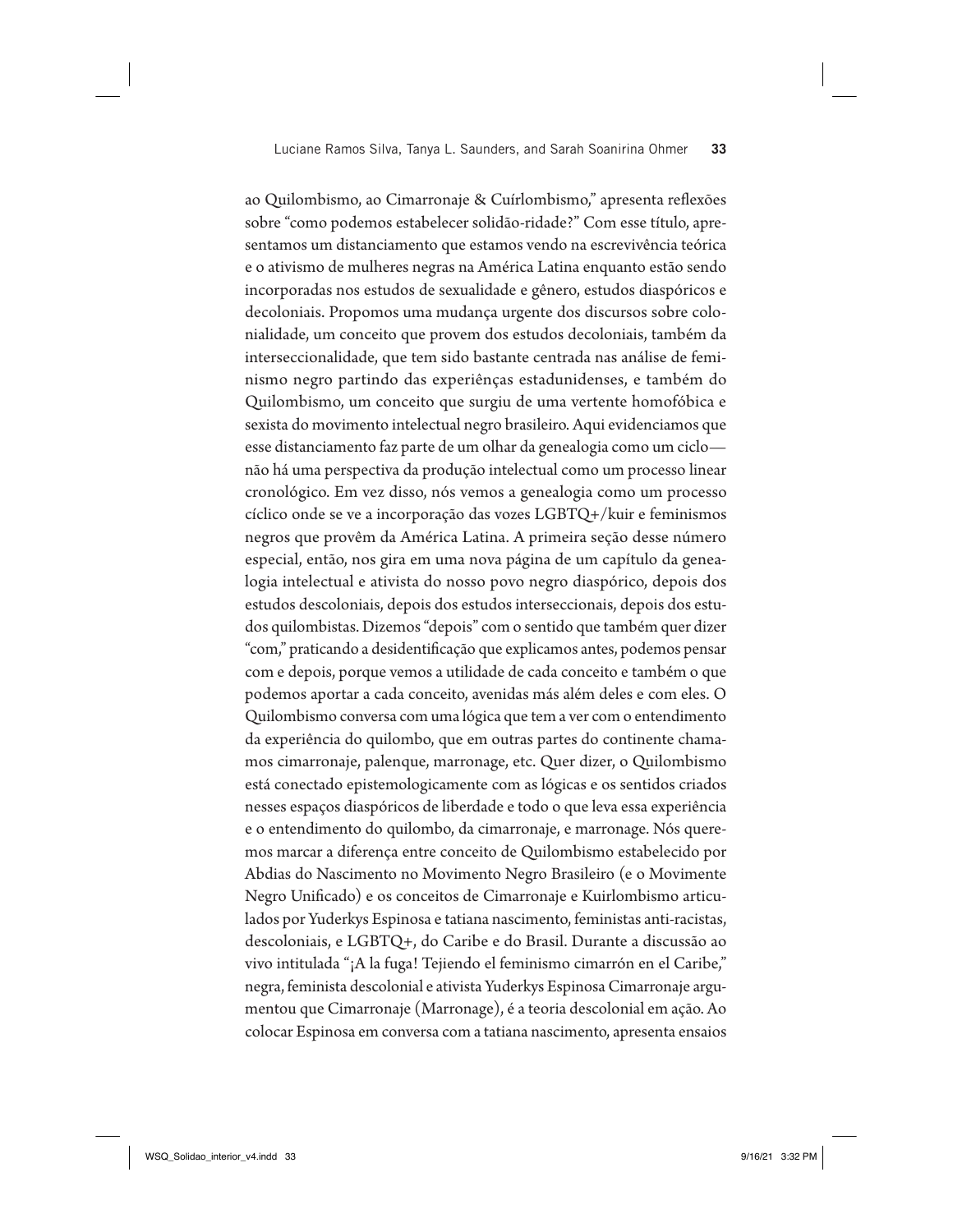descoloniais anti-racistas sobre as raízes do que apresentamos nesta introdução como solidariedade. Como estabelecemos a solidão-ridade?

Yuderkis Espinosa responde em "Uma não se mexe sem a Outra":

a luta contra o (hetero) patriarcado moderno só pode ser levada a cabo a partir de um compromisso anti-racista, descolonial e anti-capitalista até as suas últimas consequências, e também vice-versa: que é impossível como nossas camaradas, as descendentes feministas dos povos indígenas de Abya Yala, apontaram—realizar o processo de descolonização sem atacar o patriarcado capitalista, tanto quanto é impossível acabar com o racismo sem que lutemos, ao mesmo tempo, contra o regime de gênero heterossexual e contra o capitalismo.

No ensaio "Berta Cáceres y El Feminismo Decolonial", Ochy Curiel apresenta uma aplicação do feminismo descolonial para mostrar como a ativista ambiental hondurenha e líder indígena Berta Isabel Cáceres Flores (assassinada em 2016) personifica o feminismo descolonial. Curiel argumenta que, embora Berta Cáceres não se identificasse necessariamente como tal, é importante incluí-la em nossa genealogia, como parte do projeto intelectual e ativista do feminismo, para apontar modos de saber e ser que são exemplos de pensamento feminista descolonial. Em "'Tive Que Trabalhar, Não Pude Parar': O Autocuidado Na Vida Das Mulheres Negras", Luana Soares oferece um panorama da colonialidade no campo da saúde no Brasil e como as mulheres negras articulam seu próprio autocuidado descolonial com práticas oriundas, por exemplo, das religiões da diáspora africana. Soares apresenta o impacto da !gura do "banzo" na saúde mental, e como o autocuidado vem de um processo terapêutico coletivo, incluindo cuidar do corpo para poder abrigar e cultivar uma relação com o orixá. O estudo se complementa com o ato descolonial de autodeterminação do grupo quilombola Conceição das Crioulas: "Como poderíamos ser nós mesmos dentro de Conceição das Crioulas? Reconstruindo a história da comunidade, dando forma ao que significava pertencer a Conceição Crioulas, e se autodefinindo como quilombolas." No artigo "O Papel de Intelectuais Quilombolas na Construção de Ferramentas de Combate ao Racismo Epistemológico", Gessiane Ambrosio Nazario & Givânia Silva, que se identificam como mulheres quilombolas, discutem o desafio nas trajetórias acadêmicas de mulheres nas encruzilhadas da universidade e o compromisso com a luta nos quilombos. No ensaio "Encontros em Geografias Feministas Negras que Vinculam", Priscilla Ferreria emprega os conceitos feministas negros de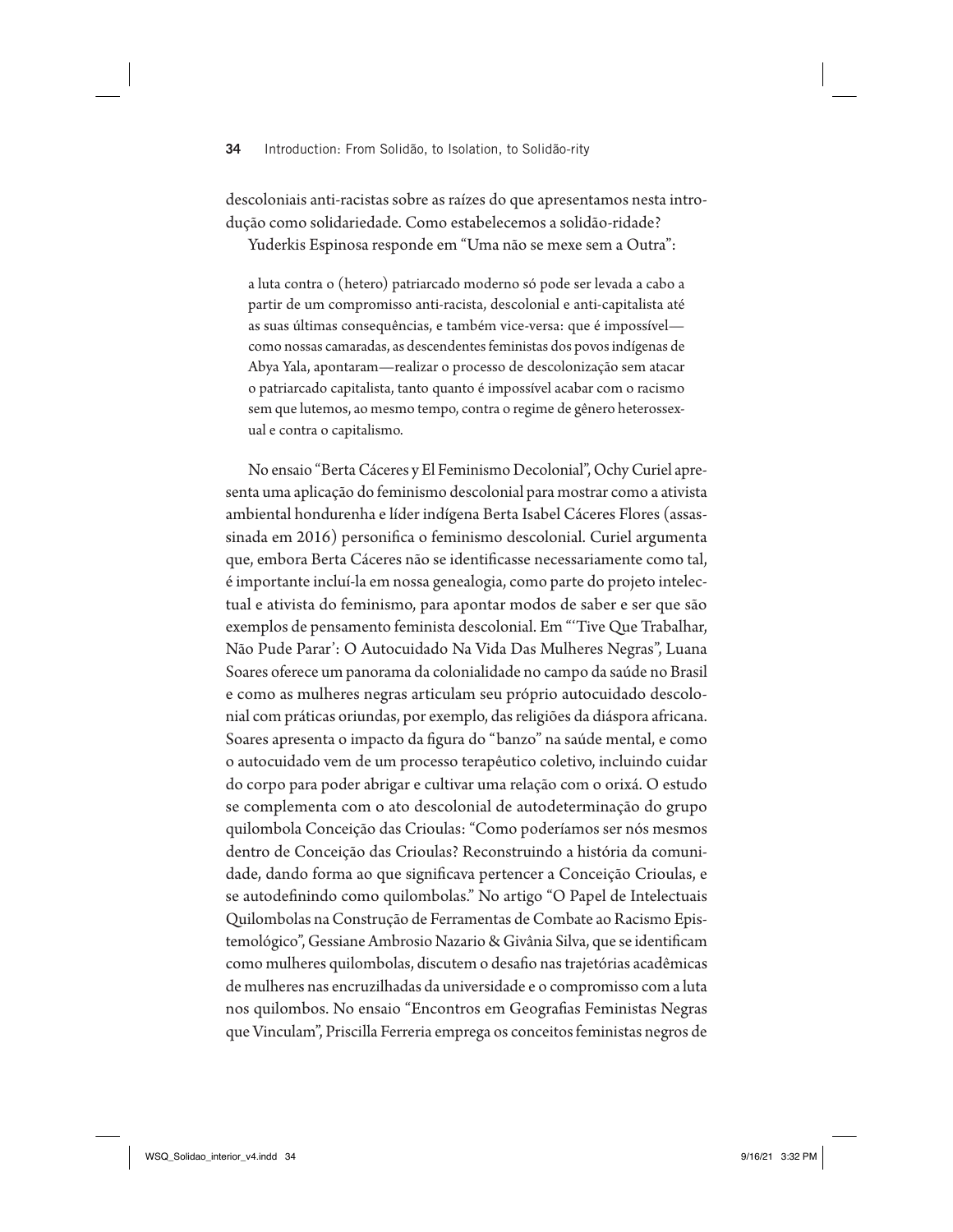"lugar de fala" e "escrevivência" para centrar sua experiência como pesquisadora negra brasileira realizando pesquisas na favela Cidade de Deus, no Rio de Janeiro. Sua narrativa aborda as implicações afetivas do trabalho etnográfico de pesquisadoras feministas negras em comunidades negras, cujas subjetividades existem em um espaço liminar entre o local e o diaspórico, o pesquisador e o pesquisado.

Parte II: "Solidão Política: como nossas experiências alimentam as nossas ações emancipatórias," mostra nossas estratégias de libertação, desde a insurgência coletiva de Marielle Franco delineada por Fernanda Bastos, às lutas internas na educação apresentadas na pesquisa autobiográfica de Alexandra Lima da Silva, até os caminhos nos quais quilombolas autodefinidas vivenciam a solidão e tecem suas resistências a partir de tais vivências, ou mesmo a autodefinição de solidão pelas mulheres negras na pesquisa quantitativa e qualitativa de Vera Rodrigues da Silva, ou a pesquisa de Camille Roberta Balestieri e Rodrigo Pedro Casteleira, que levantam as análises de negros gays, lésbicas e interseccionalidades nos contextos da diáspora brasileira. No ensaio intitulado "Fragmentos de mim mesma: escrita autobiográ!ca como prática de liberdade na experiência de uma professora afro-latina", Alexandra Lima da Silva usa fragmentos autoetnográficos para nos conduzir em sua jornada de devir, como mulher negra e como docente, e as formas como navega predominantemente em espaços brancos e de colonialidade em vários níveis de ensino. Paralelamente, o ensaio "Cutucando a Ferida" enfoca espaços predominantemente masculinos e heteronormativos negros, onde processos hegemônicos e higienistas absorvidos pela colonialidade de poder e práticas sociais afetam o movimento negro no Brasil. A análise de documentos do Movimento Negro Unificado (MNU), entre outros textos e experiências, evidencia como a cis-heteronormatividade perpetua a colonialidade em termos de confirmação para gêneros binários e sexualidade. No final, Balestieri e Calesteira convoca os leitores a rever as estratégias opressivas dentro do movimento negro e a abandonar a política universalista que preserva o foco nas experiências masculinas cisgênero: "olhar para as diferenças significa perceber a ampla gama de variáveis que perpassam as construções de identidades negras. Nenhum movimento que se pretende revolucionário o será enquanto repetir as fórmulas ocidentais de homogeneização de identidades." Em "Existe solidão na luta: o protagonismo das mulheres quilombolas na busca por direitos", Silvane Silva divide o espaço de seu artigo com depoimentos de mulheres quilombolas para apresentar uma tapeçaria multifacetada da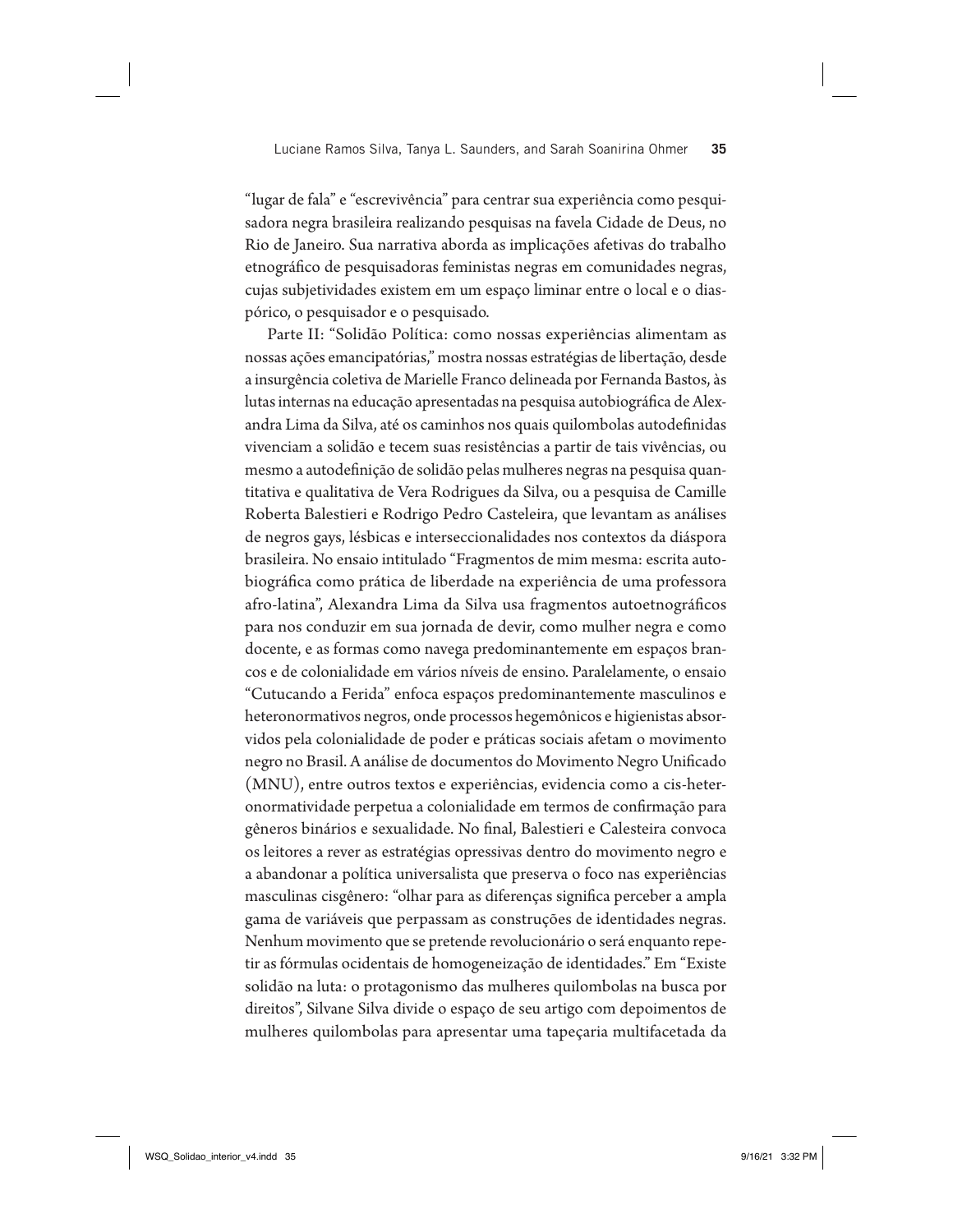realidade atual de São Paulo. Silvane explica: "O protagonismo político das mulheres é determinante para a existência dos quilombos contemporâneos. Embora apresente muitas convergências com a pauta do feminismo negro das mulheres negras urbanas, acadêmicas e/ou periféricas, a agenda de luta das mulheres quilombolas possui suas próprias especificidade". Ela prossegue citando Nilce, uma das mulheres quilombolas:

Eu brinco que eu não consigo ficar mais do que quinze dias fora de casa porque eu tenho que estar com pé no chão. Eu tenho que estar ligada a natureza, eu tenho que estar me energizando o tempo todo. Por isso que eu brinco muitas vezes que eu me escondo no meu sertão. Que eu me escondo na roça, que eu estou lá não só pra produzir alimento, mas pra gerar energia para o corpo e para a alma. Senão a minha cabeça não aguenta os socos que a vida nos impõe. E muitas companheiras tem dificuldade de ter essa percepção. Agora eu me pergunto e como ficam as companheiras que estão desterritorializadas?

Também focado em depoimentos de mulheres negras, "Mulheres Negras Brasileiras: Sentimentos e Vivências em Relação à Solidão" revisita um estudo de 2010 de 68 depoimentos de mulheres relacionados ao solidão, focando em como as formas pelas quais as experiências vividas pelas mulheres contribuem para a compreensão e o significado do solidão. Análises de respostas relacionadas à ansiedade, memórias de infância e relacionamentos oferecem um mergulho mais profundo nas camadas afetivas da solidão e na vida interna de mulheres negras de várias idades, níveis de escolaridade, relacionamento, identidade de gênero e orientação sexual. Essa leitura atenta dos mundos internos oferece uma perspectiva que permanece pouco estudada nas reflexões acadêmicas: A fragilidade das relações afetivas é lida na ótica das contradições entre a mulher que é assumida ou não em um relacionamento estável, entre o papel de amiga e o de namorada, entre corpos desviantes e corpos padrões. Expor e analisar essas contradições são tarefa que nos cabe, enquanto mulheres negras, e da qual não podemos ou queremos fugir. A dororidade é indispensável no acolhimento e na luta contra a solidão que é imposta às mulheres negras, ter empatia uma com a outra respeitando assim os diferentes contextos de trajetórias de cada uma. Nossas interlocutoras não nos parecem passivas ou alheias a nada disso ao reconhecem entre outras coisas o preterimento que sofrem tanto pelos homens negros quanto brancos, o racismo estrutural que atinge as mulheres negras. Muito pelo contrário, estão dispostas a se posicionarem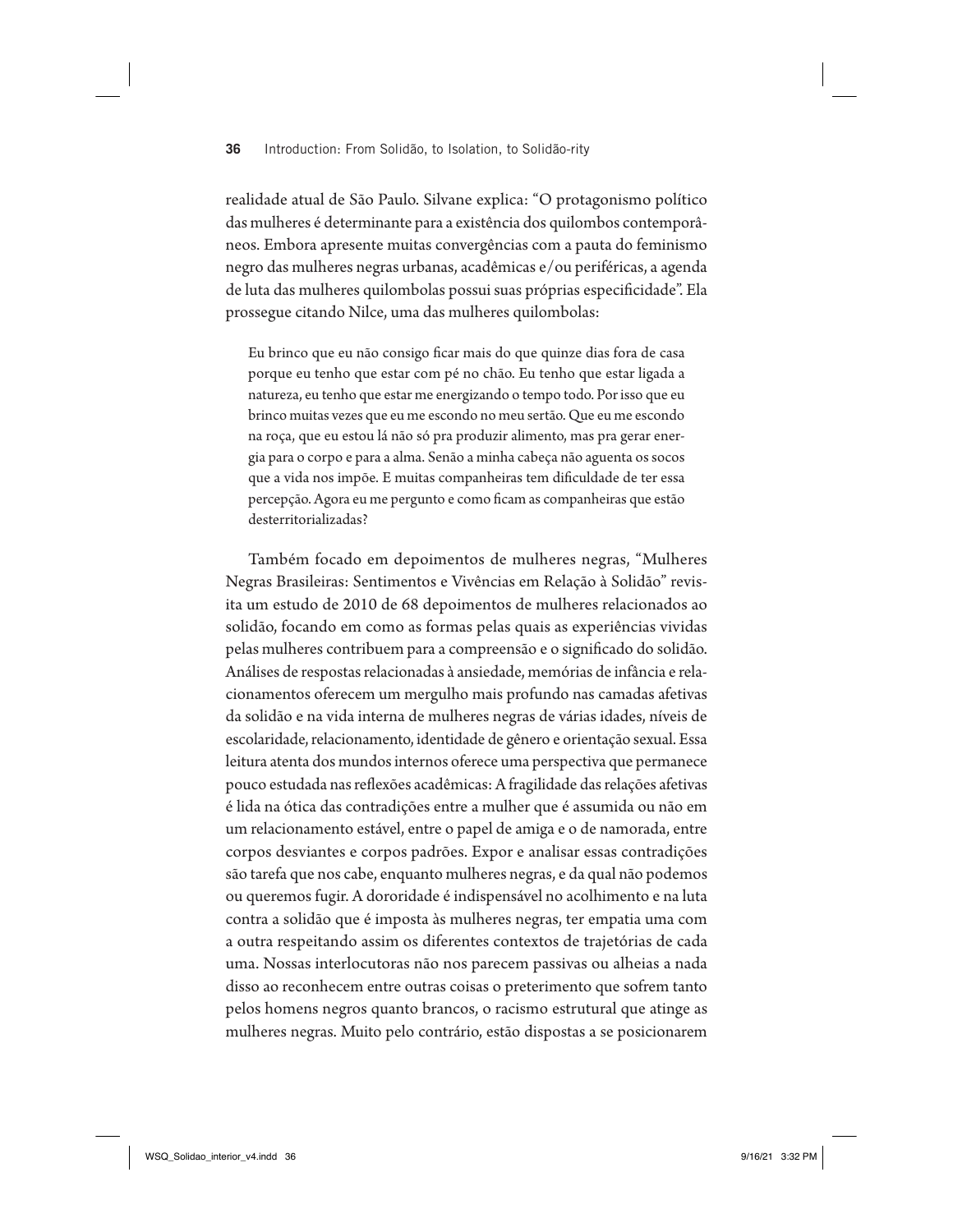entre lágrimas e sorrisos; entre dores e amores, mas sobretudo falando com suas próprias vozes e experiências.

Parte III, "Solidão na Teoria Viva: Produção de Conhecimento das Mulheres Negras Brasileiras," tem como foco a produção de conhecimento das mulheres negras brasileiras. Mônica Conrado oferece uma contribuição original aos estudos de Lélia Gonzalez e aos estudos da Amazônia negra em "O Meu Patrimônio É o Meu Modo de Vida, Que Ainda Não É História: A Amazônia Negra e as Contribuições de Lélia Gonzalez." Felipe Fanuel Rodrigues levanta os componentes espirituais em três autores publicados: Lívia Natália, Cristiane Sobral e Cidinha da Silva, em "As políticas da herança africana na literatura feminina negra brasileira", enquanto Bruna Cassiano oferece uma análise detalhada e focada de Carolina Maria A obra de Jesus em "A Solitude em Questão: Carolina Maria de Jesus e a Composição de um Lugar de Escrita na Favela." O trabalho de três teóricas feministas negras centrais está delineado em "Um 'Olhar Oposicional' Sobre O Amor: Afetividade E Sexualidade Pelo Olhar De Intelectuais Negras", no qual Bruna Pereira destaca as contribuições de Virgínia Bicudo, Beatriz Nascimento e Lélia Gonzales. Esta parte termina com uma leitura atenta do conto "Maria" de Conceição Evaristo. Esta escritora tão citada é vista de um ângulo diferente em "A Representação Literária do Feminino Não Hegemônico no conto 'Maria' de Conceição Evaristo." Aqui, Juliana Cristina Costa e Selma Maria Da Silva abordam a violência patriarcal e o racismo tal como são apresentados neste conto que ainda não recebeu muita atenção crítica. As autoras modelam como é essencial enquadrar e contribuir com análises interseccionais no campo da crítica literária, da literatura brasileira e da crítica literária afro-brasileira, com referências à obras teóricas seminais e ainda pouco estudadas, de Miriam Alves.

A edição termina com uma tradução para o inglês do ensaio seminal de Lélia Gonzalez: "Racismo e sexismo na cultura brasileira". O ensaio de Flavia Rios, em inglês e em português, apresenta a vida pessoal e intelectual de Lélia Gonzales (1935-1994), uma das referências centrais dos estudos interseccionais, feminista negro e de gênero e sexualidade nas Américas. Ela traça suas contribuições intelectuais, de artigos de jornais a livros, e os principais temas que caracterizam suas contribuições que nunca separaram o intelectual do político. A leitura atenta do ensaio por Flavia Rios oferece uma introdução indispensável a uma protagonista fundadora dos estudos negros nas Américas: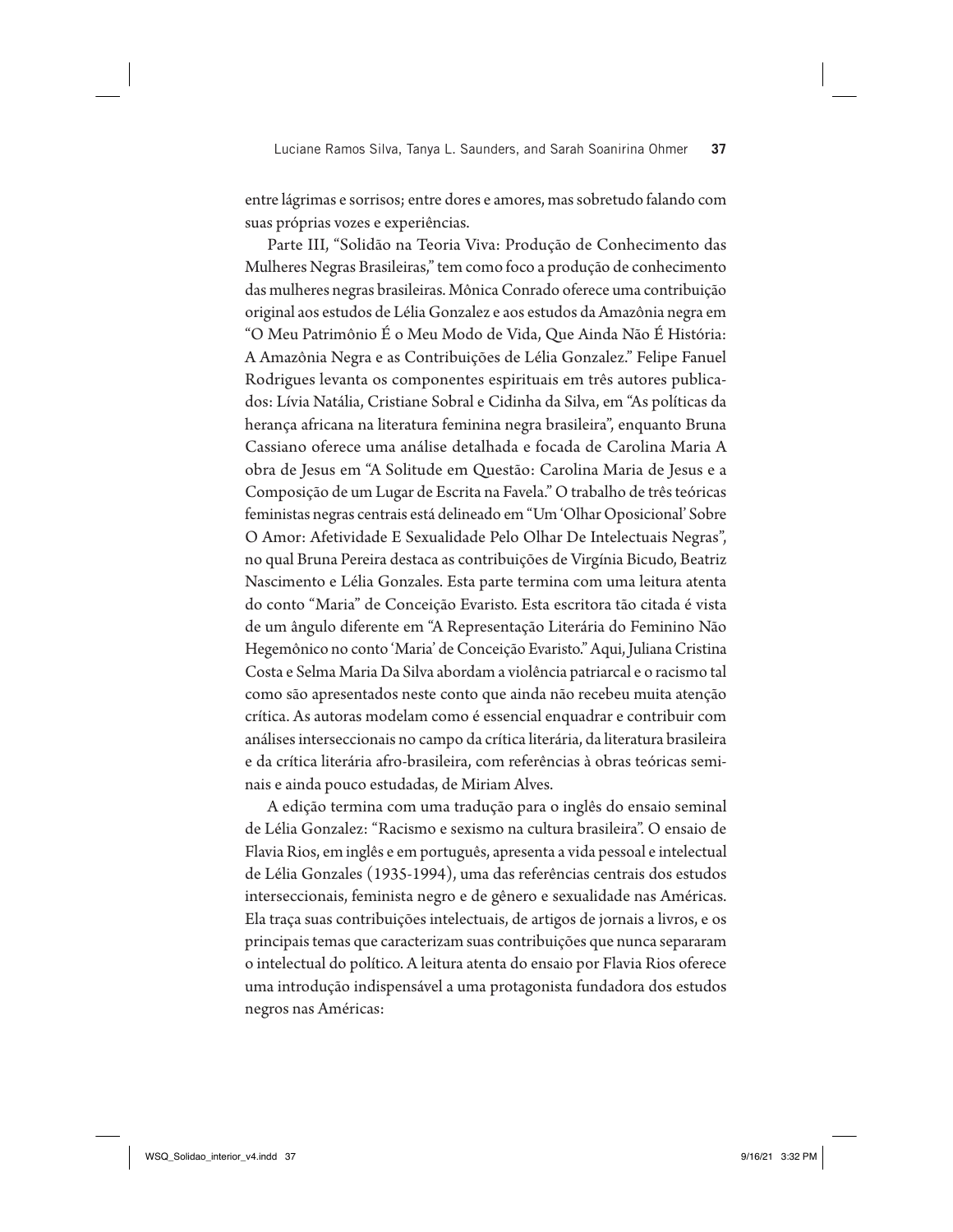Diferentemente, da personagem negra questionadora, a narradora critica a posição contestadora da pessoa negra e faz a defesa dos intelectuais. Com essas duas figuras, Gonzalez apresenta de forma provocativa e reflexiva seus problemas de investigação, quais sejam: o tema da subversão e o tema da internalização da dominação [ …] há limitações na leitura da mulher negra apenas como força de trabalho ou como objeto sexual dos homens brancos no sistema escravista ou no sistema de mão-de- obra livre em que elas eram trabalhadoras domésticas. Gonzalez adverte que sua abordagem irá além da dimensão material das relações de trabalho e da exploração da mão de obra e buscará uma interpretação que mostre o papel subversivo da mulher negra tanto no regime escravista como no capitalismo.

As contribuições de Lélia González são tão significativas quanto Frantz Fanon, mas permanecem sem tradução, sem referência, invisíveis nos Estados Unidos, Caribe e Europa. Seu treinamento e análises vêm da psicanálise e nos ajudam a entender melhor as implicações psicossociais das opressões múltiplas e como alguém pode neutralizar, resistir e transgredir os sistemas de opressão como uma mulher negra ou LGBTQ+:

Segundo a abordagem de Gonzalez, a psicanálise seria de fundamental importância para a análise do papel da linguagem e da transmissão de conhecimento. Gonzalez afirma que a africanização da língua português no Brasil o pretuguês foi fundamental para a cultura brasileira, contudo o estigma linguístico, cultural e social inviabilizavam as contribuições dos africanos e seus descendentes para a formação e desenvolvimento cultural do país. Nesse sentido, o trabalho de Gonzalez foi de revelar os mecanismos de negação das contribuições negras para a cultura nacional, assim como mostrar as formas pelas quais a resistência negra se fazia via a linguagem.

Flavia Rios destaca as contribuições radicais ao gênero ensaio brasileiro:

Os pressupostos das diferentes abordagens dos chamados grandes ensaístas brasileiros, de alguma forma, tenderam a eufemizar e negligenciar a violência racial e o estupro colonial na formação da nação. Gonzalez coloca o dedo nesta ferida. Ela mostra que não só as abordagens Freyrianas, mas também as abordagens críticas do marxismo reificavam o lugar da mulher negra como objeto sexual e naturalizavam o poder patriarcal. As relações íntimas e sexuais no regime escravista são peças-chaves para o debate sobre a formação nacional, uma vez que são sobre elas que o tema da miscigenação, e logo depois, a ideologia da democracia racial, terão solo fértil para emergir.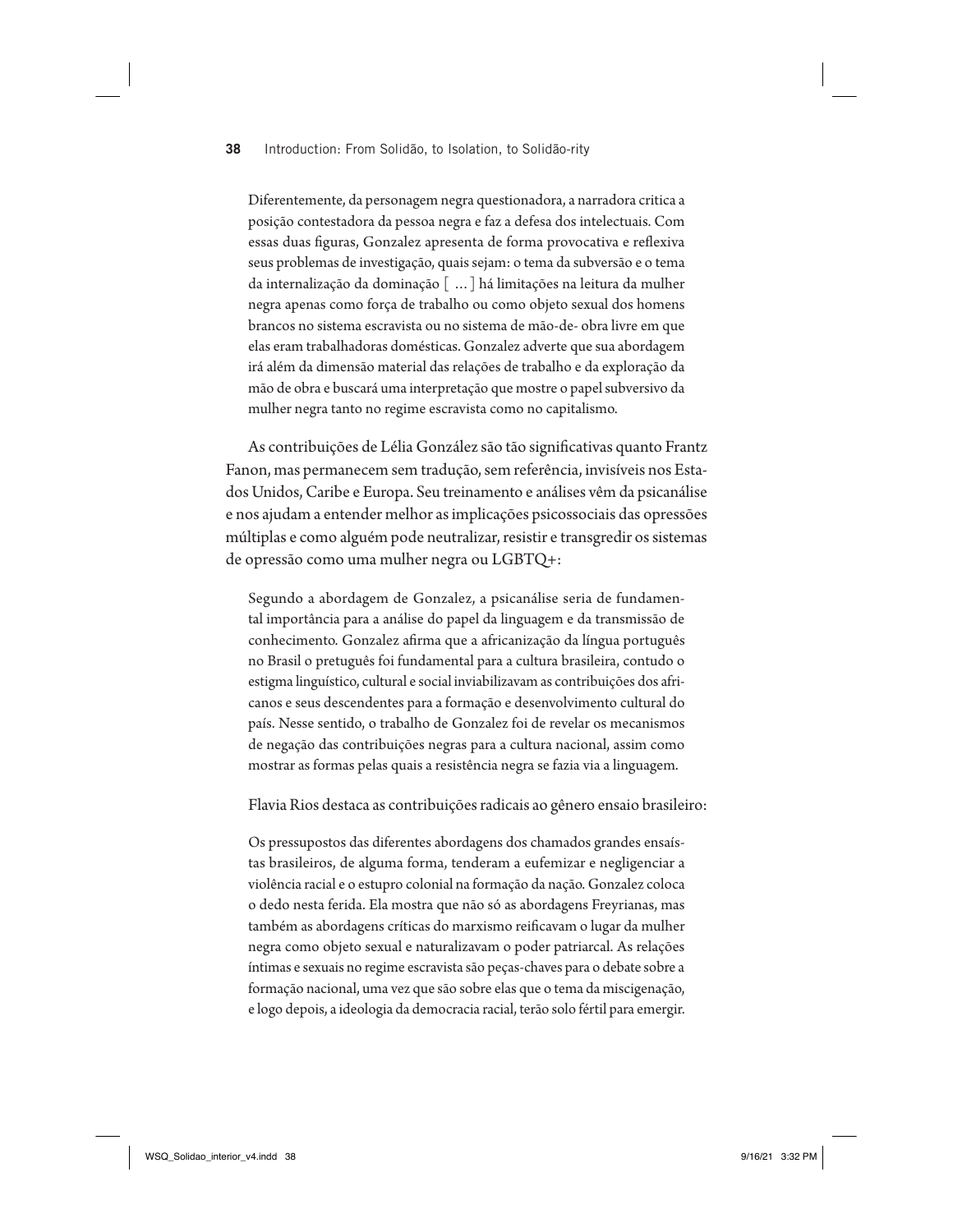Para complementar o enfoque nas proezas ensaístas de Lélia Gonzales, Mara Viveros responde enfatizando a presença poética da ativista interseccional e os conceitos importantes que ela traz para a mesa: particularmente sua teoria feminista decolonial das Améfricas. O conto de Miriam Alves, "A mulher cega e a negra: uma fábula / A cega e a negra: uma fábula", oferece uma resposta ficcional em pretuguês aos estereótipos e aos conceitos explorados no ensaio de Lélia Gonzáles.

Convidamos você a ler os quatro textos, mesmo que não sejam línguas que você está acostumada a ler, e a permitir que suas práticas teóricas e ativistas atuais mudem junto com essa conversa multigeracional e transnacional. Ao !nal da edição, a ativista e psicóloga Norma Rita Guillard Limonta nos provoca a pensar, agir e articular a partir do ativismo intersetorial.

Consideramos que nesta edição, estamos fazendo mais do que apenas publicar. Estamos nos comunicando para além das fronteiras geopolíticas e linguísticas impostas, e a despeito de nossa dispersão ancestral e de suas reverberações em nossos registros erótico/afetivos, a fim de empreender um processo de pensamento e imagem juntos. Através da solidão-ridade da (mais que) publicação, manifestamos uma perspectiva kuirlombo. Construímos nosso kuirlombo no topo de uma montanha que ignora as contínuas tentativas de epistemicídio.

A reunião de textos está atravessada por perspectivas muitos caras as formas negras de habitar o mundo—são escritas que gingam nas estruturas legitimadas, seduzem e traem as normas, espiralam as noções de tempo espaço possibilitando a emergência de discursos que subvertem a Casa grande, criando novos quilombos no século vinte e um, enquanto espaços geradores e criativos. Existe ainda um corpo em carne viva que se desloca nas ambiguidades do presente, reconhecendo que a afirmação de sua multiplicidade e de suas camadas de histórias é um ato subversivo. E que comover, mover junto, cuidar e criar são pontos cruciais para interrogar as estruturas que destituem corpos. É fazer circular a vida. É *solidão-ridade.*

#### **Brief Overview of the Issue**

*Solidão* weaves in poetry, fiction, essay, and prose around the themes that make up our solidão and our solidão-rities. The first poems by formigão, Tiely, Mel Adún, Raquel Almeida, and the short story "Mafunda" frame the experiences explored in the theoretical essays throughout the issue. Each section of the issue opens with a poem, in order to ground the theme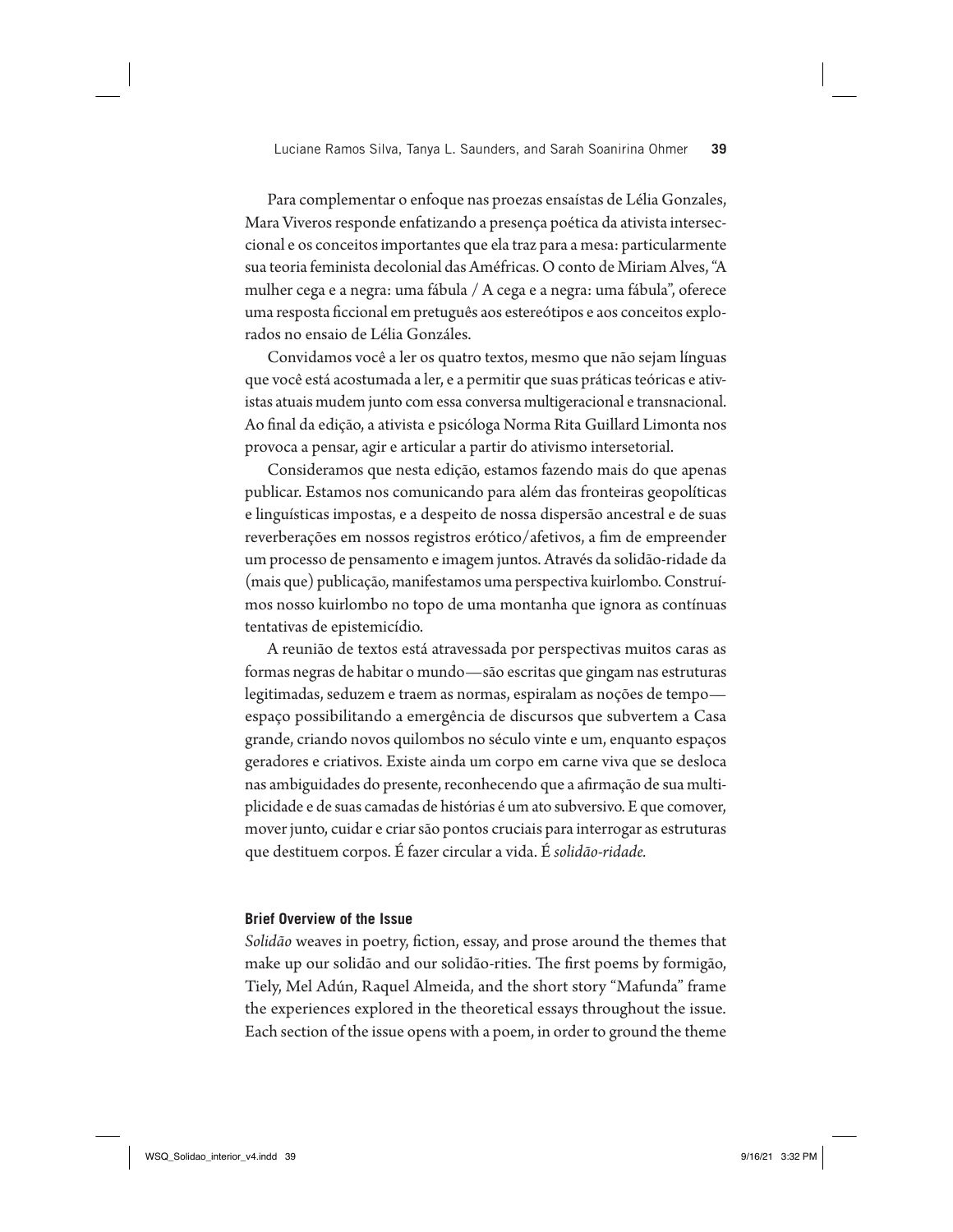of discussion within embodied poetic experience. Poems and prose from guellwaar adún, Daisy Serena, tatiana nascimento, Nina Barreto, and Raquel Almeida are also woven throughout the text to amplify the multiple points of entry to think, theorize, and engage solidão. Each section includes poetic or prose contributions and artwork so as to maintain a balance between the theoretical, poetic, and visual discourses. The "Classics Revisited" section includes essay prose and fiction prose that respond to Lélia Gonzalez's essay "Racism and Sexism in Brazilian Culture." Artwork throughout the issue dialogues with each text. We do not separate prose, fiction, poetry, or essay, to maintain the polyphony of our experiences without dividing them into genres. Instead, we opt to organize the issue into themes that pertain to our heterogenous experiences of solidão and our manifestations of solidão-ridade.

Part I is titled "Solidão in the Améfricas: From Coloniality, to Intersectionality & Quilombismo, to Cimarronage & Cuírlombismos." How do we establish solidão-rity? With this title, we present a shift that we are witnessing as embodied theory or lived experiences and activism from Black women in Latin America are included and placed in the field of sexuality and gender studies and Black studies and decolonial studies. We are urging to shift from coloniality, a concept from decolonial studies, to intersectionality, a concept from U.S.-centric Black Feminist studies, and from Quilombismo, a concept from homophobic and sexist Black Brazilian studies. The title highlights an epistemological shift that incorporates Black feminisms/Black queer studies from Latin America. This section showcases a new page in a chapter of our genealogy, past decolonial studies, past intersectional studies, and past Quilombismo studies. And when we say "past," we also mean "with," as we practice disidentification and recognize the useful components of each concept. We offer new avenues with/past these concepts.

Quilombismo is an explicit theory that is in conversation with the logic underlying how people understand marronage/cimarronaje. Here, we shift from the concept of Quilombismo from Abdias do Nascimento in the Black Brazilian movement, and center on the concepts of Cimarronaje Feminista and Cuírlombismo from decolonial LGBTQ+ anti-racist feminists in the Caribbean and Brazil. During a live discussion entitled, "¡A la fuga! Tejiendo el feminismo cimarrón en el Caribe," Black decolonial feminist and activist Yuderkys Espinosa Miñoso argued that Cimarronaje (Marronage) is decolonial theory in action. It is a response to the emergent colonial order, and not just in terms of refusing the emergent colonial order as that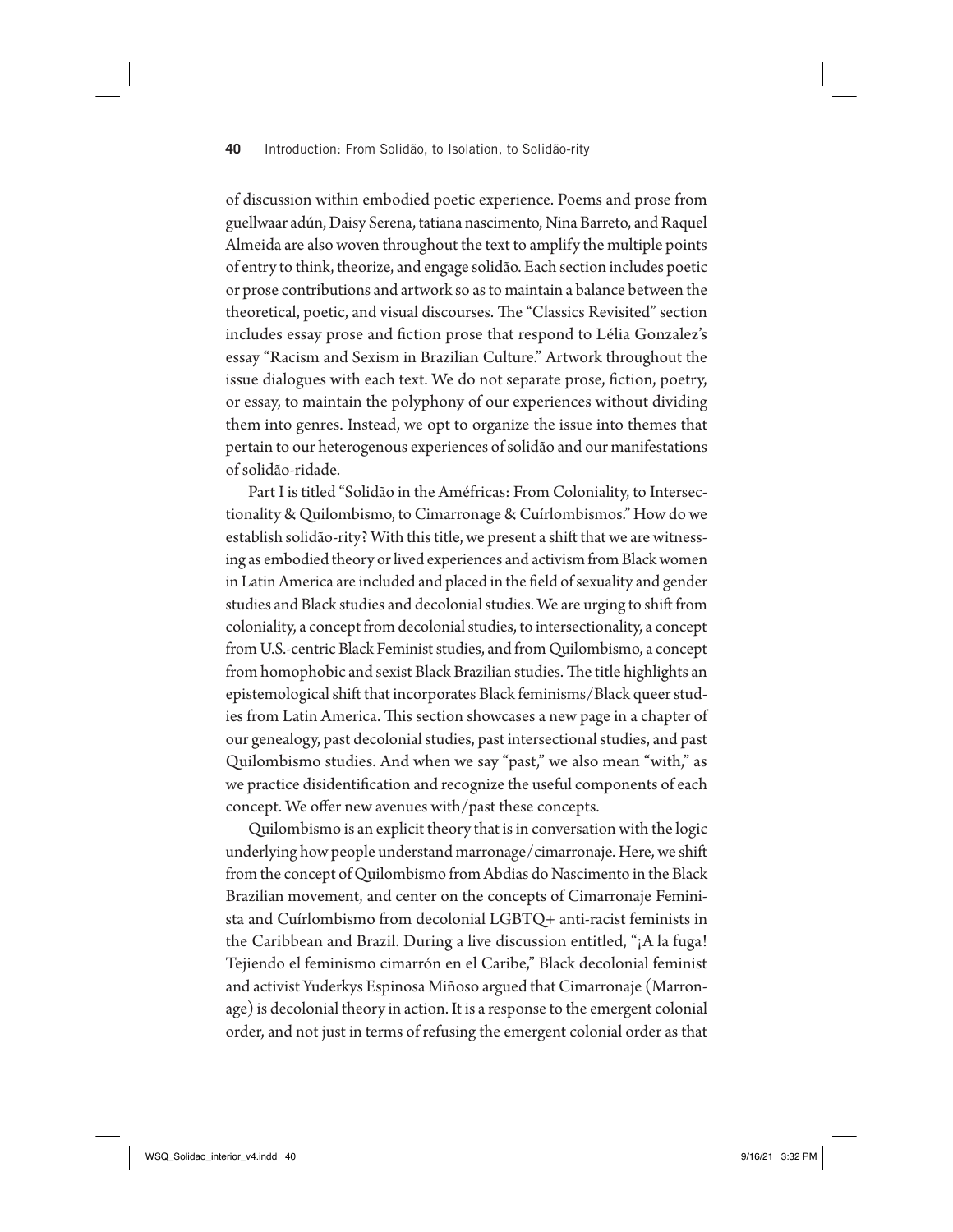would offer it some legitimacy. Yes, it is a response in terms of consciously *doing,* of consciously *creating* something else in spite of the existence of a violent colonial system that coexisted with numerous communities who were consciously *living* the something else. In placing Espinosa's concept of cimarronaje in conversation with tatiana nascimento's concept of Cuírlombismo in the title of this section, we highlight the dynamic interventions of decolonial anti-racist essays on the roots of what we present as solidãority—itself a site of possibilities.

So, how do we respond to solidão-rity? In the essay "Berta Cáceres y El Feminismo Decolonial," Ochy Curiel presents an application of decolonial feminism to show how the Honduran environmental activist and Indigenous leader Berta Isabel Cáceres Flores (who was assassinated in 2016) embodies decolonial feminism. Curiel argues that while Berta Cáceres did not necessarily identify as such, it is important to include her in our genealogy as part of the intellectual and activist project of feminism, to point to ways of knowing and being that are exemplary of anti-racist decolonial feminist thought. The legacy of Berta Cáceres lives on in the anti-racist, decolonial, feminist cimarronaje, act of self-determination in the Quilombola group Conceição das Crioulas: "How could we be ourselves within Conceição das Crioulas? By rebuilding the history of the community, and fashioning what it meant to belong to Conceição Crioulas, and by self-defining as quilombolas." In this study titled "O Papel de Intelectuais Quilombolas na Construção de Ferramentas de Combate ao Racismo Epistemológico," Gessiane Ambrosio Nazario and Givânia Silva, who self-identify as Quilombola women, discuss the challenges of academic discourses and of their journeys in academia as Quilombola women who live at the crossroads of the university and the Quilombola struggle. Yuderkys Espinosa responds to how do we establish solidão-rity in "The One Doesn't Stir without the Other": "The fight against modern (hetero)patriarchy can only be carried out from an anti-racist, decolonial, anti-capitalist commitment to its last consequences, and also vice versa: that it is impossible—as our comrades, the feminist descendants of Indigenous peoples in Abya Yala, have pointed out—to carry out the decolonization process without attacking the capitalist patriarchy, as much as it is impossible to end racism without fighting, at the same time, against the heterosexualist gender regime and against capitalism." In "'Tive Que Trabalhar, Não Pude Parar': Teorizando Saúde e O Autocuidado Na Vida Das Mulheres Negras Brasileiras: O Autocuidado Na Vida Das Mulheres Negras," Luana Soares offers an overview of coloniality in the medical field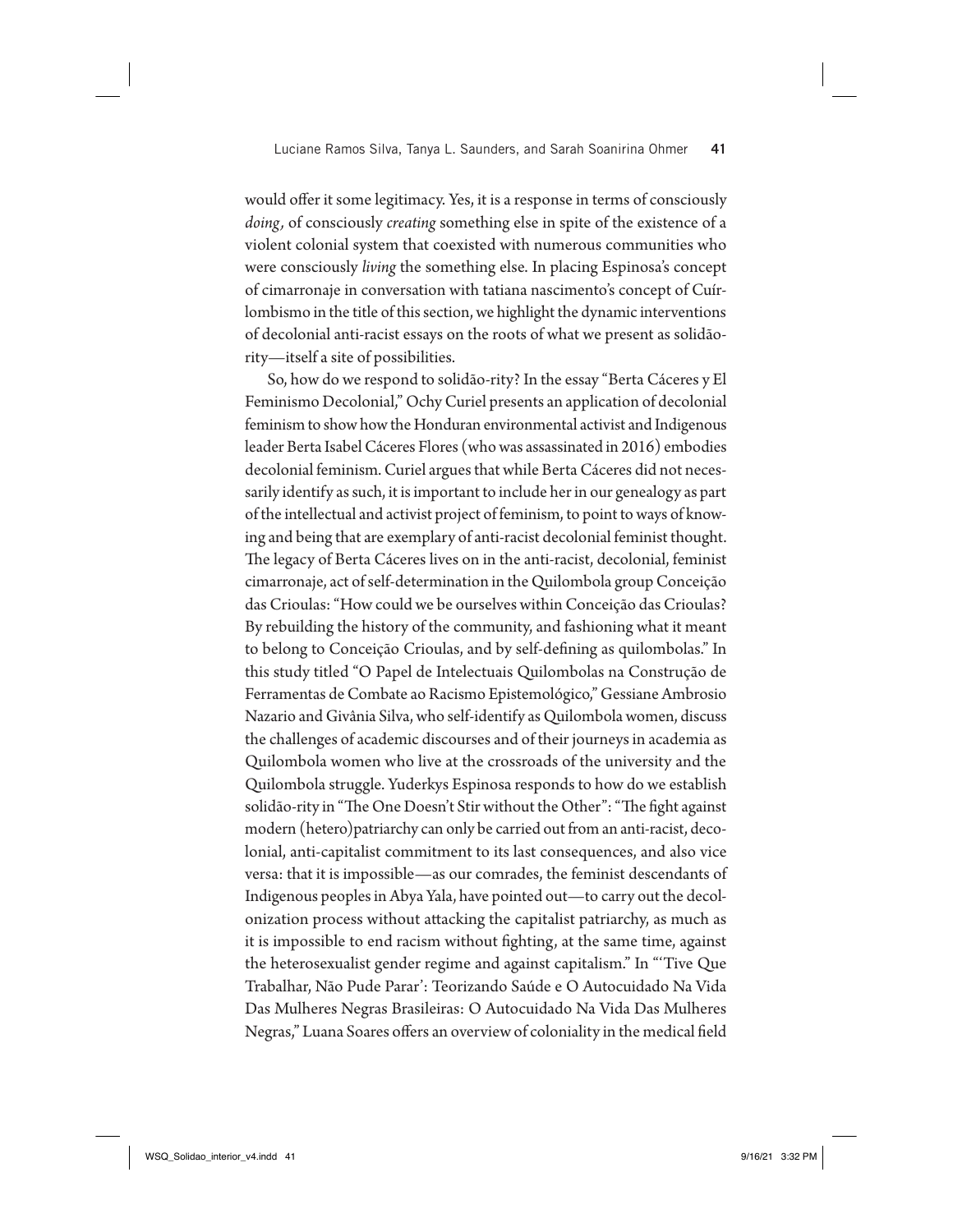in Brazil, and how Black women articulate their own decolonial self-care with African diasporic religions. Soares presents the impact of the figure of the "banzo" in mental health, and how self-care comes from a collective therapeutic process, including taking care of one's body in order to be able to house and cultivate a relationship with the orixá. In the essay "Encounters in Black Feminist Geographies that Ache and Bond," Priscilla Ferreira employs the Black Brazilian feminist concepts of "lugar de fala" and "escrevivência," to center her experience as a Black Brazilian researcher conducting research in a Rio de Janeiro favela. Her narrative acts as feminist cimarronaje and kuirlombismo, as she argues for an accounting of the affective implications of ethnographic work by Black feminist lesbian researchers within Black communities, whose subjectivities exist in a liminal space between between the local and the diasporic, the researcher and the researched. Odette Casamayor-Cisneros engages how living theory emerges from shared affective traumas in her essay entitled "Pariéndonos solas, o la quietud como forma de cimarronaje contrahegemónico de la mujer negra." In rejecting the imposed limitations of geographic and linguistic boundaries, while recognizing the multiple subject positions held by Black women throughout the hemisphere, Casamayor-Cisneros argues that solidão and the supposed silence of Black women across the Americas is a collective political project of refusal, or even disidentification, as the assertion of collective agency in the face of multiple forms of oppression.

Part II: "Political Solidão: How Our Experiences Feed Our Emancipatory Actions," showcases our strategies for liberation, from the collective insurgence of Marielle Franco outlined by Fernanda Bastos, to internal struggles in education presented in Alexandra Lima da Silva's autobiographical research, to the ways in which self-defined Quilombolas experience solidão and weave their resistance from such experiences, to the self-definition of solidão by Black women according to Vera Rodrigues da Silva's quantitative and qualitative research, to the work of Camille Roberta Balestieri and Rodrigo Pedro Casteleira, who lift up the analyses of Black gay men, lesbian women, and intersectionalities in the Brazilian diasporic contexts. In "Eu Sou Porque Nós Somos: A Experiência de Marielle Franco Como Insurgência Coletiva na Política Brasileira," Fernanda Bastos Pires presents how state and non-state actors attempt to eliminate our voices and our presence through murder, with the assassination of Marielle Franco. They underestimate how effective Black women have been in turning silence into a loud, reverberating presence. Through attempting to impose a total silence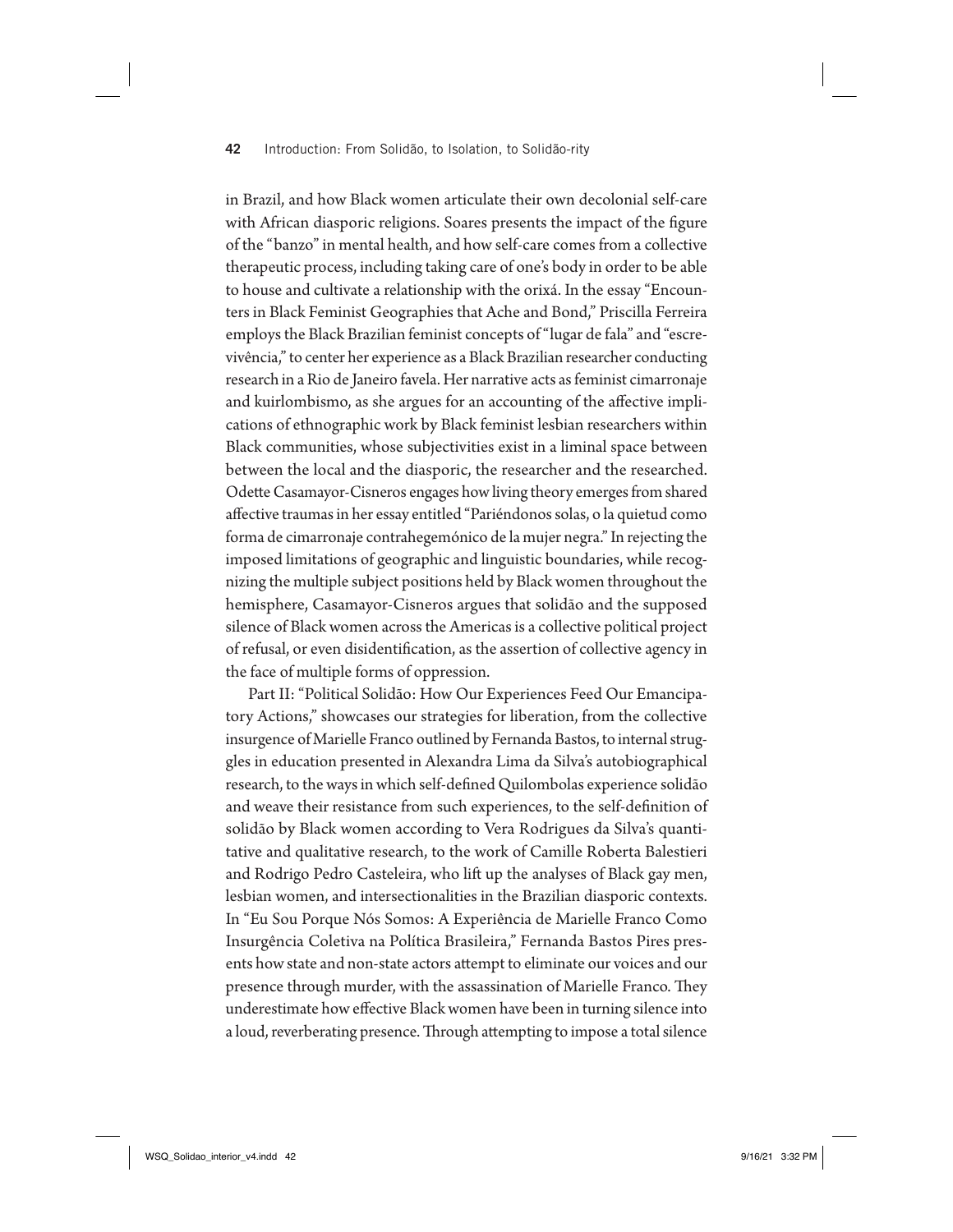on Marielle, they were unaware of how much they were magnifying her voice and power locally, across the Americas and beyond. In the essay entitled, "Fragments of Myself: Autobiographical Writing as Freedom Practice in the Experience of an Afro-Latina Professor," Alexandra Lima da Silva uses autoethnographic fragments to take us through her journey of becoming as a Black woman and as a faculty member, and the ways that she navigates predominantly white spaces or coloniality in various levels of education. In "Existe solidão na luta: o protagonismo das mulheres quilombolas na busca por direitos," Silvane Silva shares the space of her article with Quilombola women's testimonies to present a multilayered tapestry of the current realities in São Paulo. Silvano explains: "The quilombola women's narratives, as we can see, focus on what defines them—the relationship to land and territory. Their political protagonism determines the presence of contemporary quilombos. The points of convergence with Black Feminism in urban space, in the academy, and in the peripheries, is clearly seen in the agenda of quilombola women, who bring their own specific contributions." She goes on to cite Nilce, one of the Quilombola women:

I have a strong relationship to nature thanks to my spirituality. I work with my orixás and they keep me grounded, they protect me, they give me strength and guidance. And I never leave my land for very long, so I can keep my feet close to my land. I have to stay connected to nature, that keeps me energized at all times. I joke that I need to hide in my *sertão*. In the rocks. I'm not here just to work the land, to produce food, I am here to keep my body connected to my soul. Otherwise, I lose my mind. I think about the women who have been forced to leave their land. How do they manage?

The essay "Cutucando a Ferida" focuses on predominantly Black masculine and heteronormative spaces, where hegemonic processes absorbed by coloniality of power and social practices affect the Black Movement in Brazil. The analisis of documents from the Unified Black Movement (Movimento Negro Unificado, MNU), among other texts and experiences, underlines how cis-heteronormativity perpetuates coloniality in terms of confirming to binary genders and sexuality. In the end, Balestieri and Calesteira urge readers to review oppressive strategies within the Black Movement, and to shift from the universalist politics that preserve the focus on cisgender masculine experiences: "to look into the differences implies a perception of the wide range of variables that make up black identities. As long as it perpetuates Western homogenization of identities, a revolutionary movement that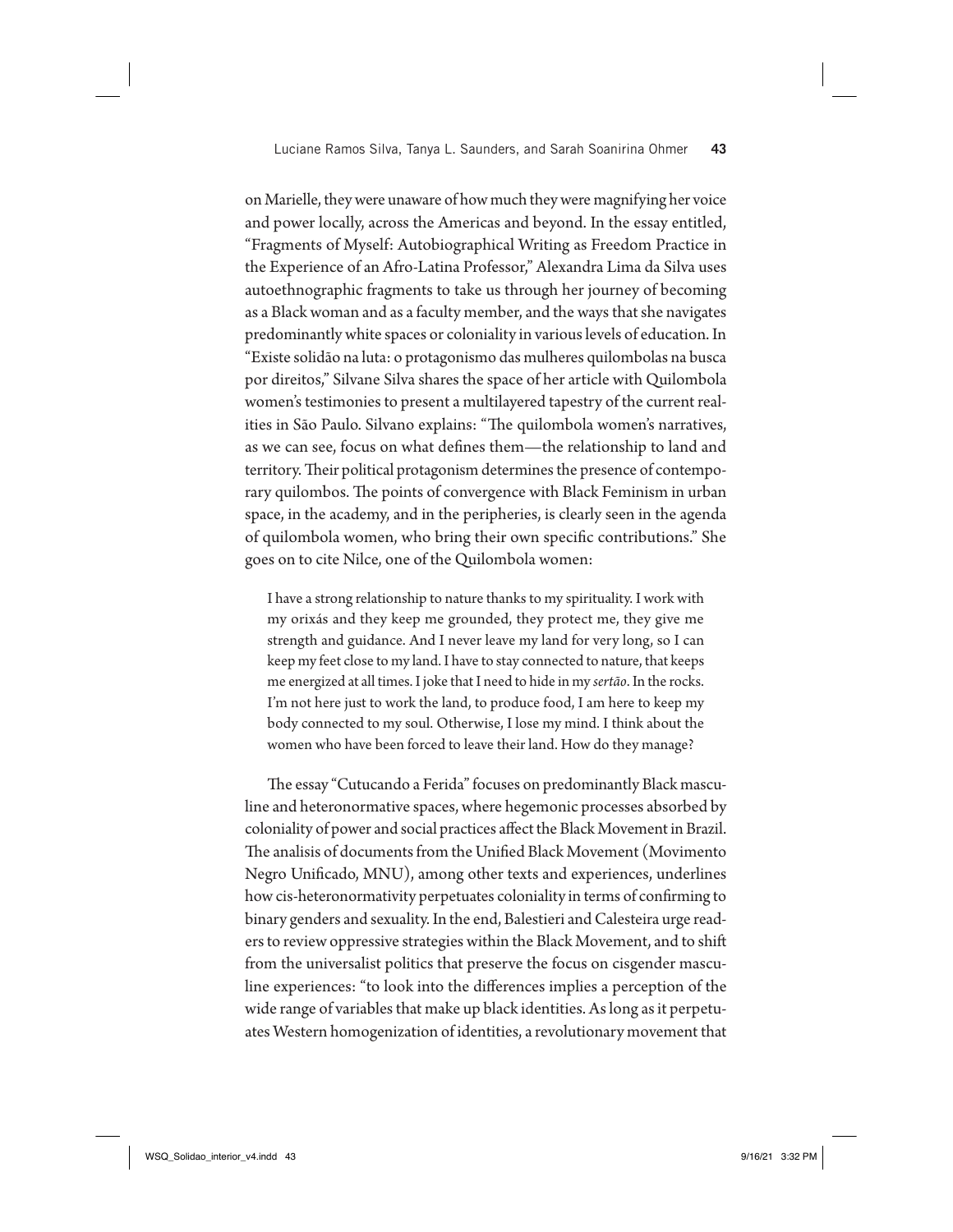calls itself revolutionary is not actually a part of any revolution." Focused on Black women's testimonies, "Mulheres Negras Brasileiras: Sentimentos e Vivências em Relação à Solidão" revisits a 2010 study of sixty-eight women's responses to interview questions related to solidão, to focus on the ways in which the lived experiences of the women contribute to the understanding and the meaning of solidão. Analyses of responses related to anxiety, childhood memories, and relationships offer a deeper dive into the affective layers of solidão and the internal lives of Black women of various ages, levels of education, relationship status, gender identity, and sexual orientation. This close reading of internal worlds offers a perspective that remains understudied in academic reflections. Vera Rodrigues and Edilene Machado Pereira conclude:

The fragility of affective relations is read through the optics of the contradictions between a woman that is oppressed or is not in a stable relationship, in between the roles of friend and lover, as a deviant body or a stereotype. The contradictions are exposed and analyzed here, by black women, and we cannot escape this type of work, we have to do it. The painful work is essential so that we may accept ourselves and continue in the struggle to resist solidão, how it is imposed onto black women, and to develop empathy for each other, to respect the different trajectories that we each navigate. The interviewees did not strike us as passive, or foreign to any of this . . . on the contrary, they positioned themselves with tears and smiles, pain and love, and most importantly, with their own voices, with agency.

Part III, "Solidão in Lived Theory: Black Brazilian Women's Knowledge Production," focuses on the knowledge production of Black Brazilian women. Each essay presents Black women theorists as living the work that they write about, hence the title *Solidão* in Lived Theory—there is no distinction between the lived experience, the activism, and the theoretical text—they are all intertwined to form our knowledge production. Mônica Conrado offers an original contribution to Lélia Gonzalez studies and Black Amazon studies in "O Meu Patrimônio É o Meu Modo de Vida, Que Ainda Não É História: A Amazônia Negra e as Contribuições de Lélia Gonzalez." Felipe Fanuel Rodrigues lifts up the spiritual components in the work of three published authors: Lívia Natália, Cristiane Sobral, and Cidinha da Silva, in "The Politics Of African Heritage In Black Brazilian Women's Literature," while Bruna Cassiano offers a thorough and focused analysis of Carolina Maria de Jesus' work in "A Solitude em Questão: Carolina Maria de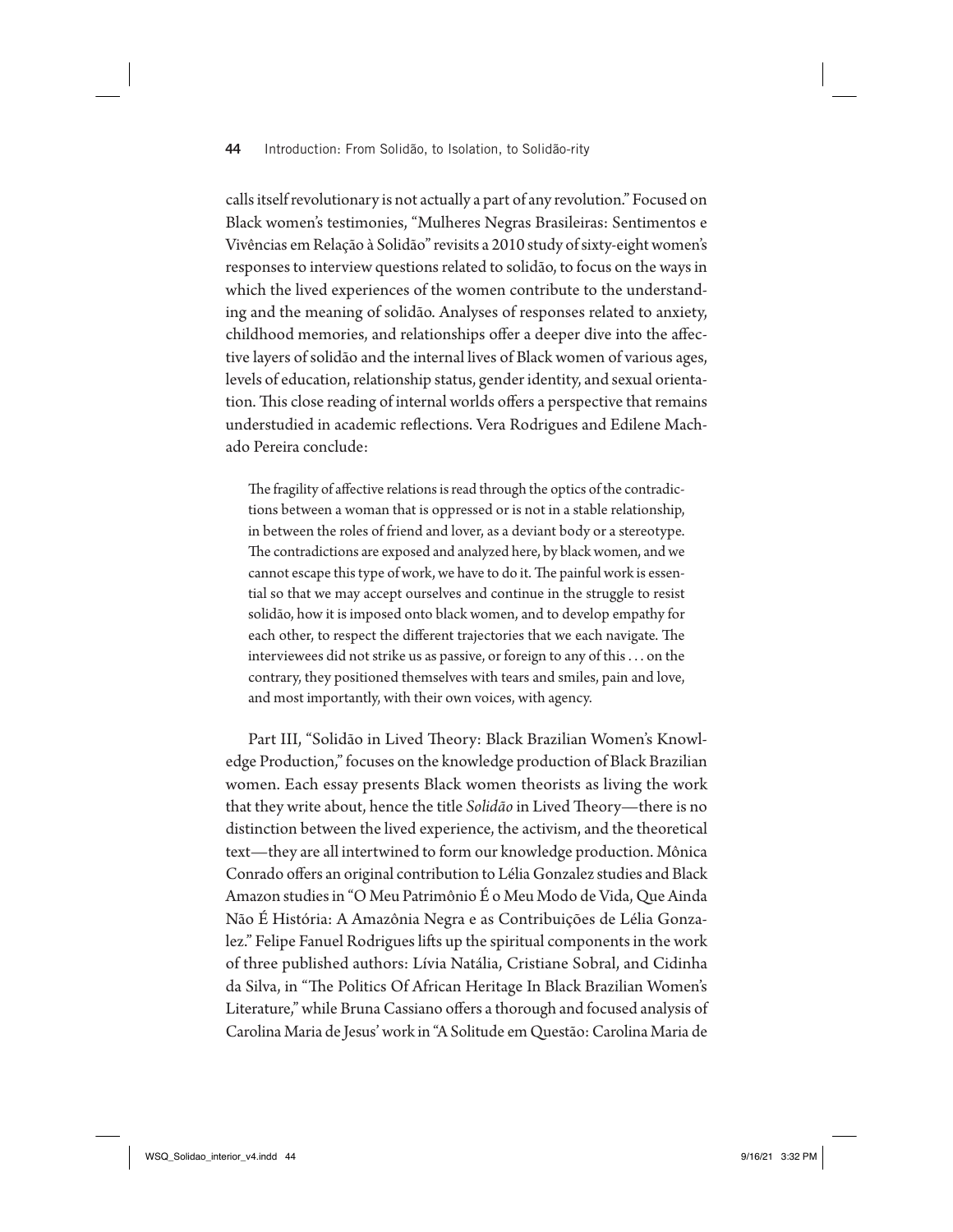Jesus e a Composição de um Lugar de Escrita na Favela." The arguments of three central Black Feminist theorists are outlined in "Um 'Olhar Oposicional' Sobre O Amor: Afetividade E Sexualidade Pelo Olhar De Intelectuais Negras," in which Bruna Perreira highlights the contributions of Virgínia Bicudo, Beatriz Nascimento, and Lélia Gonzales. This part concludes with a close reading of Conceição Evaristo's short story "Maria." This oft-cited writer is seen from a different angle in "A Representação Literária do Feminino Não Hegemônico no conto 'Maria' de Conceição Evaristo." Here, Juliana Cristina Costa and Selma Maria Da Silva focus on the patriarchal violence and racism as they are presented in this short story that has not received much critical attention yet. The authors model how essential it is to frame and contribute intersectional analyses in the field of literary criticism, Brazilian literature, and Afro-Brazilian literary criticism, with references to the seminal yet understudied theoretical work of Miriam Alves.

The issue closes with an English translation of Lélia Gonzalez's seminal essay, "Racism and Sexism in Brazilian Culture." Flavia Rios's essay, in English and Portuguese, presents the personal and intellectual life of Lélia Gonzales (1935–1994), one of the central references of intersectional, Black feminist, and gender and sexuality studies in the Americas. She traces her intellectual contributions, from newspaper articles to books, and the main themes that characterize her contributions, which never separated intellectual from political. Flavia Rios's close reading of the essay offers an indispensable introduction to a foundational protagonist of Black Studies in the Americas:

Deferring to the questioning Black character, the narrator criticizes the Black person's contesting position and defends the white intellectuals. With these two figures, Gonzalez provocatively and reflexively presents her research problems, namely: the theme of subversion and the theme of the internalization of domination. . . . there are limitations in reading Black women only as a labor force or as sexual objects of white men in the slave system or in the free labor system in which they are domestic workers. Gonzalez warns that her approach will go beyond the material dimension of labor relations and labor exploitation and will seek an interpretation that shows the subversive role of Black women both in the slave regime and in capitalism.

The contributions of Lélia González are as significant as Frantz Fanon, yet they remain untranslated, unreferenced, and invisible in the United States, the Caribbean, and Europe. Her training and analyses stem from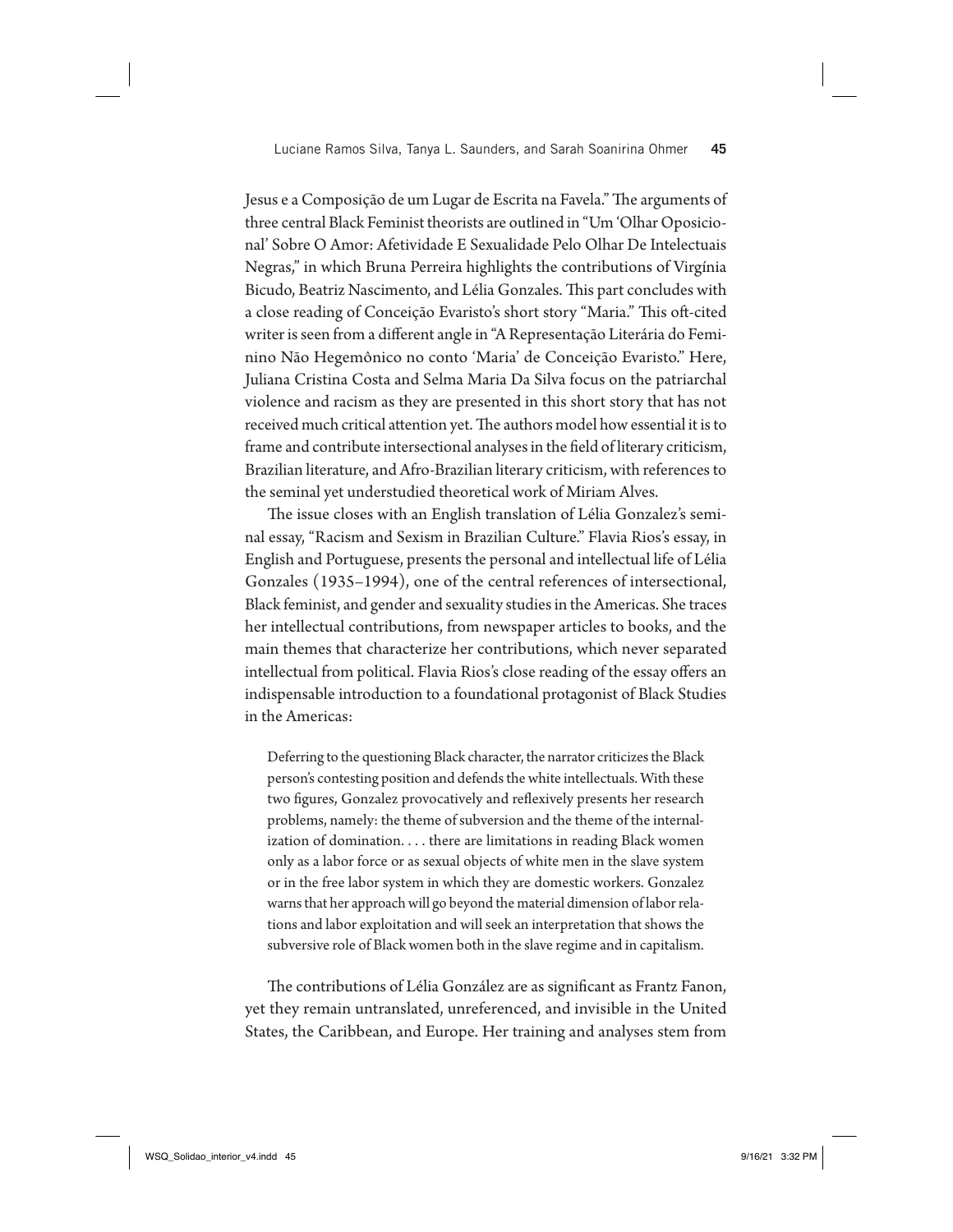psychology and help us better understand the psychosocial implications of multiple oppressions, and how one can counteract, resist, and transgress systems of oppressions as a Black woman or LGBTQ+:

According to Gonzalez's approach, psychoanalysis would be of fundamental importance for the analysis of the role of language and the transmission of knowledge. Gonzalez states that the Africanization of the Portuguese language in Brazil—the *Pretuguês*—was fundamental to Brazilian culture, however, the linguistic, cultural, and social stigma made invisible the contributions of Africans and their descendants to the formation and cultural development of the country. In this sense, Gonzalez's work is to reveal the mechanisms of denial of Black contributions to the national culture, as well as to show the ways in which Black resistance is made via language.

Flavia Rios highlights the radical contributions to the Brazilian essay genre:

The assumptions of the different approaches of the so-called great Brazilian essayists somehow tended to euphemize and neglect racial violence and colonial rape in the formation of the nation. Gonzalez puts her finger on this wound. She shows that not only the culturalism of Freyre but also critical approaches to Marxism reified the place of Black women as sexual objects and naturalized patriarchal power. Intimate and sexual relations in the slave regime are key to the debate about national formation, since it is upon them that the theme of miscegenation, and soon after, the ideology of racial democracy, will have fertile ground to emerge.

To complement the focus on the essayist prowess of Lélia Gonzales, Mara Viveros responds by placing emphasis on the poetic presence of the intersectional activist, and the important concepts that she brings to the table. Mara Viveros Vigolla offers a discussion of some of Lélia Gonzalez's key theoretical contributions, particularly her decolonial, Black feminist theorization of the "Améfricas." Miriam Alves's short story, "The Blind Woman and the Black Woman: A Fable/ A cega e a negra: uma fábula," offers a Pretuguês fictional response to the stereotypes and the concepts explored in Lélia Gonzalez's essay. We invite you to read all four texts, even if they are not languages that you are used to reading, and to allow your current theoretical and activist practices to shift along with this multigenerational and transnational conversation. At the end of the issue, activist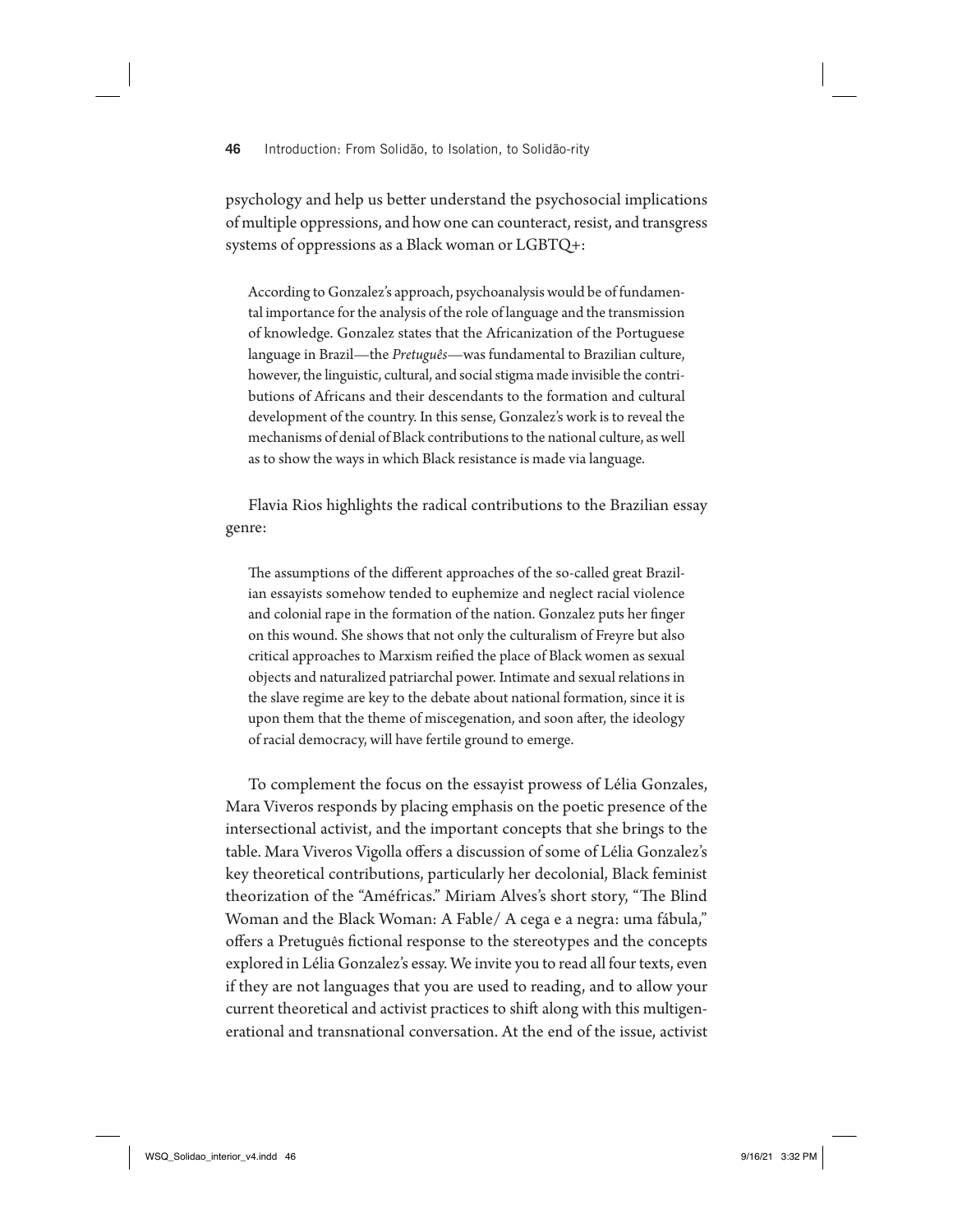and psychologist Norma Rita Guillard Limonta provokes us to think, act, and articulate from intersectional activism.

This issue would not have been possible without the excerpts in Pretuguês translation by Jessica Oliveira and Bruna Barros, who translated "Racism and Sexism in Brazilian Culture / Notas Sobre o Ensaio Racismo e Sexismo na Cultura Brasileira" by Lélia Gonzalez. Obrigadão!!! We would especially like to thank Lélia Gonzalez's son Rubens for working with us on this translation. To Natalie Havlin and Jillian Báez, thank you for your encouragement and fearless leadership as the outgoing editors of *WSQ*. Your mentorship and support of our vision helped to start this adventure in a *WSQ* Editorial Board meeting, in 2017, at the CUNY Graduate Center classroom. We thank you for seeing this project through the call for papers, and we thank the *WSQ* editors, and especially Nick Whitney and Lauren Hook at the Feminist Press for committing to seeing the issue to the finish line, and in its integrity. A special thanks to the *Women's Studies Quarterly* Editorial Board's useful feedback on the call for papers in 2017. To the contributors of the issue, thank you for your rigor, your patience, and your vulnerable scholarship. We would be remiss not to acknowledge the hard work and collaboration of the Associação Brasileira de Pesquisadores/as Negros (ABPN), specifically Nicéa Amauro and Giselle dos Anjos Santos. The transnational collaboration led to contributions from all corners of Brazil, including peer reviewers from diverse disciplines and institutions. Valeu, Nicéa!!! A special note of gratitude to the artists who contributed to the issue: Rosana Paulino, Renata Felinto, Daisy Serena, and Thays Berbe. We are honored to have you all here. And thank you to our reading audience, welcome to what we hope will be the first of many more multilingual issues on Black feminisms across the hemisphere, here at *WSQ*, and among our Kuírlombos. Bem-vindxs!

Com muito axé, e em solidão-ridade, Luciane, Tanya, and Sarah

#### **Works Cited**

Alexander, M. Jacqui. 2005. *Pedagogies of the Crossing: Meditations on Feminism, Sexual Politics, Memory, and the Sacred*. Durham, NC: Duke University Press.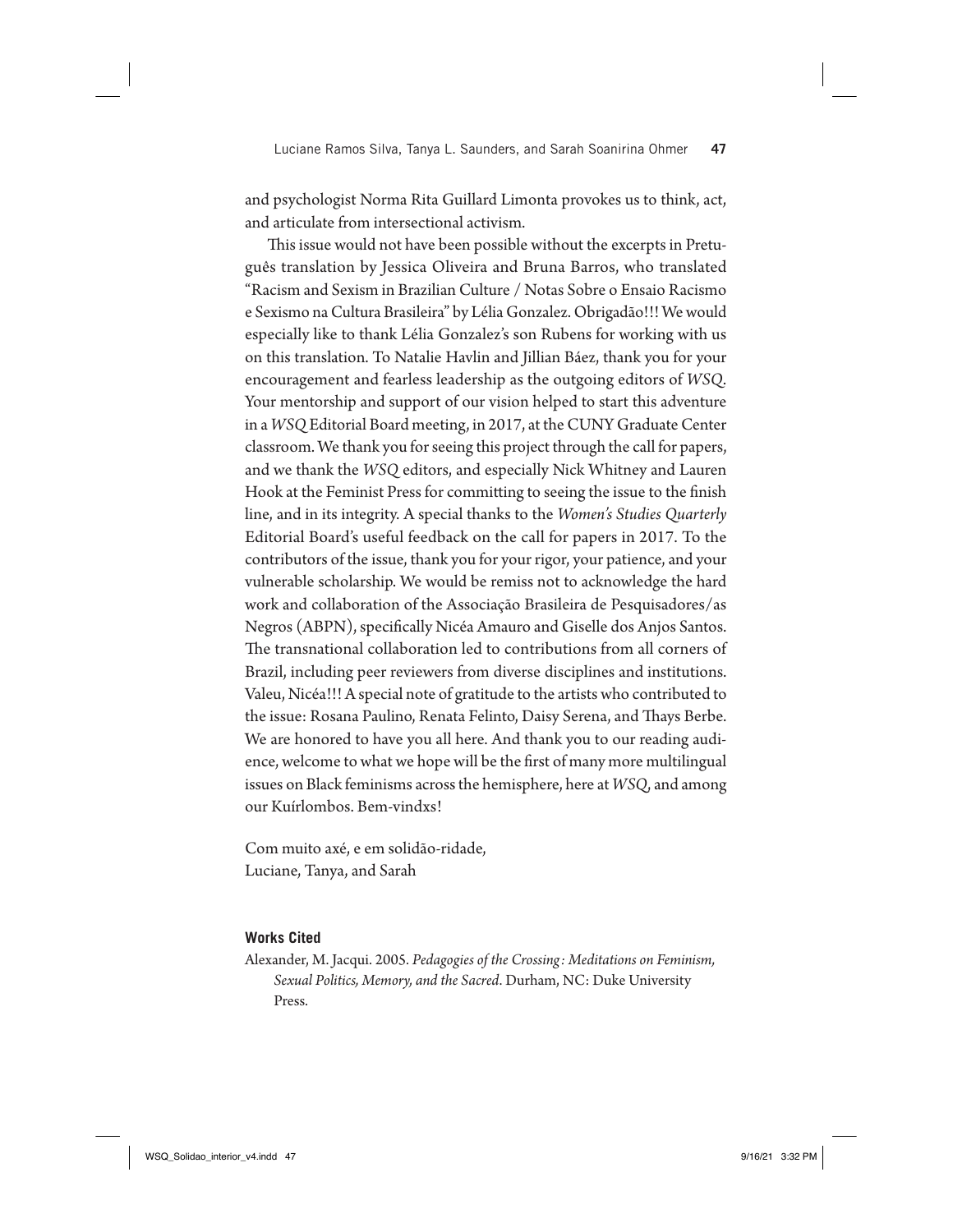- Alvarez, Sonia E., and Kia Lilly Caldwell. 2016. "Promoting Feminist *Ame#icanidade*: Bridging Black Feminist Cultures and Politics in the Americas." *A#ican Descendant Feminisms in Latin America. Part I: Brazil. Meridians* 14, no. 1.
- Alvarez, Sonia E., Kia Lilly Caldwell, and A. Lao-Montes. 2016. *A#ican Descendant Feminisms in Latin America. Part II: South and Central America and the Spanish-Speaking Caribbean Meridians* 14, no. 2: 1–24.

Alves, Claudette, and Lemos Pacheco A. C. 2011. *Virou Regra?* (Is This a Rule Now?) Tese de mestrado. São Paulo: Pontifícia Universidade Católica.

- ———. 2013. *Mulher Negra: Afetividade e Solidão* (Black Women: A"ectivity
- and Loneliness) Salvador: Editora da Universidade Federal da Bahia.

Akotirene, Carla. 2017. *O Que É a Interseccionalidade.* São Paulo: Pólen Livros.

- Carneiro, Sueli. 2019. "Enegrecendo o Feminismo." (Blackening Feminism) *Revista* Ártemis 27, no. 1, Jan-Jun: 270–284.
- Carrascosa, D. 2017. *Traduzindo no Atlántico Negro: Cartas Náuticas A#odiaspóricas para Travessias Literárias.* Salvador: Ogum's Toques Negros.
- Cequeira D. and Bueno S., et al. 2020. "Atlas da Violência 2020." Instituto de Pesquisa Econômica Aplicada. <https://www.ipea.gov.br/atlasviolencia/ download/24/atlas-da-violencia-2020>
- Da Silva, Cidinha, ed. 2014. *A#icanidades e Relações Raciais: Insumos Para Políticas Públicas na* Área *do Livro, Leitura, e Bibliotecas no Brasil*. Brasília: Palmares.
- Espinosa Miñoso, Yuderkys. 2021 "A la fuga! Tejiendo el feminismo cimarrón en el Caribe." *Colectiva Feminista en construcción*. Nov 19, 8pm. https://www. facebook.com/watch/live/?v=3360173884207990&ref=watch\_permalink.
- Felisberto, Fernanda, and Ricardo Riso. 2014. "Cânone Literário 'Sob Rasura': A Urgência de Políticas Públicas Para Publicação/Divulgação/Circulação das Literaturas Negro-Brasileiras e Periféricas." *A#icanidades e Relações Raciais: Insumos Para Políticas Públicas na* Área *do Livro, Leitura, e Vibliotecas no Brasil*. Brasília: Fundação Cultural Palmares.
- Jaquetto Pereira, Bruna Cristina. 2020. *Dengos e Zangas das Mulheres-Moringa*: *Vivências Afetivo-Sexuais de Mulheres Negras*. London: Ubiquity Press (Latin America Research Commons).
- Mombaça, Jota. 2017. "Can a mestizo asshole speak?" ArtsEverywhere. https:// www.artseverywhere.ca/can-a-mestizo-asshole-speak/.
- ———. 2018. "Exploring the Body as Colonial Occupation." *Contemporary And* (C&), March 10, 2018. https://www.contemporaryand.com/magazines/ exploring-the-body-as-colonial-occupation/.
- Moreno Hurtado, Vincenta. 2018. *Entre la dignidad y la muerte: mujeres negras, dominación patriarcal y estrategias especiales de resistencia en un barrio popular de Santiago de Cali.* Santiago de Cali: Universidad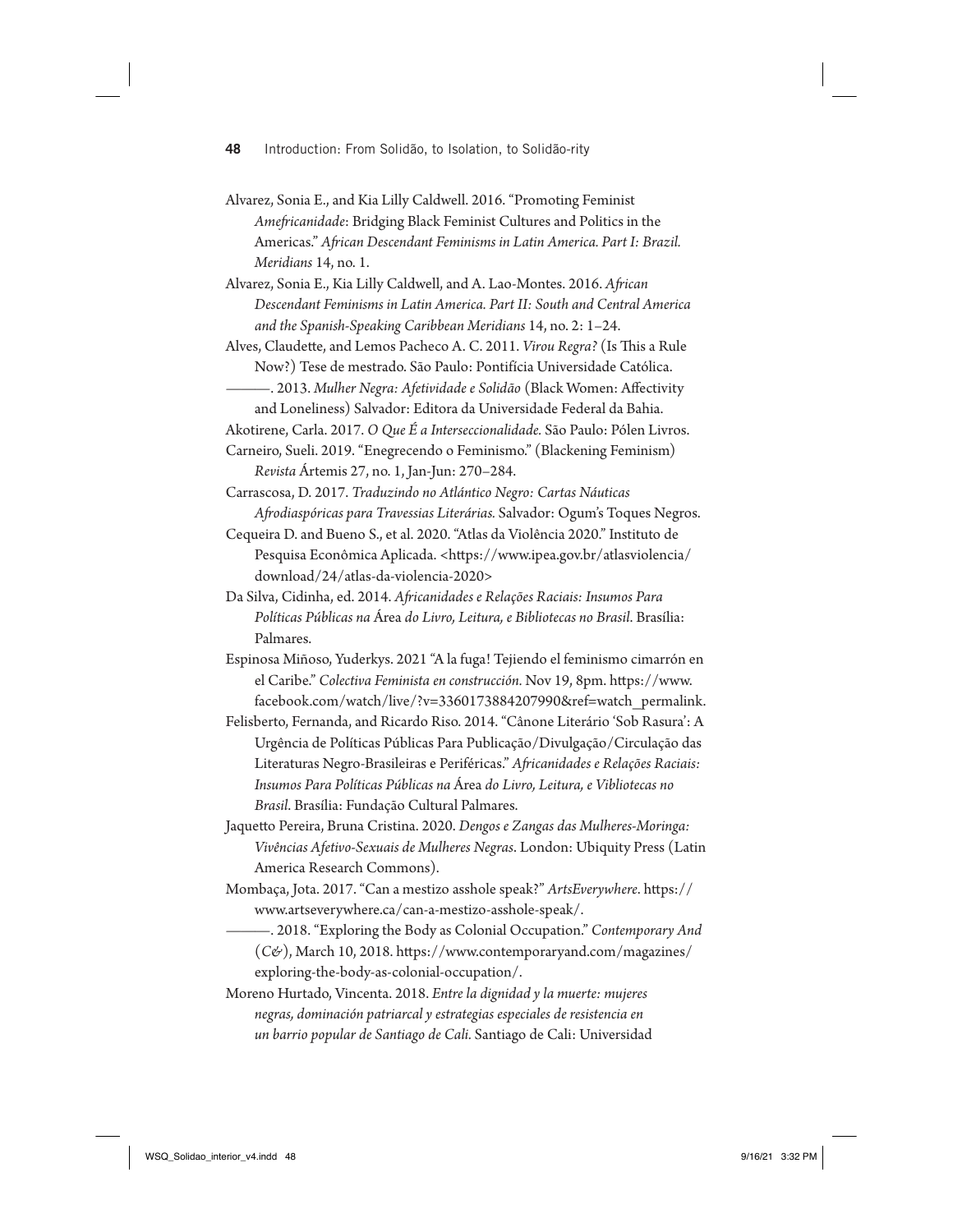Luciane Ramos Silva, Tanya L. Saunders, and Sarah Soanirina Ohmer **49**

del Valle. <https://bibliotecadigital.univalle.edu.co/bitstream/ handle/10893/12758/7405-0525846.pdf?sequence=1&isAllowed=y>

Muñoz, José Esteban. 1999. *Disidenti!cations: Queers of Color and the Performance of Politics*. Minneapolis: University of Minnesota Press.

———. 2009. "Gesture, Ephemera, and Queer Feeling: Approaching Kevin Aviance." In *Cruising Utopia: \$e \$en and \$ere of Queer Futurity*, 65–81. New York: NYU Press.

nascimento, tatiana. 2020. "literary cuírlombism: black lgbtqi poetry exorbitating the paradigm of pain." *Caribbean Review of Gender Studies* 14: 211–32.

Ohmer, Sarah. 2019. "The Making and Silencing of 'Axé-Ocracy' in Brazil: Black Women Writers' Spiritual, Political and Literary Movement in São Paulo." Journal of International Women's Studies 20, no. 8: 40–63. https://vc.bridgew. edu/jiws/vol20/iss8/4.

———. Forthcoming. *Our Keloids Made Your Modernity: Trauma and Spirituality in Women of Colors Contemporary Literature*. Champaign, IL: University of Illinois Press.

Pacheco, A. C. L. 2017. *Mulher Negra: Afetividade e Solidão*. Salvador: Editora U Federal da Bahia.

Saunders, Tanya L. 2015. *Cuban Underground Hip Hop: Black \$oughts, Black Revolution, Black Modernity.* Austin: University of Texas Press.

Saunders, T., Ipólito, J., Rodrigues, M. M., and Souza, S. B. "Kuírlombo Epistemologies: Introduction to the CRGS Special Issue Genders and Sexualities in Brazil." *Caribbean Review of Gender Studies* 14: 1–42.

Silva, Luciane. 2018. *Corpo em diáspora: colonialidade, pedagogia de dança e técnica.* Germaine Acogny. Campinas, SP.

Simões Costa, Joana. "Desigualdades No Mercado De Trabalho E Pandemia Da Covid-19." https://www.ipea.gov.br/portal/images/stories/PDFs/ mercadodetrabalho/210512\_bmt\_71\_nota\_tecnica\_a3.pdf

Smith, Christen, Archie Davies, and Bethânia Gomes. 2021. "In Front of the World: Translating Beatriz Nascimento." *Antipode* 53, no. 1: 279–316. https://doi.org/10.1111/anti.12690.

Tinsley, Omise'eke Natasha. 2011. "Songs for Ezili: Vodou Epistemologies of (Trans)gender." *Feminist Studies* 37, no. 2: 417–36.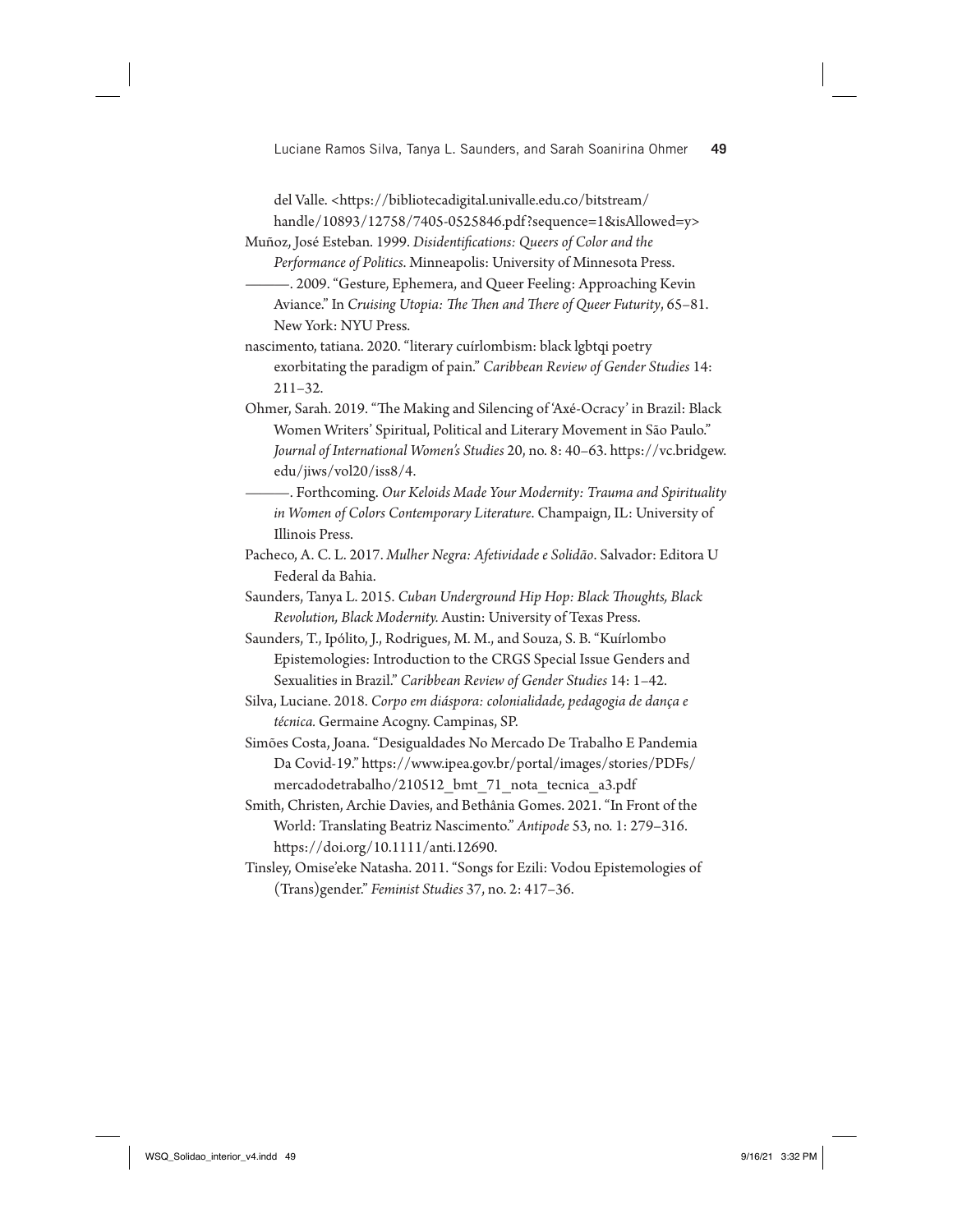# **só um sapatão só**

# formigão

de gênio kongênito desde pekeno pardo não parko eskolhi outro gênero sente futuro presente abotoando a kamisa no espelho visa muleke macho não sou kapacho maria homem mudei de nome formigão satisfação foi o desejo ke impulsionou meu primeiro beijo a menina não kurtiu me repeliu brinkei de kasinha kom a minha amiguinha ai ai eu era o papai deleite kafé kom leite adolescência rebeldia na essência vida loka várias bokas fikei kom umas y outras konexão era poka mas a kabeça nunka oka sempre a milhão mil rimas a mão

*WSQ: Women's Studies Quarterly* 49 (Fall/Winter) © 2021 by formigão. All rights reserved.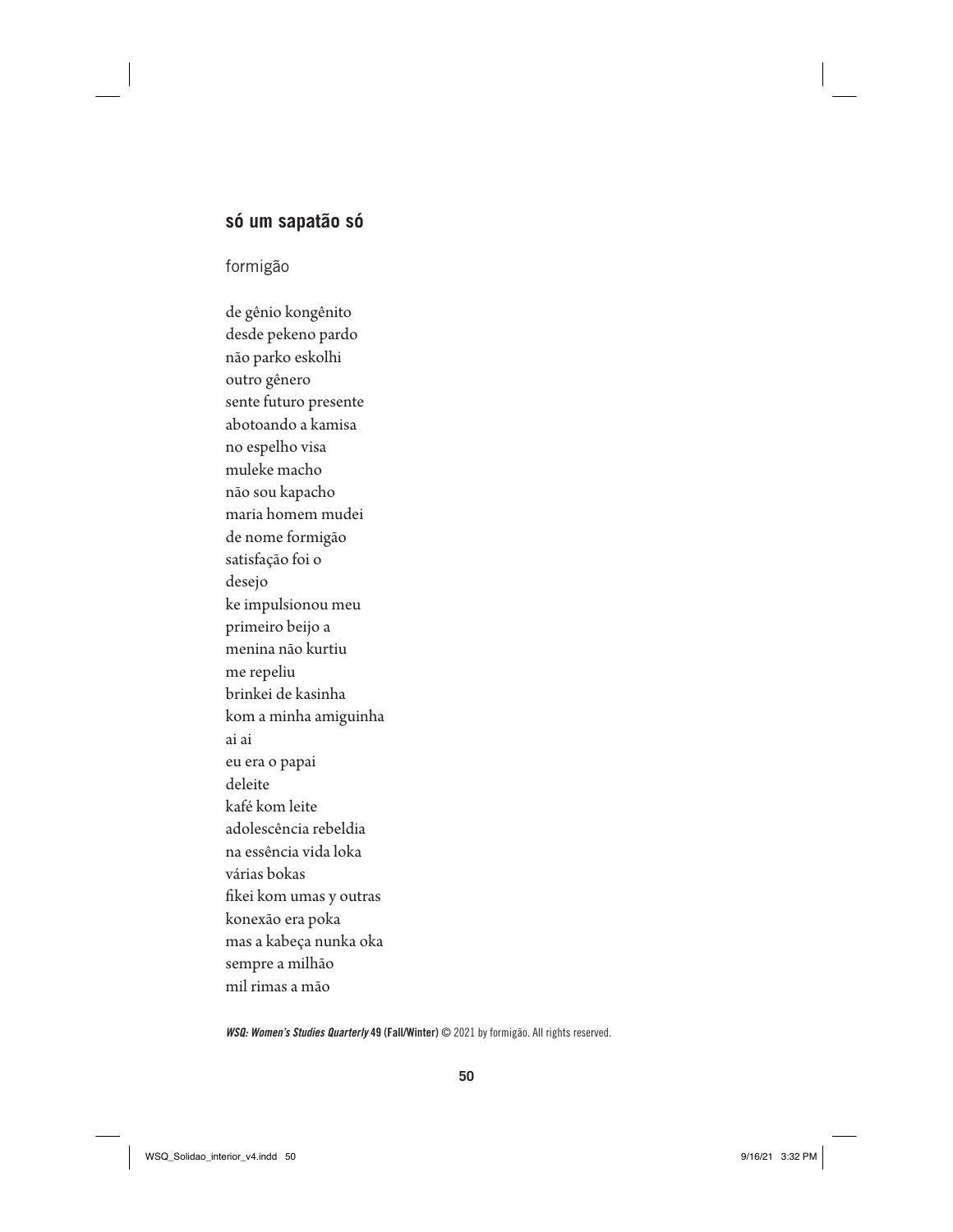formigão **51**

primeira namoradinha uma brankinha mas só me keria se fosse eskondido eu enkardido tomei uma bota fikei uma kota sem pegar ninguém eu achava ke eu era ninguém y me indagava meus amigo dava risada kem sou eu na existência da terra? angústia ke não se encerra na moral até achei ke eu era assexual porke parecia ke não teria mulher no mundo pra mim sim já ouvi de orákulos obstákulos y ciganas não me engana não teria sorte no amor pra mim palavras de horror extremista ensimesmado pessimista segui komo um junkie só ouvindo punk não a religião o meu novo deus eram as feministas ker dizeres deusas na pista me ensinaram kultura ruptura a andar na rua a kultuar a lua y a falar as moças almoça transformar tudo ke podia em fé-menino arredia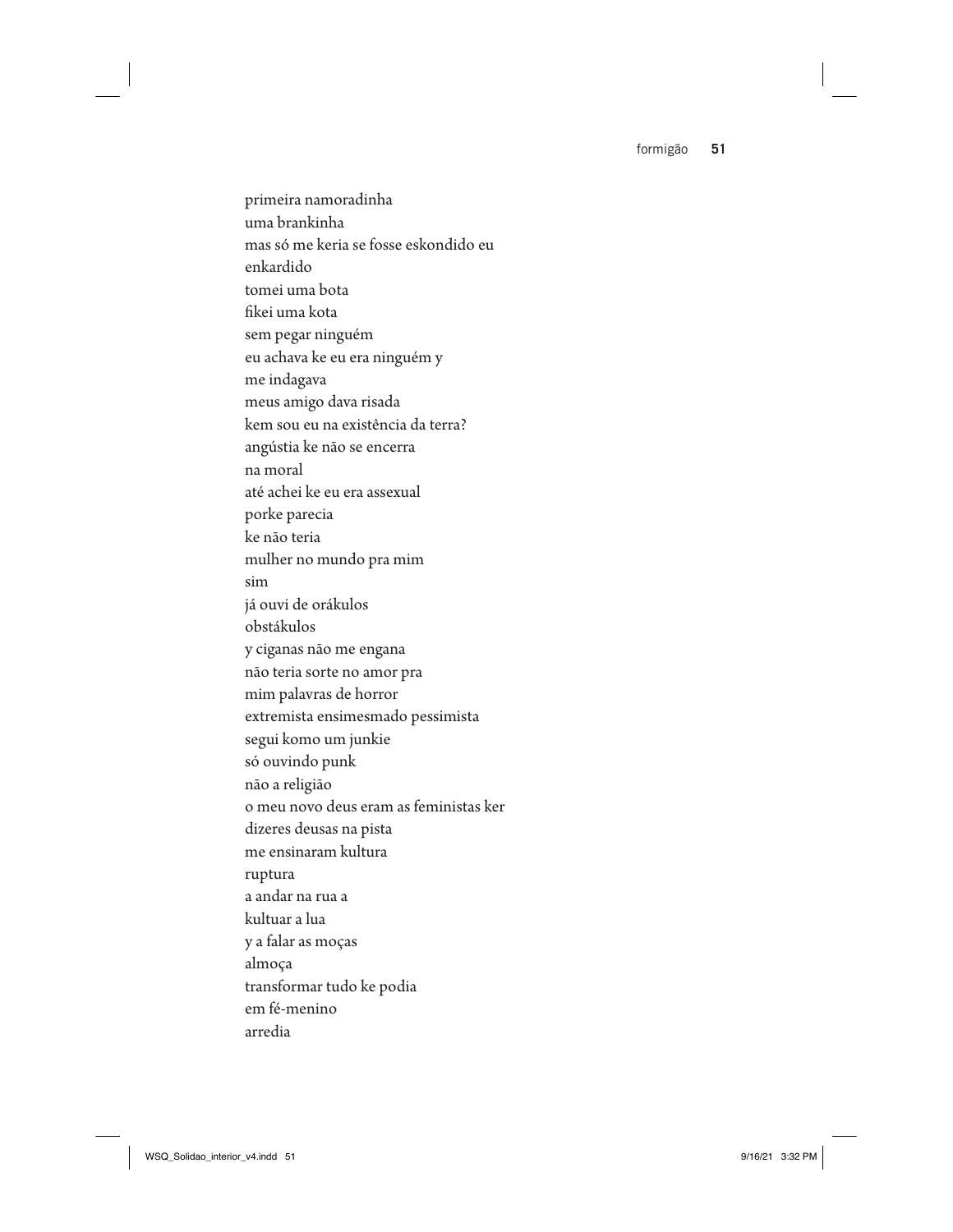## **52** só um sapatão só

sororidade primeira koletividade mana desenkana uma banka um monte de branka enseja mas não tem beija achei ke feminismo fosse lesbianismo embassado meu úniko jeito de amar mulheres era protestar kontra o patriarkado não banais racionais já pressentia racistas otários são vários mas aki a voz ativa exigia atitude toda minha poesia a negritude kom altivez a primeira vez ke ouvi a palavra lesbianidade negra meu kor-ação tambor bateu sem regra pela amor foi espelho de oxum centelho de esperança para mudança anti estétika era o eu-lésbika me libertar eu tento mas do seu cheiro sou detento ao longo dos idos sóbrio os seis sentidos me deixavam ébrio komo de kostume viro bixo y o perfume loko do óleo de koko zika na miga sáfika duas anti pátria afro latina ke instiga vadeia vadeia vadeia kaí no kanto da sereia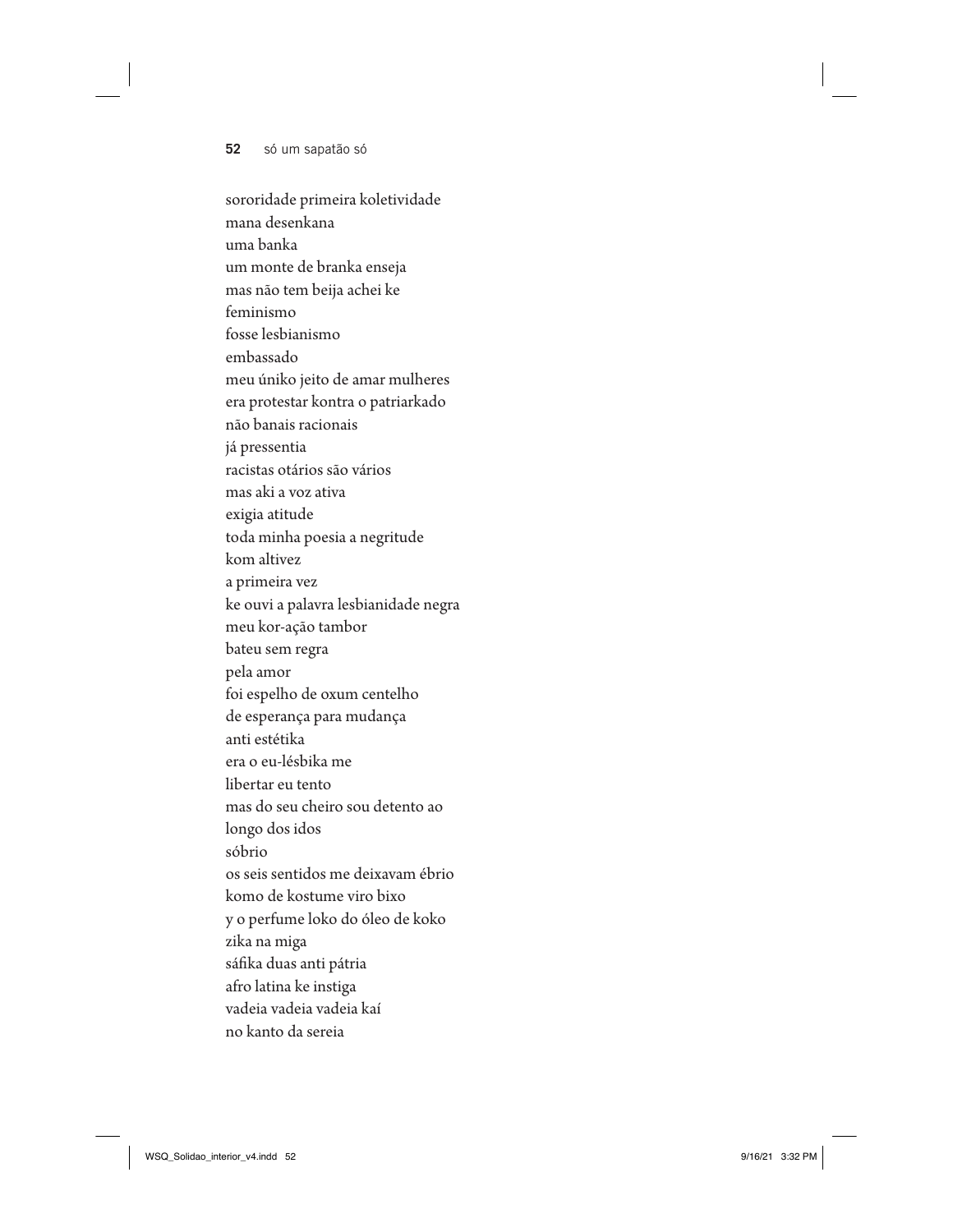formigão **53**

destreza rara é odara flor de mandakaru no extremo sul da zona sul tatear tua pele a me extasiar tu y eu nu breu enfim mesmo assim nunka fui namorado keria ser amado estar apaixonado jão já viu sapatão sem sua lady é lógico ke não sapatão é ser par mar de possibilidades afetivo-sexuais em komunidade é memória kontra kultura é história literatura filosofia ekologia ancestral tecnologia medicina agrikultura sapatão eskura é minha kura ó sou só um sapatão só meus versos exprimi o eu-líriko devaneios de um sapatão oníriko

**formigão** é poeta y fanzineiro. publicou os fanzines *eu-lésbika*, *dyke edge* e *livro afro latina*.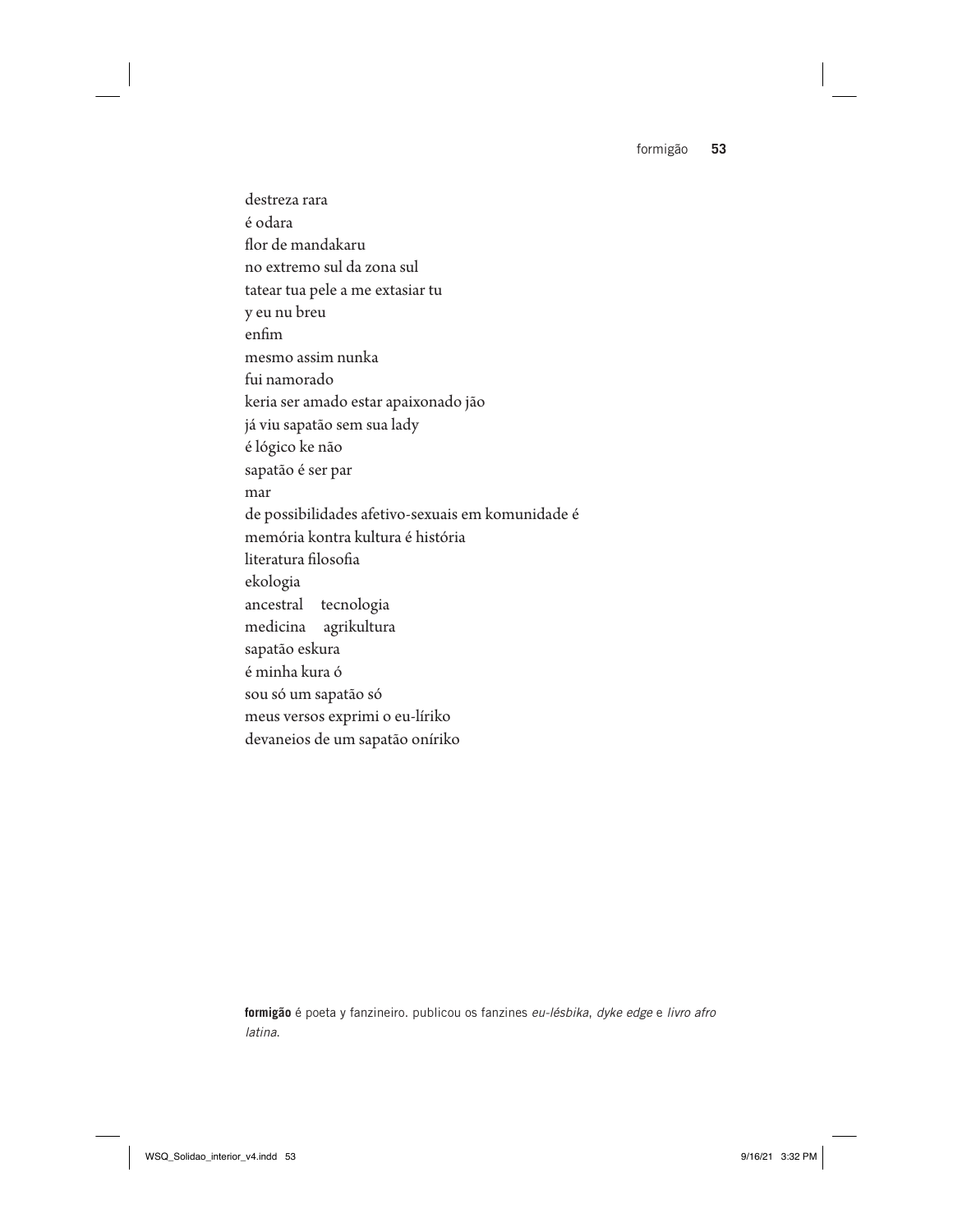# **Solidão**

Tiely

### Só!

Janela do quarto aberta ... Sem nada, Ninguém Na cama vazia lençóis apenas . . . Corpo que vira e revira embolado no cetim meus pêlos emaranhados meus dedos em frenesi. Será que estou só?! Pois . . . meu pensamento é viagem sem volta, Minha pele é solidão na luz da lua envolvente Meu corpo é tesão explodindo todo indecente É chama inebriante de um gozo incandescente.

**Tiely** is a multi-artist from São Paulo, Brazil, considered the first Homem Trans of Brazilian national rap, and since the beginning of his career in 1989, he has collected important performances in the arts in general and in amateur sports. In addition to acting in various artistic segments and sports, Tiely is responsible for publishing articles, novels, and poetry on blogs, websites, compilations, and academic publications. He is launching his first book of trans black erotic poetry (@transcorpoetico) and has been producing new musical works at the same time as it expands its struggle guidelines in its projects, establishing partnerships, bringing even more relevance and legitimacy in the search for respect for differences. Tiely can be reached at tielyqueen@gmail.com.

*WSQ: Women's Studies Quarterly* 49 (Fall/Winter) © 2021 by Tiely. All rights reserved.